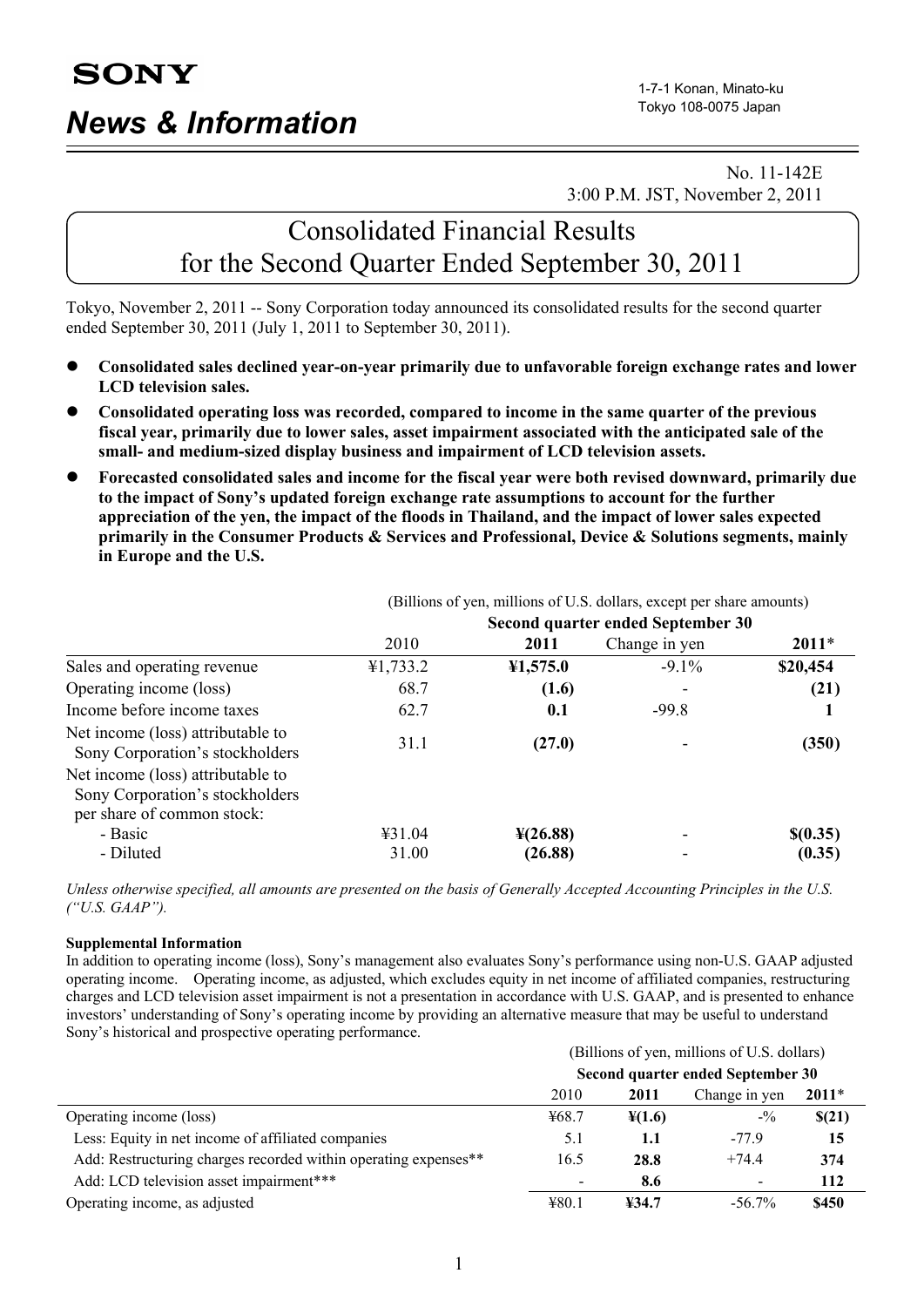Sony's management uses this measure to review operating trends, perform analytical comparisons and assess whether its structural transformation initiatives are achieving their objectives. This supplemental non-U.S. GAAP measure should be considered in addition to, not as a substitute for, Sony's operating income in accordance with U.S. GAAP.

*\* U.S. dollar amounts have been translated from yen, for convenience only, at the rate of 77 yen=1 U.S. dollar, the approximate Tokyo foreign exchange market rate as of September 30, 2011.* 

*\*\* Sony is undertaking structural transformation initiatives to enhance profitability through implementation of various cost reduction programs as well as adoption of horizontal platforms. Sony defines restructuring initiatives as activities initiated by Sony, such as exiting a business or product category or implementing a headcount reduction program, which are designed to generate a positive impact on future profitability. Restructuring charges are recorded, depending on the nature of the individual items, in cost of sales, selling, general and administrative expenses as well as (gain) loss on sale, disposal or impairment of assets and other, net, in the consolidated statement of income. Sony includes losses due to impairments in restructuring charges when those impairements are directly related to Sony's current restructuring initiatives. Restructuring charges in the current quarter include an asset impairment charge of 18.4 billion yen (239 million U.S. dollars) incurred in association with the anticipated sale of the small- and medium-sized display business in the Professional, Device & Solutions segment.* 

*\*\*\* The 8.6 billion yen (112 million U.S. dollars) asset impairment, a non-cash charge recorded within operating results, primarily reflects a decrease in the estimated fair value of long-lived assets associated with the LCD television asset group. The corresponding estimated future cash flows leading to the impairment charge reflect the continued deterioration in LCD television market conditions in Europe and the U.S. and unfavorable foreign exchange rates. Sony has not included this loss on impairment in restructuring charges.*

Sony realigned its reportable segments from the first quarter of the fiscal year ending March 31, 2012, to reflect modifications to the organizational structure as of April 1, 2011, primarily repositioning the operations of the previously reported Consumer, Professional & Devices ("CPD") and Networked Products & Services ("NPS") segments. In connection with this realignment, the operations of the former CPD and NPS segments are included in two newly established segments, namely the Consumer Products & Services ("CPS") segment and the Professional, Device & Solutions ("PDS") segment. The CPS segment includes televisions, home audio and video, digital imaging, personal and mobile products, and the game business. The equity results of S-LCD Corporation ("S-LCD") are also included within the CPS segment. The PDS segment includes professional solutions, semiconductors and components. For further details of new segments and categories, see page F-8.

The Pictures, Music and Financial Services segments remain unchanged. The equity earnings from Sony Ericsson Mobile Communications AB ("Sony Ericsson") continue to be presented as a separate segment.

In connection with this realignment, both the sales and operating revenue ("sales") and operating income (loss) of each segment in the three and six months ended September 30 of the previous fiscal year have been revised to conform to the current year's presentation.

## **Consolidated Results for the Second Quarter Ended September 30, 2011**

**Sales** were 1,575.0 billion yen (20,454 million U.S. dollars), a decrease of 9.1% compared to the same quarter of the previous fiscal year ("year-on-year") primarily due to unfavorable foreign exchange rates and a decrease in sales in the CPS segment, which was mainly affected by a decrease in sales of LCD televisions.

During the quarter ended September 30, 2011, the average rates of the yen were 76.9 yen against the U.S. dollar and 108.7 yen against the euro, which was 10.4% higher and 0.5% higher, respectively, than the previous fiscal year's second quarter. On a local currency basis, sales decreased 4% year-on-year. For references to sales on a local currency basis, see Note on page 9.

**Operating loss** of 1.6 billion yen (21 million U.S. dollars) was recorded, compared to operating income of 68.7 billion yen in the same quarter of the previous fiscal year. This was mainly due to a decrease in gross profit due to lower sales, an asset impairment associated with the anticipated sale of the small- and medium-sized display business, and the impairment of LCD television assets.

Restructuring charges, net, increased 12.3 billion yen year-on-year to 28.8 billion yen (374 million U.S. dollars). CPS segment restructuring charges were 0.5 billion yen (7 million U.S. dollars) in the current quarter, compared with 10.2 billion yen in the same quarter of the previous fiscal year. PDS segment restructuring charges were 21.4 billion yen (278 million U.S. dollars) in the current quarter, compared with 4.1 billion yen in the same quarter of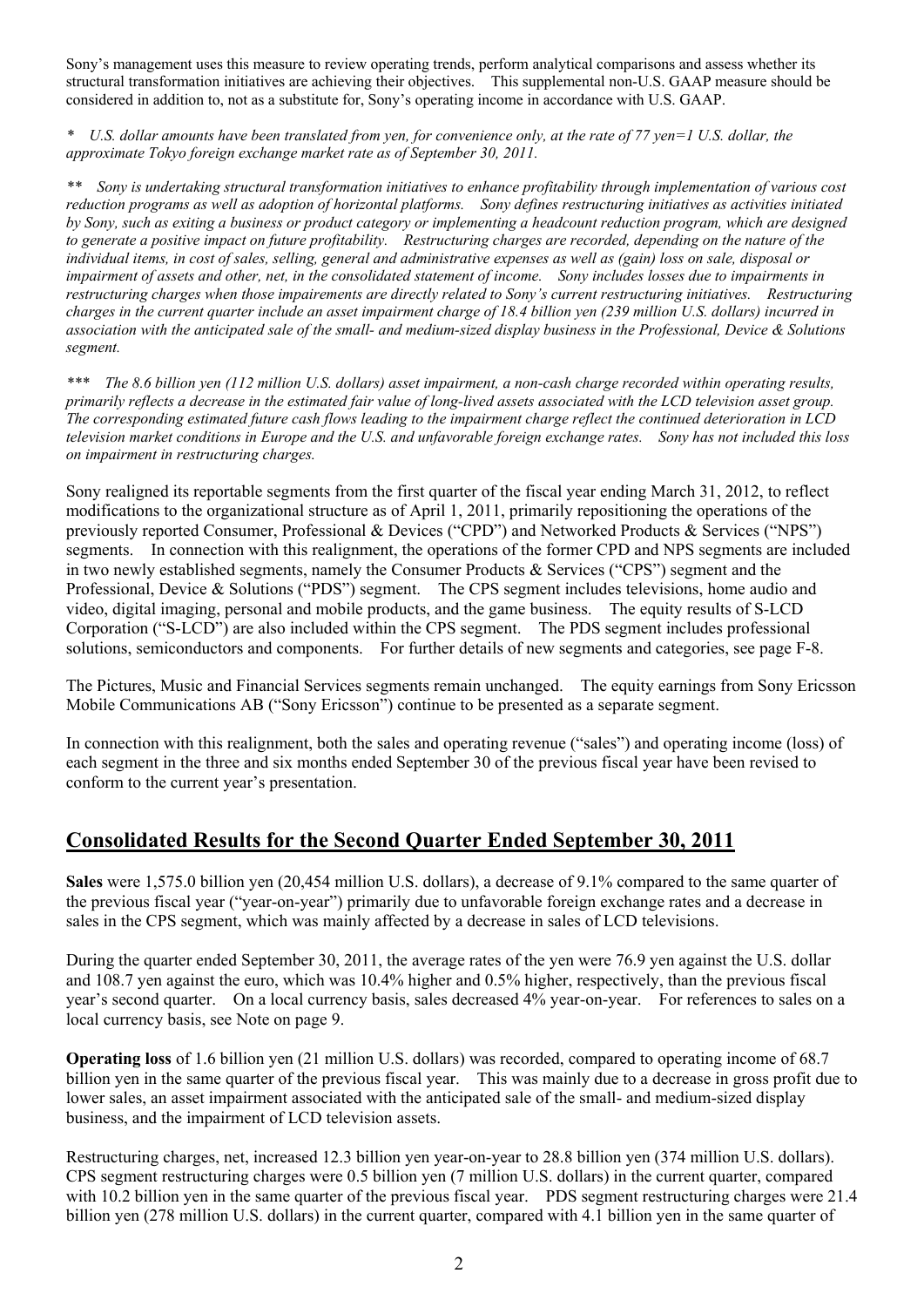the previous fiscal year. For further explanation of the restructuring charges in the PDS segment, see "Professional, Device & Solutions" on page 4.

Excluding equity in net income of affiliated companies, restructuring charges and the LCD television asset impairment, operating income on an as adjusted basis decreased by 45.4 billion yen year-on-year to 34.7 billion yen (450 million U.S. dollars).

**Equity in net income of affiliated companies,** recorded within operating income, decreased 3.9 billion yen year-on-year to 1.1 billion yen (15 million U.S. dollars). Sony recorded equity in net loss for Sony Ericsson of 0.03 billion yen (0.3 million U.S. dollars), compared to equity in net income of 2.6 billion yen in the same quarter of the previous fiscal year. Equity in net income for S-LCD decreased 2.1 billion yen year-on-year to 0.1 billion yen (2 million U.S. dollars).

The net effect of **other income and expenses** was income of 1.7 billion yen (22 million U.S. dollars) in the current quarter, compared to expenses of 5.9 billion yen in the same quarter of the previous fiscal year. This improvement was primarily due to a smaller loss on devaluation of securities investments and an increase in net foreign exchange gains.

**Income before income taxes** decreased 62.6 billion yen year-on-year to 0.1 billion yen (1 million U.S. dollars).

**Income taxes**: During the current quarter, Sony recorded 18.4 billion yen (238 million U.S. dollars) of income tax expense. In the fiscal year ended March 31, 2011, a valuation allowance was established for Sony Corporation and its national tax filing group in Japan against certain deferred tax assets. During the current fiscal year, Sony continued to not recognize the tax benefits associated with losses at Sony Corporation and its national tax filing group in Japan. As a result, Sony's effective tax rate for the current quarter exceeded the Japanese statutory tax rate.

**Net loss attributable to Sony Corporation's stockholders**, which excludes net income attributable to noncontrolling interests, was 27.0 billion yen (350 million U.S. dollars), compared to net income of 31.1 billion yen in the same quarter of the previous fiscal year.

## **Operating Performance Highlights by Business Segment**

*"Sales and operating revenue" in each business segment represents sales and operating revenue recorded before intersegment transactions are eliminated. "Operating income (loss)" in each business segment represents operating income (loss) reported before intersegment transactions are eliminated and excludes unallocated corporate expenses.* 

# *Consumer Products & Services*

|                             | Second quarter ended September 30 |        |               |          |  |  |  |
|-----------------------------|-----------------------------------|--------|---------------|----------|--|--|--|
|                             | 2010                              | 2011   | Change in yen | 2011     |  |  |  |
| Sales and operating revenue | ¥889.0                            | ¥779.7 | $-12.3\%$     | \$10,126 |  |  |  |
| Operating income (loss)     | 1.0                               | (34.6) | -             | (449)    |  |  |  |

*Unless otherwise specified, all amounts are on a U.S. GAAP basis.* 

**Sales** decreased 12.3% year-on-year (a 7% decrease on a local currency basis) to 779.7 billion yen (10,126 million U.S. dollars). Sales to outside customers decreased 12.4% year-on-year. This was primarily due to a decrease in LCD television sales, reflecting price declines due mainly to deterioration in market conditions in the U.S. and Europe and unfavorable foreign exchange rates, lower PC sales reflecting price competition, a decline in sales of the game business, reflecting a strategic price reduction of PlayStation®3 hardware in advance of the year-end holiday season, as well as a decrease in sales of compact digital cameras resulting from lower unit sales due to a slowdown in market growth and unfavorable foreign exchange rates.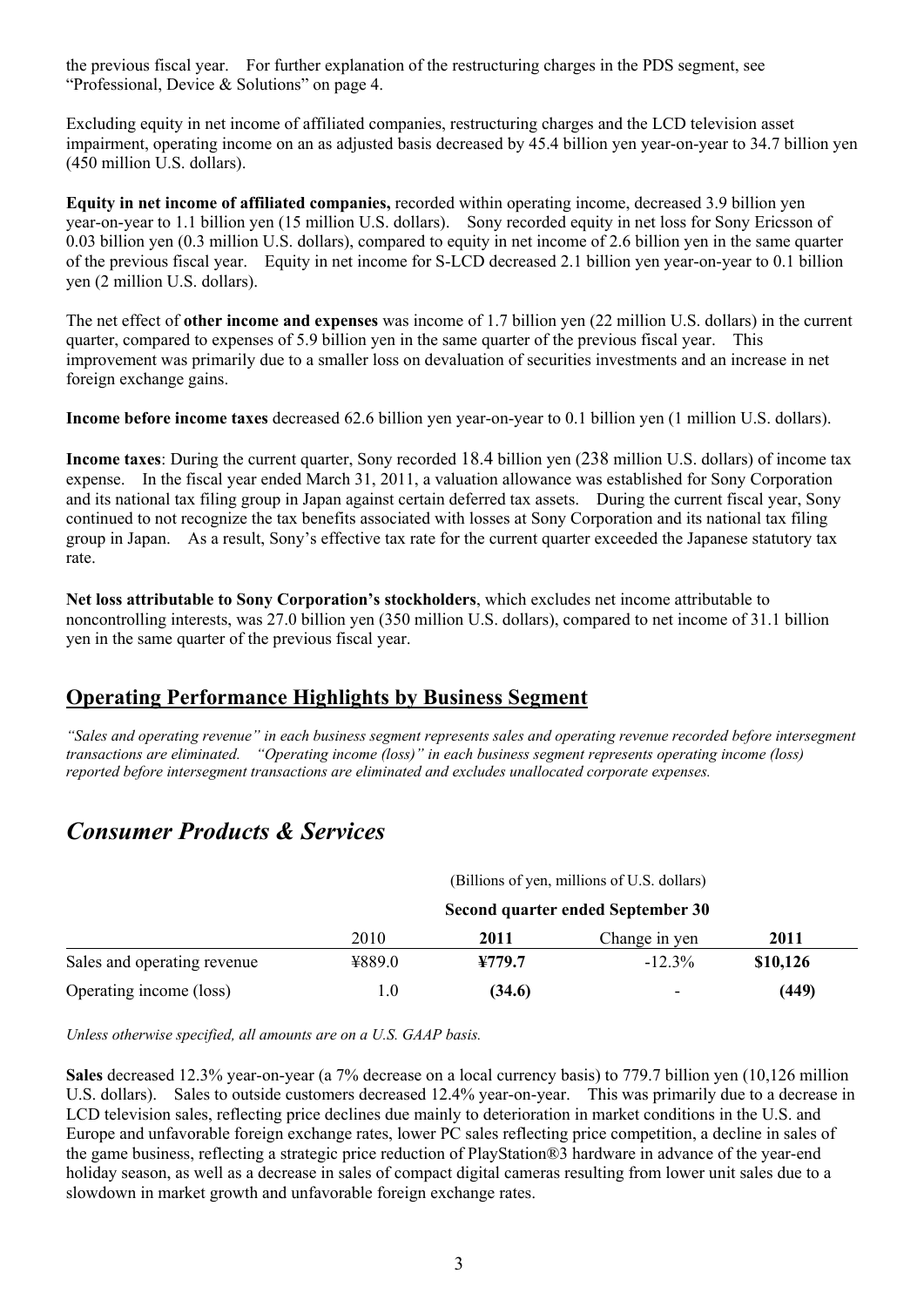**Operating loss** of 34.6 billion yen (449 million U.S. dollars) was recorded compared to income of 1.0 billion yen in the same quarter of the previous fiscal year. This was primarily due to deterioration in the cost of sales ratio and a decrease in gross profit due to lower sales, partially offset by a decrease in restructuring charges. Categories contributing to the deterioration in operating results (excluding restructuring charges) include LCD televisions, reflecting a decline in unit selling prices that exceeded cost and expense reductions, the game business and PCs, reflecting lower sales as noted above. Operating loss included additional LCD panel related expenses resulting from low capacity utilization of S-LCD as well as the above-noted asset impairment of 8.6 billion yen (112 million U.S. dollars) associated with LCD television assets.

## *Professional, Device & Solutions*

|                             | (Billions of yen, millions of U.S. dollars) |        |                          |         |  |  |  |  |
|-----------------------------|---------------------------------------------|--------|--------------------------|---------|--|--|--|--|
|                             | Second quarter ended September 30           |        |                          |         |  |  |  |  |
|                             | 2010                                        | 2011   | Change in yen            | 2011    |  |  |  |  |
| Sales and operating revenue | 4419.1                                      | ¥373.4 | $-10.9\%$                | \$4,849 |  |  |  |  |
| Operating income (loss)     | 22.8                                        | (12.3) | $\overline{\phantom{0}}$ | (160)   |  |  |  |  |

*Unless otherwise specified, all amounts are on a U.S. GAAP basis.* 

**Sales** decreased 10.9% year-on-year (a 6% decrease on a local currency basis) to 373.4 billion yen (4,849 million U.S. dollars). Sales to outside customers decreased 3.0% year-on-year. This was mainly due to a decrease in component sales, primarily of batteries, as a result of lower production capacity in the current quarter due to damage to manufacturing equipment from the Great East Japan Earthquake of March 2011 (the "Earthquake"), and of storage media, which was also affected by damaged manufacturing equipment in addition to market contraction. Unfavorable foreign exchange rates also contributed to the decrease in sales.

**Operating loss** of 12.3 billion yen (160 million U.S. dollars) was recorded, compared to operating income of 22.8 billion yen recorded in the same quarter of the previous fiscal year. This was primarily due to an increase in restructuring charges and unfavorable foreign exchange rates. Restructuring charges of 21.4 billion yen (278 million U.S. dollars) were recorded in the current quarter, compared to 4.1 billion yen of restructuring charges recorded in the same quarter of the previous fiscal year. These charges included asset impairments of 18.4 billion yen (239 million U.S. dollars) associated with the anticipated sale of the small- and medium-sized display business to a new company to be established and operated by Innovation Network Corporation of Japan (announced on August 31, 2011). Categories that unfavorably impacted the change in segment operating results (excluding restructuring charges) include components, reflecting the above-mentioned decrease in sales, as well as semiconductors, resulting from an increase in fixed cost due to significant capital expenditures for an increase in capacity and unfavorable foreign exchange rates.

\* \* \* \* \*

**Total inventory** for the CPS and PDS segments, as of September 30, 2011, was 743.9 billion yen (9,662 million U.S. dollars), a decrease of 76.0 billion yen, or 9.3% year-on-year. Inventory increased by 24.6 billion yen, or 3.4% compared with the level as of June 30, 2011.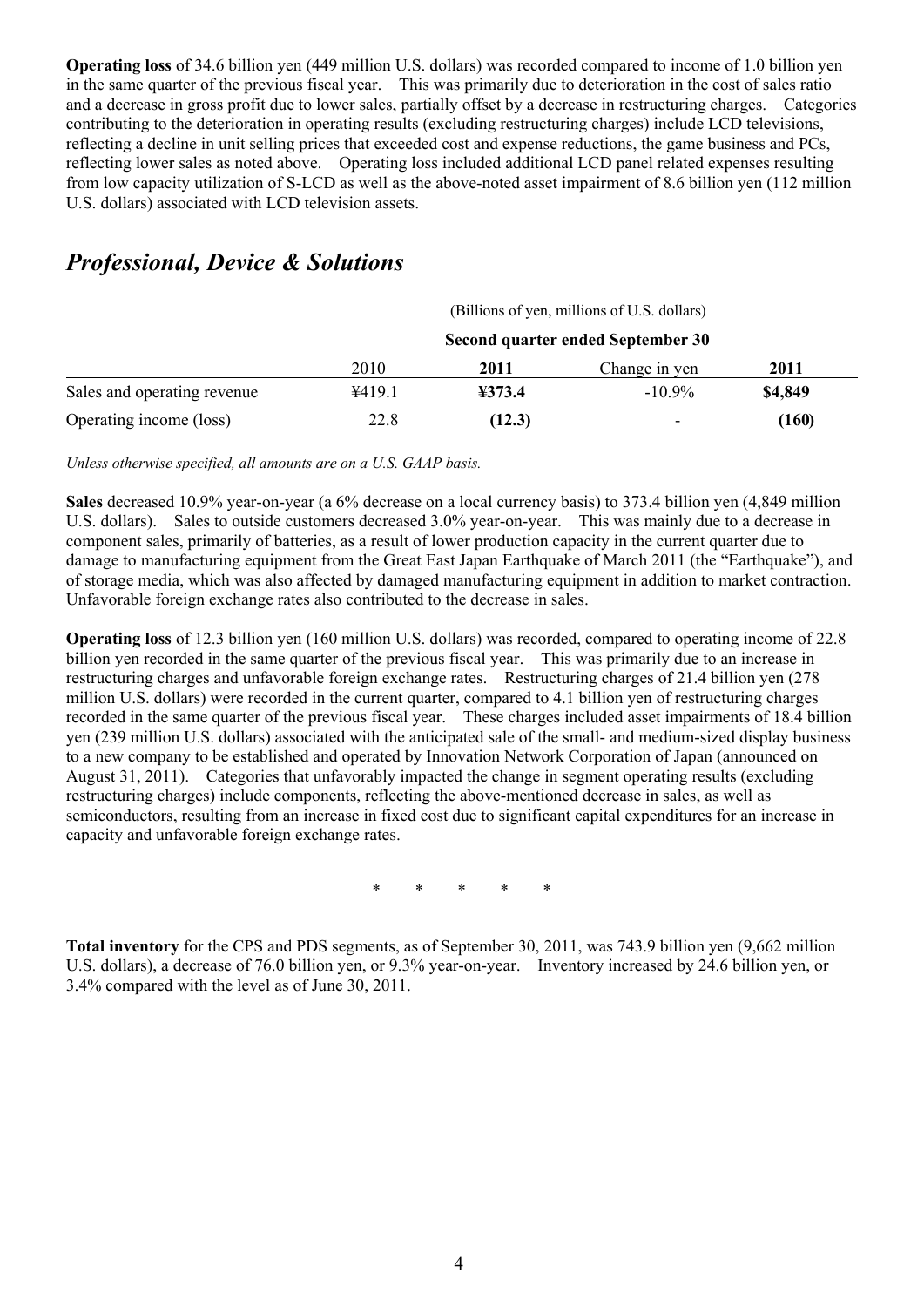# *Pictures*

(Billions of yen, millions of U.S. dollars)

## **Second quarter ended September 30**  2010 **2011** Change in yen **2011** Sales and operating revenue ¥144.8 **¥169.3** +17.0% **\$2,199**  Operating income (loss) (4.8) **20.6** - **268**

*Unless otherwise specified, all amounts are reported on a U.S. GAAP basis. The results presented above are a yen-translation of the results of Sony Pictures Entertainment ("SPE"), a U.S.-based operation that aggregates the results of its worldwide subsidiaries on a U.S. dollar basis. Management analyzes the results of SPE in U.S. dollars, so discussion of certain portions of its results is specified as being on "a U.S. dollar basis."* 

**Sales** increased 17.0% year-on-year (a 29% increase on a U.S. dollar basis) to 169.3 billion yen (2,199 million U.S. dollars), despite the appreciation of the yen. A major portion of the revenue increase resulted from the sale of a participation interest in Spider-Man merchandising rights in the current quarter. Other motion picture revenues were virtually unchanged year-on-year as higher television and home entertainment sales of motion picture product were offset by lower theatrical revenues. Despite the strong performance of *The Smurfs* in the current quarter, theatrical revenues declined year-on-year as the previous year's second quarter included strong theatrical performances from several major films. Television revenues were significantly higher year-on-year due to higher revenues from U.S. network and made-for-cable programming, revenues recognized from the consolidation of Game Show Network, LLC ("GSN"), which was accounted for under the equity method in the second quarter of the previous fiscal year, and higher advertising revenues from SPE's television network in India.

**Operating income** of 20.6 billion yen (268 million U.S. dollars) was recorded, compared to a loss of 4.8 billion yen in the same quarter of the previous fiscal year. This increase was primarily due to the sale of the interest in Spider-Man merchandising rights noted above, which generated 21.4 billion yen (278 million U.S. dollars) of operating income during the current quarter. The current quarter also benefited from the higher contribution from films released theatrically in the quarter, most notably *The Smurfs*. These factors were partially offset by the appreciation of the yen.

# *Music*

|                             | (Billions of yen, millions of U.S. dollars) |        |               |         |  |  |  |
|-----------------------------|---------------------------------------------|--------|---------------|---------|--|--|--|
|                             | Second quarter ended September 30           |        |               |         |  |  |  |
|                             | 2010                                        | 2011   | Change in yen | 2011    |  |  |  |
| Sales and operating revenue | ¥111.0                                      | ¥103.6 | $-6.6\%$      | \$1,346 |  |  |  |
| Operating income            | 8.1                                         | 6.3    | $-21.9$       | 82      |  |  |  |

*Unless otherwise specified, all amounts are reported on a U.S. GAAP basis. The results presented above include the yen-translated results of Sony Music Entertainment, a U.S.-based operation which aggregates the results of its worldwide subsidiaries on a U.S. dollar basis, the results of Sony Music Entertainment (Japan) Inc., a Japan-based music company which aggregates its results in yen, and the yen-translated consolidated results of Sony/ATV Music Publishing LLC, a 50% owned U.S.-based joint venture in the music publishing business which aggregates the results of its worldwide subsidiaries on a U.S. dollar basis.* 

**Sales** decreased 6.6% year-on-year (a 1% decrease on a local currency basis) to 103.6 billion yen (1,346 million U.S. dollars). The decrease in sales is primarily due to the appreciation of the yen and lower album sales outside of the U.S. Best selling titles during the quarter included Adele's *21*, Miliyah Kato's *M BEST*, JUJU's *YOU*, Pitbull's *Planet Pit*, and Beyonce's *4*.

**Operating income** decreased 1.8 billion yen year-on-year to 6.3 billion yen (82 million U.S. dollars) primarily due to a significant increase in restructuring charges, partially offset by a benefit from the recognition of digital license revenue.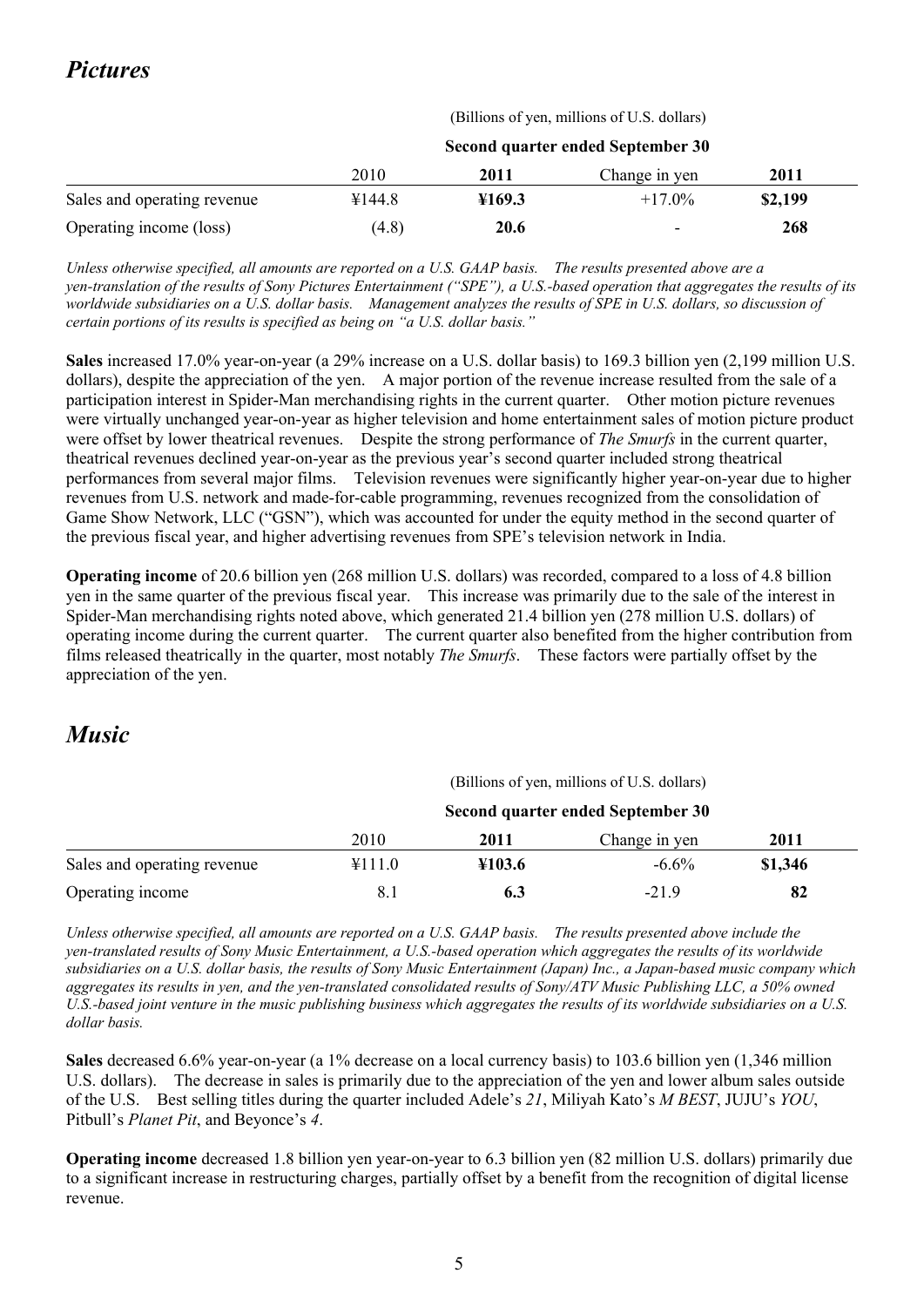# *Financial Services*

(Billions of yen, millions of U.S. dollars)

|                            | Second quarter ended September 30 |        |               |         |  |  |
|----------------------------|-----------------------------------|--------|---------------|---------|--|--|
|                            | 2010                              | 2011   | Change in yen | 2011    |  |  |
| Financial services revenue | ¥2219                             | ¥184.1 | $-17.0\%$     | \$2,391 |  |  |
| Operating income           | 43.0                              | 24.5   | $-43.1$       | 318     |  |  |

*In Sony's Financial Services segment, the results include Sony Financial Holdings Inc. ("SFH") and SFH's consolidated subsidiaries such as Sony Life Insurance Co., Ltd. ("Sony Life"), Sony Assurance Inc. and Sony Bank Inc. ("Sony Bank"), as well as the results for Sony Finance International Inc. ("SFI"). Unless otherwise specified, all amounts are reported on a U.S. GAAP basis. Therefore, the results of Sony Life discussed below differ from the results that SFH and Sony Life disclose separately on a Japanese statutory basis.* 

**Financial services revenue** decreased 17.0% year-on-year to 184.1 billion yen (2,391 million U.S. dollars) mainly due to a decrease in revenue at Sony Life. Revenue at Sony Life decreased 20.4% year-on-year to 153.5 billion yen (1,994 million U.S. dollars) primarily due to a deterioration in investment performance in the separate account as the Japanese stock market declined significantly during the current quarter compared with the relatively stable conditions in the same quarter of the previous fiscal year. Insurance premium revenue increased, reflecting a higher policy amount in force.

**Operating income** decreased 18.5 billion yen year-on-year to 24.5 billion yen (318 million U.S. dollars) primarily due to a decrease in operating income at Sony Life. Operating income at Sony Life decreased 25.5 billion yen year-on-year to 19.1 billion yen (249 million U.S. dollars). This decrease was primarily due to a decline in net gains on sales of securities in the general account.

# *Sony Ericsson*

*The following operating results for Sony Ericsson, which is accounted for by the equity method as Sony Corporation's ownership percentage is 50%, are not consolidated in Sony's consolidated financial statements. However, Sony believes that this disclosure provides additional useful analytical information to investors regarding Sony's operating performance.* 

|                             |                                   | (Millions of euros) |                          |  |  |
|-----------------------------|-----------------------------------|---------------------|--------------------------|--|--|
|                             | <b>Quarter ended September 30</b> |                     |                          |  |  |
|                             | 2010                              | 2011                | Change in euros          |  |  |
| Sales and operating revenue | €1,603                            | €1,586              | $-1.1\%$                 |  |  |
| Income before taxes         | 65                                | 31                  | $-52.7$                  |  |  |
| Net income (loss)           | 51                                | $\left(0\right)$    | $\overline{\phantom{0}}$ |  |  |

*Unless otherwise specified, all amounts are on a U.S. GAAP basis.* 

Sales for the quarter ended September 30, 2011 decreased 1.1% year-on-year to 1,586 million euros. Although total volume declined due to the lower number of feature phones shipped, total sales decreased only slightly due to an increase in average selling price, which resulted from a higher portion of smartphone shipments. Income before taxes decreased 34 million euros year-on-year to 31 million euros due to lower gross margin, partially offset by lower operating expenses. The year-on-year decline in gross margin was attributed to product and geographic mix.

As a result, Sony recorded equity in net loss of Sony Ericsson of 0.03 billion yen (0.3 million U.S. dollars) for the current quarter, compared to income of 2.6 billion yen in the same quarter of the previous fiscal year.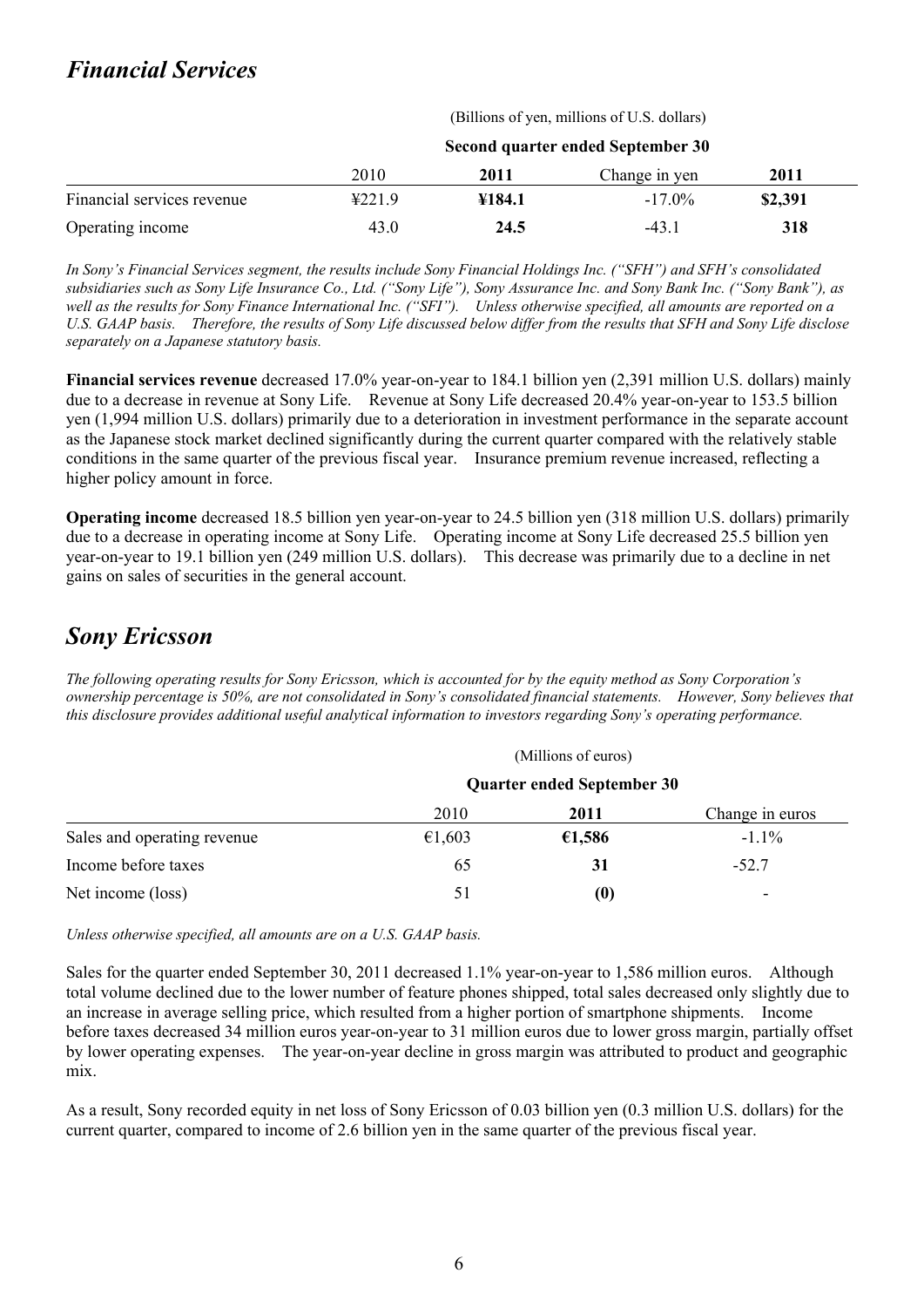## **Consolidated Results for the Six Months ended September 30, 2011**

*For Consolidated Statements of Income and Business Segment Information for the six months ended September 30, 2011 and 2010, please refer to pages F-3 and F-7 respectively.* 

**Sales** for the six months ended September 30, 2011 ("the current six months") decreased 9.6% year-on-year to 3,069.9 billion yen (39,869 million U.S. dollars). This was primarily due to a decrease in sales of the CPS and PDS segments described below.

During the current six months, the average rates of the yen were 78.8 yen against the U.S. dollar and 112.3 yen against the euro, which were 11.6% higher and essentially flat, respectively, as compared with the same period in the previous fiscal year. On a local currency basis, consolidated sales decreased 4%. For references to sales on a local currency basis, see Note on page 9.

In the CPS segment, sales decreased due to lower sales of products such as LCD televisions and PCs. In the PDS segment, the decrease in sales was mainly due to lower component sales, primarily reflecting lower sales of batteries resulting from lower production capacity in the current six months due to damage to manufacturing equipment by the Earthquake, and a decline in sales of storage media, which was affected by Earthquake damage and market contraction. Unfavorable foreign exchange rates also negatively impacted year-on-year sales. In the Pictures segment, despite the appreciation of the yen, sales increased primarily due to the sale of a participation interest in Spider-Man merchandising rights, higher advertising revenues from SPE's television network in India and revenue recognized from the consolidation of GSN, which was accounted for under the equity method in the same period of the previous fiscal year. In the Music segment, sales decreased primarily due to the impact of the appreciation of the yen. In the Financial Services segment, revenue decreased slightly due to lower revenue at SFI, mainly as a result of the deconsolidation of its lease and rental business.

**Operating income** decreased 109.8 billion yen year-on-year to 25.9 billion yen (336 million U.S. dollars). This was primarily due to lower operating income in the CPS and PDS segments described below.

In the CPS segment, operating results deteriorated year-on-year and an operating loss was recorded primarily due to a decrease in gross profit as a result of lower sales and a deterioration in the cost of sales ratio, partially offset by a decrease in selling, general and administrative expenses. Operating results in the PDS segment deteriorated to an operating loss, primarily due to a significant increase in restructuring charges, a decrease in gross profit from lower sales and unfavorable foreign exchange rates. In the Pictures segment, operating income was recorded compared to a loss in the same period of the previous fiscal year, an improvement primarily attributed to the sale of the interest in Spider-Man merchandising rights noted above. In the Music segment, operating income increased due to the strong performance of key releases in the U.S. and the benefit from the recognition of digital license revenue, partially offset by significantly higher restructuring charges. In the Financial Services segment, operating income decreased primarily due to a decline in net gains on sales of securities in the general account at Sony Life.

Restructuring charges, recorded as operating expenses, amounted to 30.6 billion yen (397 million U.S. dollars) for the current six months compared to 23.7 billion yen for the same period of the previous fiscal year.

**Equity in net loss of affiliated companies,** recorded within operating income, was 3.7 billion yen (48 million U.S. dollars) compared to equity in net income of 11.7 billion yen in the same period of the previous fiscal year. Sony recorded equity in net loss of 3.1 billion yen (40 million U.S. dollars) for Sony Ericsson during the current six months compared to income of 3.2 billion yen in the same period of the previous fiscal year. This decrease was primarily due to a decrease in volume caused by a constrained supply of critical components as a result of the Earthquake. Equity in net loss for S-LCD was 1.5 billion yen (19 million U.S. dollars), compared to equity in net income of 6.7 billion yen in the same period of the previous fiscal year.

The net effect of **other income and expenses** was an expense of 2.7 billion yen (35 million U.S. dollars), compared to income of 6.0 billion yen in the same period of the previous fiscal year, primarily due to a decrease in net foreign exchange gain.

**Income before income taxes** decreased 118.4 billion yen to 23.2 billion yen (301 million U.S. dollars) due to the lower operating results noted above.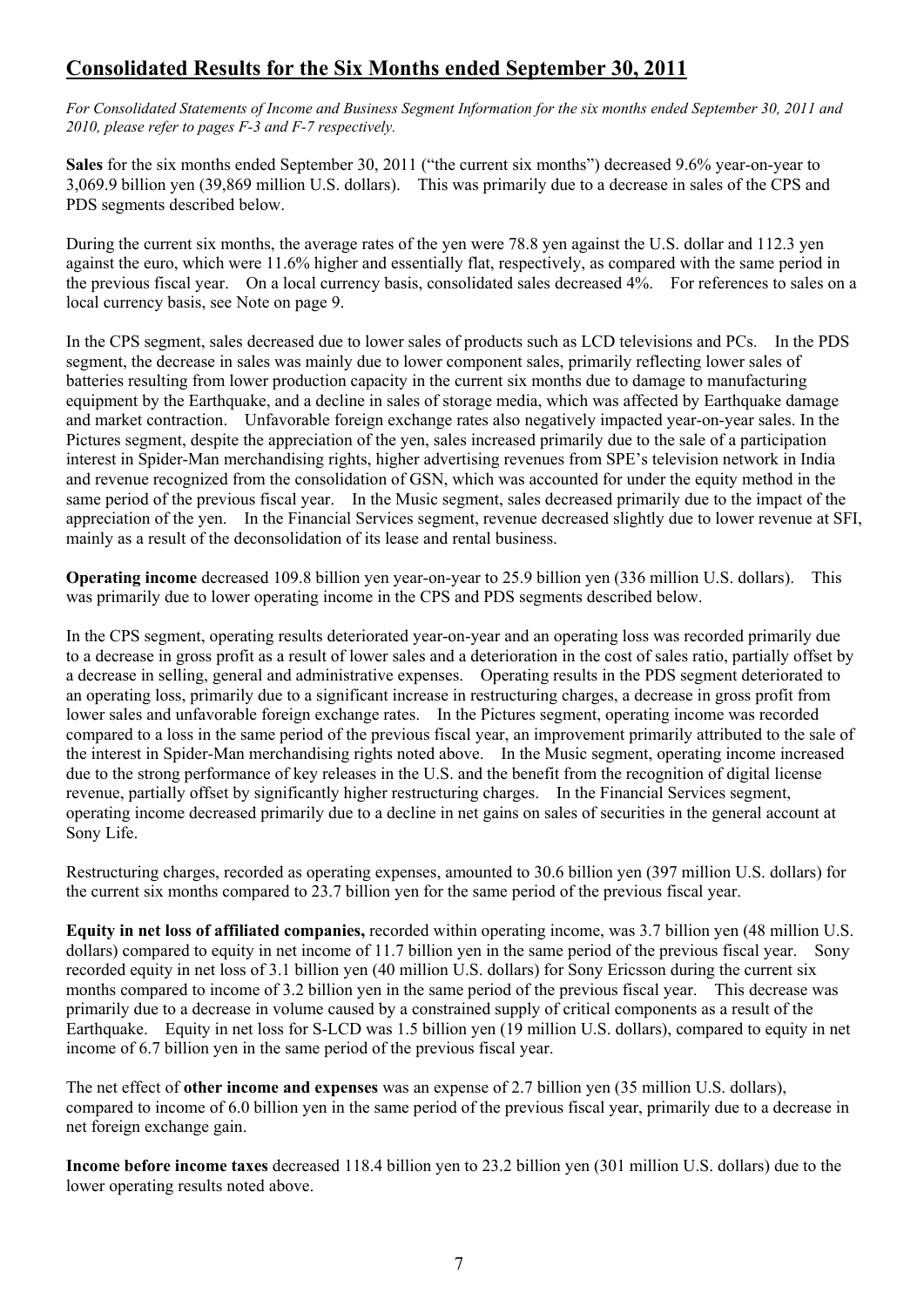**Income taxes:** During the current six months, Sony recorded 45.9 billion yen (596 million U.S. dollars) of income tax expense. In the fiscal year ended March 31, 2011, a valuation allowance was established for Sony Corporation and its national tax filing group in Japan against certain deferred tax assets. During the current fiscal year, Sony continued to not recognize the tax benefits associated with losses at Sony Corporation and its national tax filing group in Japan. As a result, Sony's effective tax rate for the current six months exceeded the Japanese statutory tax rate.

**Net loss attributable to Sony Corporation's stockholders** for the current six months was 42.5 billion yen (552 million U.S. dollars), compared to net income of 56.9 billion yen in the same period of the previous fiscal year.

## **Cash Flows** (for the six months ended September 30, 2011)

*For Consolidated Statements of Cash Flows, charts showing Sony's cash flow information for all segments, all segments excluding the Financial Services segment and the Financial Services segment alone, please refer to pages F-5 and F-14 respectively.* 

**Operating Activities:** During the current six months, there was a net cash inflow of 149.3 billion yen (1,939 million U.S. dollars) from operating activities, an increase of 36.5 billion yen, or 32.3% year-on-year.

For all segments excluding the Financial Services segment, there was a net cash outflow of 49.6 billion yen (644 million U.S. dollars) for the current six months, a decrease of 22.4 billion yen, or 31.1% year-on-year. This decrease was mainly due to smaller increases in inventories and in receivables, included in other current assets, from third-party original equipment and design manufacturers. This was partially offset by a decrease in cash contribution from net income after taking into account depreciation and amortization and a smaller increase in notes and accounts payable, trade.

The Financial Services segment had a net cash inflow of 207.2 billion yen (2,691 million U.S. dollars), an increase of 16.4 billion yen, or 8.6% year-on-year. This increase was primarily due to an increase in revenue from insurance premiums, reflecting higher policy amount in force at Sony Life. This was partially offset by an increase in receivables, other, included in other current assets, as a result of outsourcing the collection of Sony Life insurance premiums to a third-party agency.

**Investing Activities:** During the current six months, Sony used 417.7 billion yen (5,425 million U.S. dollars) of net cash in investing activities, a decrease of 3.6 billion yen, or 0.9% year-on-year.

For all segments excluding the Financial Services segment, 155.7 billion yen (2,022 million U.S. dollars) was used, an increase of 109.2 billion yen, or 234.8% year-on-year. This increase was primarily due to an increase in the purchase of semiconductor manufacturing equipment in the current six months, as well as proceeds from the sale of a portion of Sony's equity interest in the Nitra factory in Slovakia in the same period of the previous fiscal year.

The Financial Services segment used 258.0 billion yen (3,351 million U.S. dollars) of net cash, a decrease of 88.4 billion yen, or 25.5% year-on-year. This decrease was mainly due to a smaller increase in payments for investments and advances associated with portfolio changes in the securities investments held by Sony Life.

In all segments excluding the Financial Services segment, net cash used in operating and investing activities combined\* for the current period was 205.3 billion yen (2,666 million U.S. dollars), an increase of 86.8 billion yen, or 73.2% year-on-year.

**Financing Activities:** During the current six months, 24.0 billion yen (311 million U.S. dollars) of net cash was provided by financing activities, an increase of 6.8 billion yen, or 39.8% year-on-year. For all segments excluding the Financial Services segment, there was a 16.0 billion yen (208 million U.S. dollars) net cash outflow, a decrease of 103.5 billion yen, or 86.6% year-on-year. This decrease was primarily due to a greater increase in short-term borrowings in the current period year-on-year. In the Financial Services segment, financing activities generated 27.6 billion yen (359 million U.S. dollars) of net cash, a decrease of 74.7 billion yen, or 73.0% year-on-year. This decrease was primarily due to a smaller increase in deposits from customers at Sony Bank.

**Total Cash and Cash Equivalents:** Accounting for the above factors and the effect of fluctuations in exchange rates, the total outstanding balance of cash and cash equivalents at September 30, 2011 was 719.0 billion yen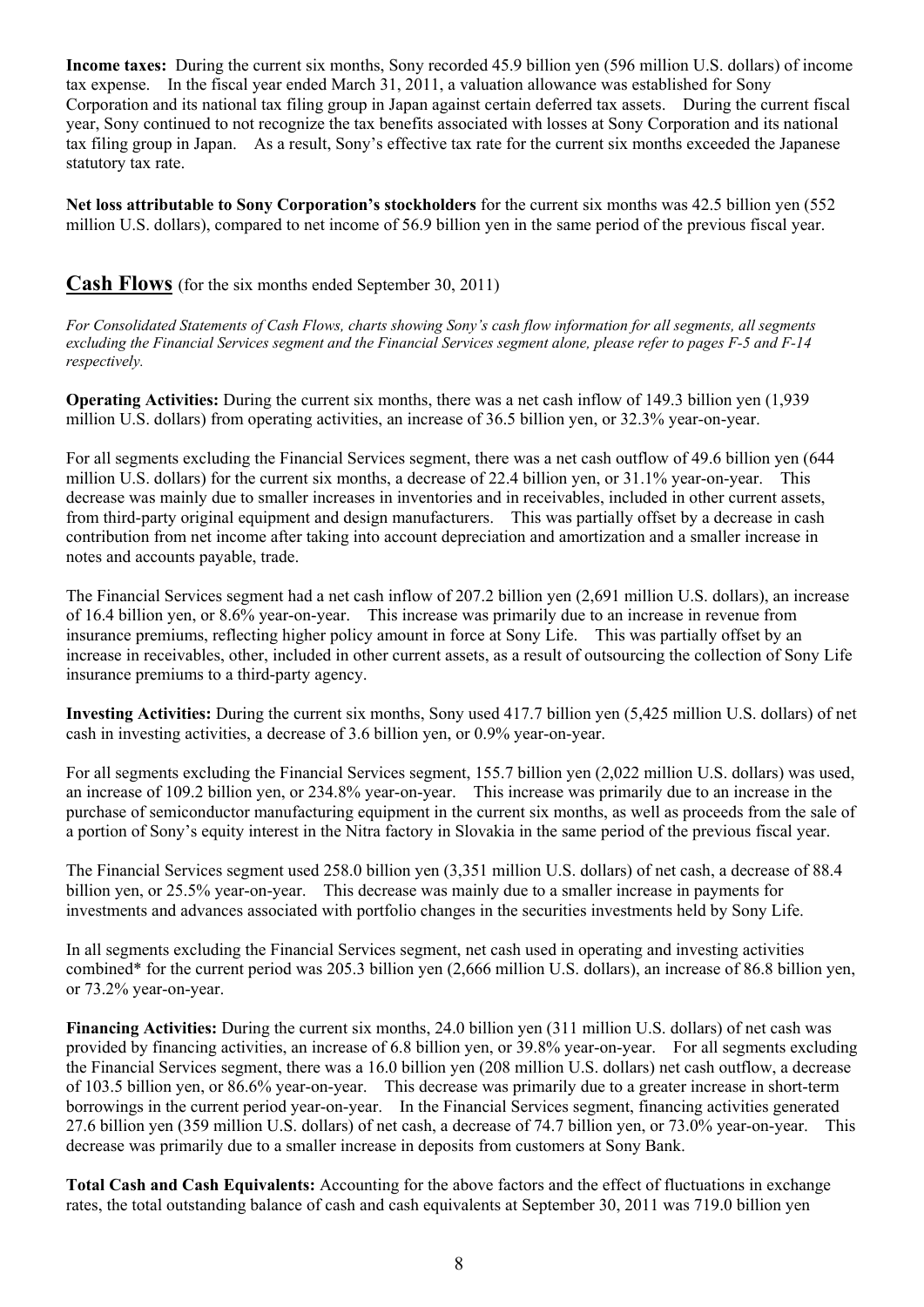(9,338 million U.S. dollars). Cash and cash equivalents of all segments excluding the Financial Services segment was 575.2 billion yen (7,470 million U.S. dollars) at September 30, 2011, a decrease of 272.2 billion yen, or 32.1%, compared with the balance as of March 31, 2011. This was a decrease of 108.7 billion yen, or 15.9%, compared with the balance as of September 30, 2010. Sony believes it continues to maintain sufficient liquidity through access to a total, translated into yen, of 733.3 billion yen (9,524 million U.S. dollars) of unused committed lines of credit with financial institutions. Within the Financial Services segment, the outstanding balance of cash and cash equivalents was 143.8 billion yen (1,868 million U.S. dollars) at September 30, 2011, a decrease of 23.2 billion yen, or 13.9%, compared with the balance as of March 31, 2011. This was a decrease of 9.5 billion yen, or 6.2%, compared with the balance as of September 30, 2010.

*\* Sony has included the information for cash flow from operating and investing activities combined, excluding the Financial Services segment's activities, as Sony's management frequently monitors this financial measure, and believes this non-U.S. GAAP measurement is important for use in evaluating Sony's ability to generate cash to maintain liquidity and fund debt principal and dividend payments from business activities other than its Financial Services segment. This information is derived from the reconciliations prepared in the Condensed Statements of Cash Flows on page F-14. This information and the separate condensed presentations shown below are not required or prepared in accordance with U.S. GAAP. The Financial Services segment's cash flow is excluded from the measure because SFH, which constitutes a majority of the Financial Services segment, is a separate publicly traded entity in Japan with a significant minority interest and it, as well as its subsidiaries, secures liquidity on its own. This measure may not be comparable to those of other companies. This measure has limitations because it does not represent residual cash flows available for discretionary expenditures principally due to the fact that the measure does not deduct the principal payments required for debt service. Therefore, Sony believes it is important to view this measure as supplemental to its entire statement of cash flows and together with Sony's disclosures regarding investments, available credit facilities and overall liquidity.* 

*A reconciliation of the differences between the Consolidated Statement of Cash Flows reported and cash flows from operating and investing activities combined excluding the Financial Services segment's activities is as follows:* 

|                                                                                                                        | (Billions of yen, millions of U.S. dollars)<br>Six months ended September 30 |         |   |         |   |          |
|------------------------------------------------------------------------------------------------------------------------|------------------------------------------------------------------------------|---------|---|---------|---|----------|
|                                                                                                                        |                                                                              | 2010    |   | 2011    |   | 2011     |
| Net cash provided by operating activities reported in the consolidated<br>statements of cash flows                     | ¥                                                                            | 112.8   | ¥ | 149.3   | S | 1,939    |
| Net cash used in investing activities reported in the consolidated<br>statements of cash flows                         |                                                                              | (421.3) |   | (417.7) |   | (5, 425) |
|                                                                                                                        |                                                                              | (308.5) |   | (268.4) |   | (3, 486) |
| Less: Net cash provided by operating activities within the Financial<br>Services segment                               |                                                                              | 190.8   |   | 207.2   |   | 2,691    |
| Less: Net cash used in investing activities within the Financial<br>Services segment                                   |                                                                              | (346.5) |   | (258.0) |   | (3,351)  |
| Eliminations **                                                                                                        |                                                                              | 34.3    |   | 12.3    |   | 160      |
| Cash flow used in operating and investing activities combined<br>excluding the Financial Services segment's activities | ¥                                                                            | (118.5) | ¥ | (205.3) | S | (2,666)  |

*\*\* Eliminations primarily consist of intersegment loans and dividend payments. Intersegment loans are between Sony Corporation and SFI, an entity included within the Financial Services segment.* 

### **Note**

Sales on a local currency basis described herein reflect sales obtained by applying the yen's monthly average exchange rate in the same quarter and six month period of the previous fiscal year to local currency-denominated monthly sales in the current quarter and six month period. Sales on a local currency basis are not reflected in Sony's consolidated financial statements and are not measures in accordance with U.S. GAAP. Sony does not believe that these measures are a substitute for U.S. GAAP measures. However, Sony believes that disclosing sales information on a local currency basis provides additional useful analytical information to investors regarding the operating performance of Sony.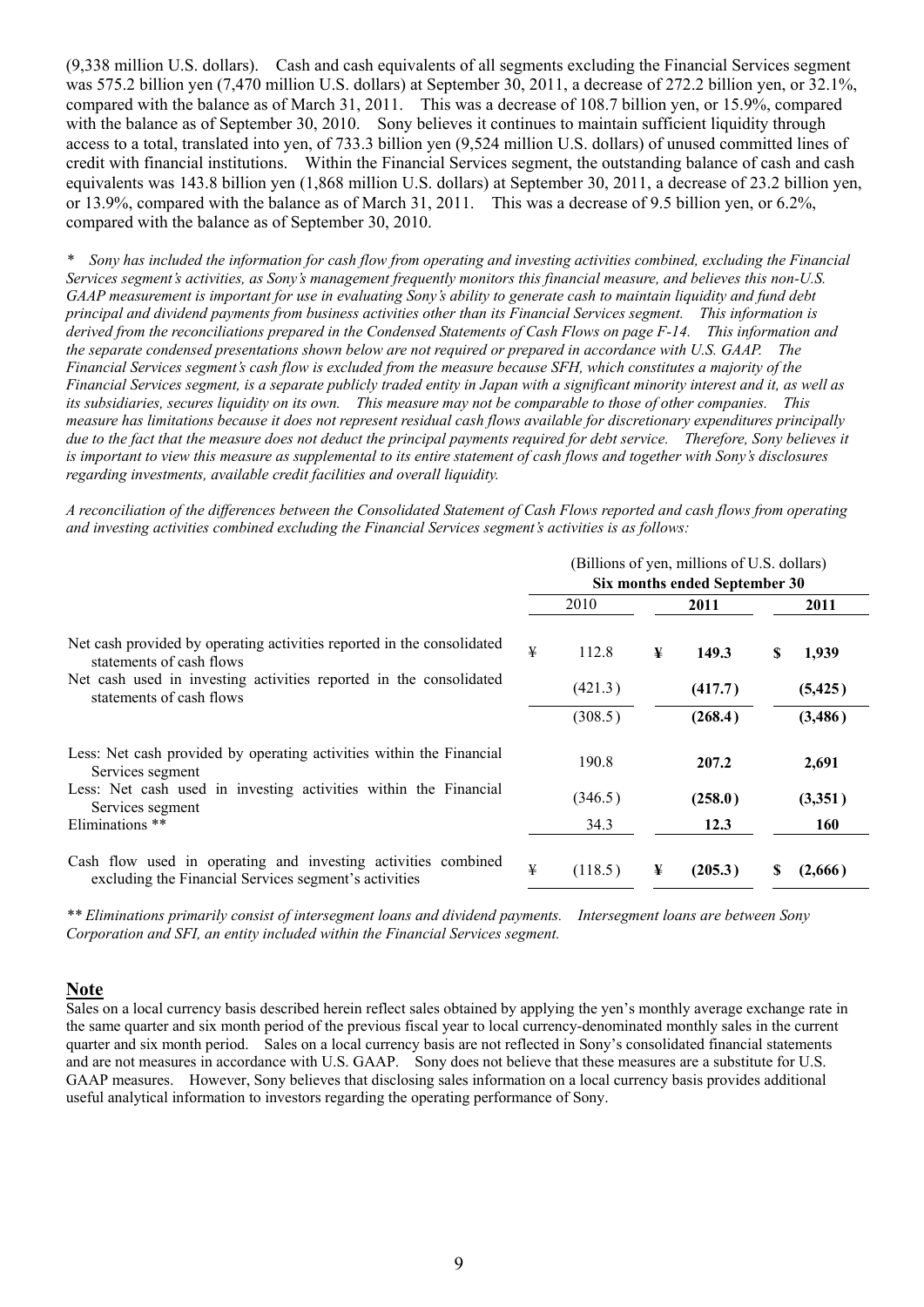## **Outlook for the Fiscal Year ending March 31, 2012**

The forecast for consolidated results for the fiscal year ending March 31, 2012, as announced on July 28, 2011, has been revised as per the table below.

|                                                                      | (Billions of yen) |                      |            |                       |                       |  |
|----------------------------------------------------------------------|-------------------|----------------------|------------|-----------------------|-----------------------|--|
|                                                                      |                   | Change               |            | Change from           |                       |  |
|                                                                      | <b>November</b>   | from July            | July       | March 31, 2011        | March 31, 2011        |  |
|                                                                      | Forecast          | Forecast<br>Forecast |            | <b>Actual Results</b> | <b>Actual Results</b> |  |
| Sales and operating revenue                                          | 46,500            | $-9.7\%$             | 47,200     | $-9.5\%$              | 47,181.3              |  |
| Operating income                                                     | 20                | $-90.0$              | <b>200</b> | $-90.0$               | 199.8                 |  |
| Income before income taxes                                           | 10                | $-94.4$              | 180        | $-95.1$               | 205.0                 |  |
| Net income (loss) attributable to<br>Sony Corporation's stockholders | (90)              | ۰                    | 60         |                       | (259.6)               |  |

Assumed foreign currency exchange rates for the second half of the fiscal year ending March 31, 2012: approximately 75 yen against the U.S. dollar and approximately 105 yen against the euro. (Assumed foreign exchange rates used in the July forecast, for the period from the second quarter through the fourth quarter of the current fiscal year: approximately 80 yen against the U.S. dollar and approximately 115 yen against the euro.)

Consolidated sales for the fiscal year ending March 31, 2012 are expected to be 6,500 billion yen, significantly below the July forecast. This change is primarily due to the impact of Sony's updated foreign exchange rate assumptions to account for the further appreciation of the yen, the impact of the October 2011 floods in Thailand ("the Floods") and the impact of lower expected sales primarily in the CPS and PDS segments, mainly in Europe and the U.S.

Consolidated operating income is expected to be 20 billion yen, 180 billion yen below the July forecast. The primary reasons for this change are as follows:

- x Consolidated operating income is expected to be approximately 65 billion yen below the July forecast due to unfavorable foreign exchange rates, primarily affecting the CPS and PDS segments.
- x Due to direct damage from inundation of Sony's manufacturing facilities and difficulty in procuring parts and components resulting from the Floods, Sony's business operations are being negatively impacted primarily due to temporary cessation of production at several manufacturing facilities and postponement of certain product launches. At present, Sony anticipates that the impact on operating income for the fiscal year ending March 31, 2012 will be incurred mainly in the CPS and PDS segments. After giving effect to insurance policies that Sony has in place, Sony expects the full fiscal year negative impact, net of insurance, to be approximately 25 billion yen. The net impact of the Floods is currently being evaluated. However, for purposes of the forecast, it is calculated based on the current judgment of management based on the information available as of November 2, 2011.
- Operating results in the CPS segment are expected to be approximately 115 billion yen below the July forecast. This is primarily due to lower expected sales and unfavorable foreign exchange rates. Operating loss from LCD televisions is expected to increase significantly from the July forecast. This change results primarily from lower unit sales forecast, price competition, unfavorable foreign exchange rates and impairments of fixed assets. Reflecting the slowdown in industry growth, Sony is changing its strategic direction from significant volume expansion in mid-term and implementing various measurements. (The above-noted unfavorable impact of foreign exchange rates is included, but the impact of the Floods is not included.)
- x Operating results in the PDS segment are expected to be approximately 25 billion yen below the July forecast, primarily due to lower expected sales and unfavorable foreign exchange rates, partially offset by the anticipated additional benefit of expense reductions, including fixed costs. (The above-noted unfavorable impact of foreign exchange rates is included, but the impact of the Floods is not included.)
- The forecasts for operating income in the Pictures, Music and Financial Services segments are expected to be lower than the July forecast by approximately 5, 5 and 10 billion yen, respectively.
- x A non-cash gain, currently estimated at approximately 50 billion yen, is expected to be recorded in operating income on the 50% equity stake Sony currently holds in Sony Ericsson, once that entity is fully consolidated within Sony, which is expected to occur in the fourth quarter of the current fiscal year (announced on October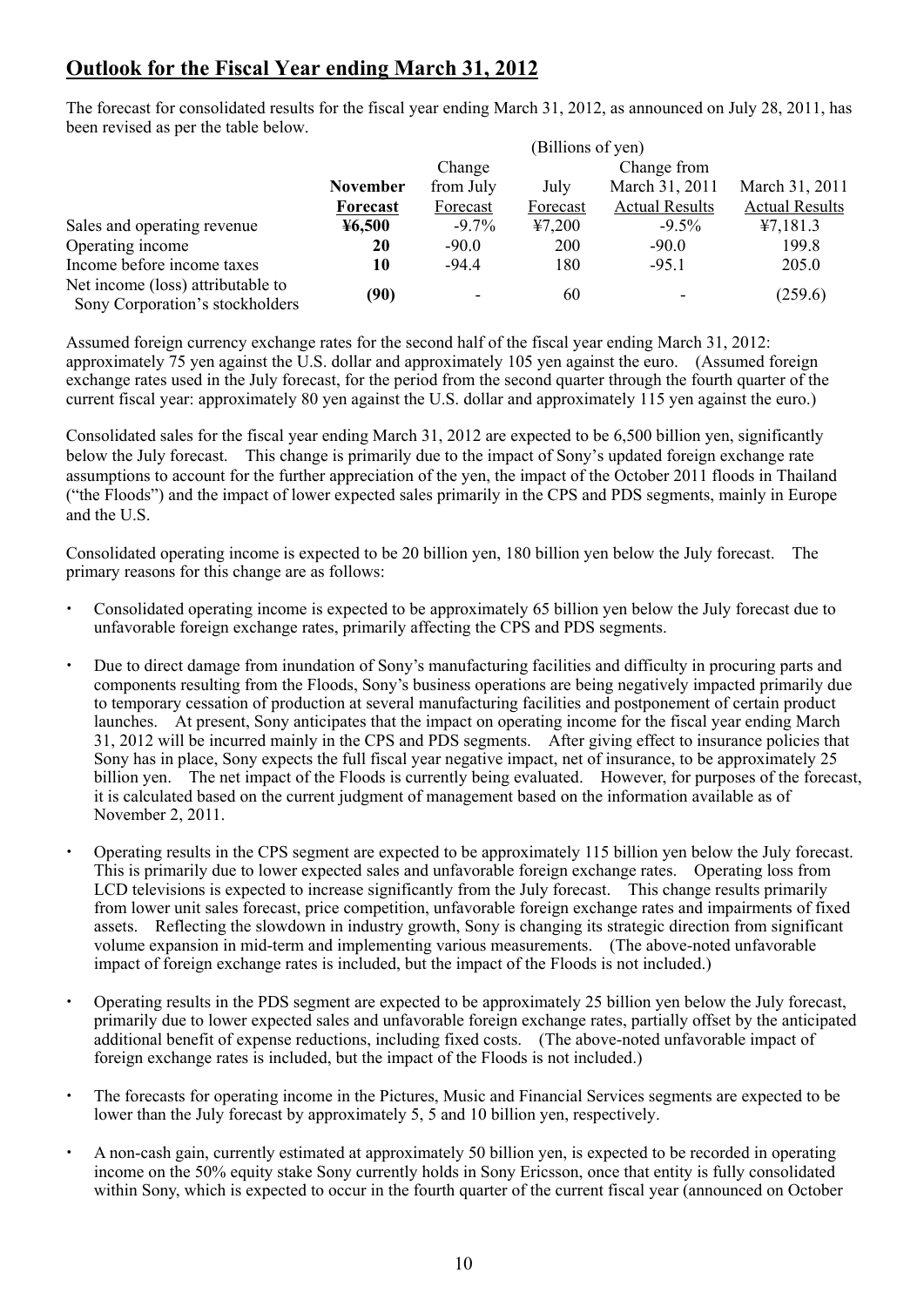27, 2011). Sony is required to remeasure the 50% equity interest in Sony Ericsson that it owned prior to the acquisition at the fair value of such interest at the time control is obtained.\*

The annual forecast for equity in net income (loss) of affiliated companies is expected to be approximately 30 billion yen below the July forecast, primarily due to a deterioration of equity in net income (loss) of Sony Ericsson. Due to its 100% consolidation anticipated in the fourth quarter ending March 31, 2012, equity earnings of Sony Ericsson are included in Sony's equity in net income (loss) of affiliated companies through December 31, 2011. Operating results of Sony Ericsson are fully incorporated in Sony's consolidated operating results expected for the fourth quarter ending March 31, 2012.\*

Income before income taxes is expected to be 170 billion yen below the July forecast because operating income is expected to be below the July forecast, partially offset by an expected net foreign exchange gain due to the appreciation of the yen.

Net income attributable to Sony Corporation's stockholders is expected to be 150 billion yen below the July forecast. This is primarily due to a lower income before income taxes compared to the July forecast.

*\* The full impact of Sony Ericsson's 100% consolidation is currently being evaluated. However, for purposes of the forecast, the impact of the above-noted non-cash gain and operating results of Sony Ericsson for the quarter ending March 31, 2012 are calculated and included in the current fiscal year forecast based on the current judgment of management based on the information available as of November 2, 2011.* 

The current fiscal year's forecast for research and development expenses has been revised as per the table below from the forecast announced on July 28, 2011. The current fiscal year's forecast for capital expenditures and depreciation and amortization remains unchanged. Any financial impact related to the 100% consolidation of Sony Ericsson is not included in the figures in the table below.

|                                                                             |                             |                                     | (Billions of yen) |                                                        |                                            |
|-----------------------------------------------------------------------------|-----------------------------|-------------------------------------|-------------------|--------------------------------------------------------|--------------------------------------------|
|                                                                             | <b>November</b><br>Forecast | Change from<br><b>July Forecast</b> | July<br>Forecast  | Change from<br>March 31, 2011<br><b>Actual Results</b> | March 31,<br>2011<br><b>Actual Results</b> |
| Capital expenditures<br>(additions to Property, Plant and<br>Equipment) $*$ | ¥330                        | $-9/0$                              | ¥330              | $+61.1\%$                                              | ¥204.9                                     |
| Depreciation and amortization**                                             | <b>340</b>                  | $\overline{\phantom{a}}$            | 340               | $+4.5$                                                 | 325.4                                      |
| [for Property, Plant and<br>Equipment (included above)                      | <b>230</b>                  | ۰                                   | 230               | $+7.8$                                                 | 213.4]                                     |
| Research and development<br>expenses                                        | 450                         | $-2.2$                              | 460               | $+5.4$                                                 | 426.8                                      |

*\* Investments in equity affiliates are not included within capital expenditures.* 

*\*\* Depreciation and amortization includes amortization of intangible assets and amortization of deferred insurance acquisition costs.* 

#### **Supplemental Information**

In addition to operating income, Sony's management also evaluates Sony's performance using non-U.S. GAAP adjusted operating income. Operating income, as adjusted, which excludes equity in net income of affiliated companies, restructuring charges and LCD television asset impairment is not a presentation in accordance with U.S. GAAP, and is presented to enhance investors' understanding of Sony's operating income by providing an alternative measure that may be useful to understand Sony's historical and prospective operating performance.

|                                                                            | (Billions of yen)           |                              |                  |                                                        |                                         |  |  |  |
|----------------------------------------------------------------------------|-----------------------------|------------------------------|------------------|--------------------------------------------------------|-----------------------------------------|--|--|--|
|                                                                            | <b>November</b><br>Forecast | Change from<br>July Forecast | July<br>Forecast | Change from<br>March 31, 2011<br><b>Actual Results</b> | March 31, 2011<br><b>Actual Results</b> |  |  |  |
| Operating income                                                           | ¥20                         | $-90.0\%$                    | 4200             | $-90.0\%$                                              | ¥199.8                                  |  |  |  |
| Less: Equity in net income (loss) of<br>affiliated companies               | (15)                        |                              | 15               |                                                        | 14.1                                    |  |  |  |
| Add: Restructuring charges, net,<br>recorded within operating<br>expenses* | 50                          | $+100.0$                     | 25               | $-25.5$                                                | 67.1                                    |  |  |  |
| Add: LCD television asset<br>impairment**                                  | 13                          |                              |                  |                                                        |                                         |  |  |  |
| Operating income, as adjusted                                              | ¥98                         | $-53.3\%$                    | 4210             | $-61.2\%$                                              | 4252.8                                  |  |  |  |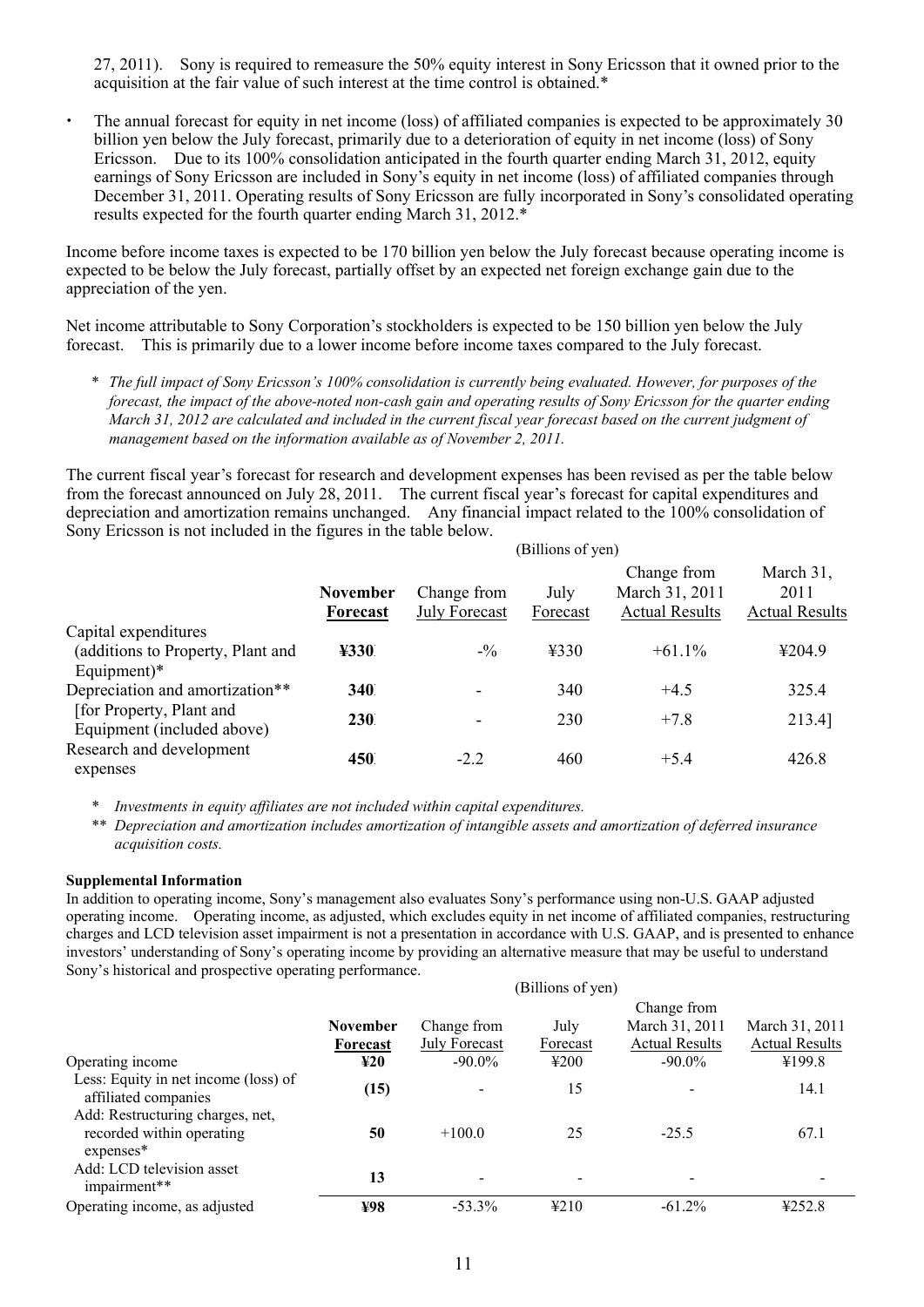*Sony's management uses this measure to review operating trends, perform analytical comparisons and assess whether its structural transformation initiatives are achieving their objectives. This supplemental non-U.S. GAAP measure should be considered in addition to, not as a substitute for, Sony's operating income in accordance with U.S. GAAP.* 

*\* The primary reason for an increase in restructuring charges compared to the July forecast is due to including the above noted asset impairment of 18.4 billion yen incurred in association with the anticipated sale of the small- and medium-sized display business in the restructuring charges.* 

*\*\* The 13.0 billion yen loss on impairment, a non-cash charge recorded within operating results includes 8.6 billion yen loss incurred in the second quarter ended September 30, 2011 which primarily reflects a decrease in the estimated fair value of long-lived assets associated with the LCD television asset group. The corresponding estimated future cash flows leading to the impairment charge reflect the impact of the continued deterioration in LCD television market conditions in Europe and the U.S. as well as the impact of unfavorable foreign exchange rates. In addition, included in the forecast is long-lived assets expected to be acquired in the remainder of the current fiscal year and subject to impairment within the LCD television asset group. Sony has not included these losses on impairment in restructuring charges.*

This forecast is based on management's current expectations and is subject to uncertainties and changes in circumstances. Actual results may differ materially from those included in this forecast due to a variety of factors. See "Cautionary Statement" below.

As is Sony's policy, the effects of gains and losses on investments held by Sony Life, due to market fluctuations since October 1, 2011, have not been incorporated within the above forecast as Sony cannot predict where the financial markets will be through the end of the current fiscal year. Accordingly, these market fluctuations could further impact the current forecast.

#### **Cautionary Statement**

Statements made in this release with respect to Sony's current plans, estimates, strategies and beliefs and other statements that are not historical facts are forward-looking statements about the future performance of Sony. Forward-looking statements include, but are not limited to, those statements using words such as "believe," "expect," "plans," "strategy," "prospects," "forecast," "estimate," "project," "anticipate," "aim," "intend," "seek," "may," "might," "could" or "should," and words of similar meaning in connection with a discussion of future operations, financial performance, events or conditions. From time to time, oral or written forward-looking statements may also be included in other materials released to the public. These statements are based on management's assumptions, judgments and beliefs in light of the information currently available to it. Sony cautions you that a number of important risks and uncertainties could cause actual results to differ materially from those discussed in the forward-looking statements, and therefore you should not place undue reliance on them. You also should not rely on any obligation of Sony to update or revise any forward-looking statements, whether as a result of new information, future events or otherwise. Sony disclaims any such obligation. Risks and uncertainties that might affect Sony include, but are not limited to (i) the global economic environment in which Sony operates and the economic conditions in Sony's markets, particularly levels of consumer spending; (ii) foreign exchange rates, particularly between the yen and the U.S. dollar, the euro and other currencies in which Sony makes significant sales and incurs production costs, or in which Sony's assets and liabilities are denominated; (iii) Sony's ability to continue to design and develop and win acceptance of, as well as achieve sufficient cost reductions for, its products and services, including LCD televisions and game platforms, which are offered in highly competitive markets characterized by continual new product and service introductions, rapid development in technology and subjective and changing consumer preferences; (iv) Sony's ability and timing to recoup large-scale investments required for technology development and production capacity; (v) Sony's ability to implement successful business restructuring and transformation efforts under changing market conditions; (vi) Sony's ability to implement successful hardware, software, and content integration strategies for all segments excluding the Financial Services segment, and to develop and implement successful sales and distribution strategies in light of the Internet and other technological developments; (vii) Sony's continued ability to devote sufficient resources to research and development and, with respect to capital expenditures, to prioritize investments correctly (particularly in the Consumer Products & Services and the Professional, Device & Solutions segments); (viii) Sony's ability to maintain product quality; (ix) the effectiveness of Sony's strategies and their execution, including but not limited to the success of Sony's acquisitions, joint ventures and other strategic investments; (x) Sony's ability to forecast demands, manage timely procurement and control inventories; (xi) the outcome of pending legal and/or regulatory proceedings; (xii) shifts in customer demand for financial services such as life insurance and Sony's ability to conduct successful asset liability management in the Financial Services segment; (xiii) the impact of unfavorable conditions or developments (including market fluctuations or volatility) in the Japanese equity markets on the revenue and operating income of the Financial Services segment; and (xiv) risks related to catastrophic disasters or similar events, including the Great East Japan Earthquake and its aftermath as well as the October 2011 floods in Thailand. Risks and uncertainties also include the impact of any future events with material adverse impact.

Investor Relations Contacts:

Tokyo New York **London** Yoshinori Hashitani Sam Levenson Yas Hasegawa

l

 $+81-(0)3-6748-2111$   $+1-212-833-6722$   $+44-(0)20-7426-8696$ 

IR home page: http://www.sony.net/IR/ Presentation slides: http://www.sony.net/SonyInfo/IR/financial/fr/11q2\_sonypre.pdf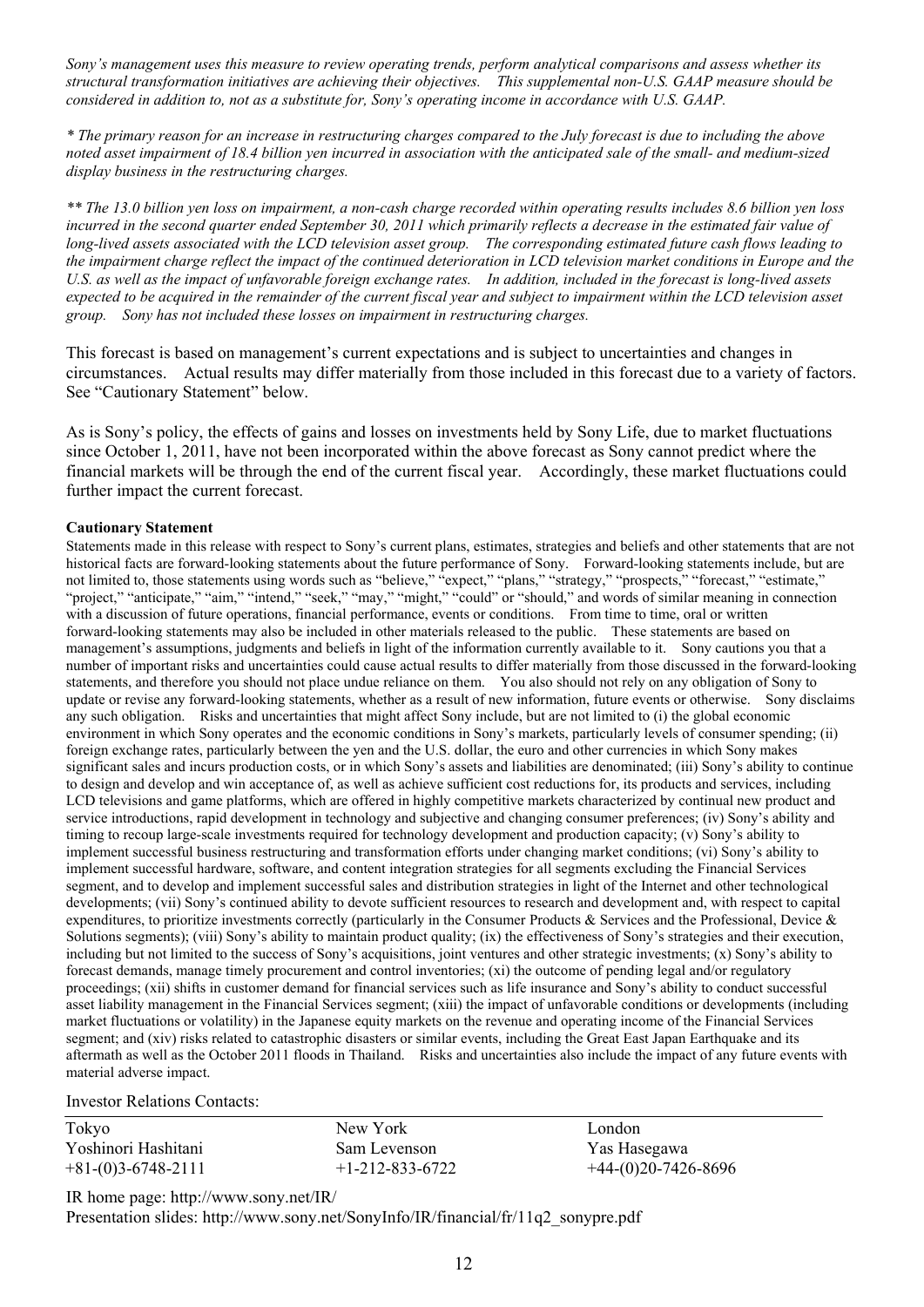#### (Unaudited) **Consolidated Financial Statements Consolidated Balance Sheets**

|                                                     |   |            |                         |              |   | (Millions of yen, millions of U.S. dollars) |  |              |
|-----------------------------------------------------|---|------------|-------------------------|--------------|---|---------------------------------------------|--|--------------|
|                                                     |   | March 31   |                         | September 30 |   | Change from                                 |  | September 30 |
| <b>ASSETS</b>                                       |   | 2011       |                         | 2011         |   | March 31, 2011                              |  | 2011         |
| Current assets:                                     |   |            |                         |              |   |                                             |  |              |
| Cash and cash equivalents                           | ¥ | 1,014,412  | ¥                       | 719,020      | ¥ | $-295,392$ \$                               |  | 9,338        |
| Marketable securities                               |   | 646,171    |                         | 582,152      |   | $-64,019$                                   |  | 7,560        |
| Notes and accounts receivable, trade                |   | 834,221    |                         | 790,272      |   | $-43,949$                                   |  | 10,263       |
| Allowance for doubtful accounts and sales returns   |   | (90, 531)  |                         | (69, 344)    |   | $+21,187$                                   |  | (901)        |
| Inventories                                         |   | 704,043    |                         | 834,354      |   | $+130,311$                                  |  | 10,836       |
| Deferred income taxes                               |   | 133,059    |                         | 94,848       |   | $-38,211$                                   |  | 1,232        |
| Prepaid expenses and other current assets           |   | 602,671    |                         | 669,946      |   | $+67,275$                                   |  | 8,701        |
| Total current assets                                |   | 3,844,046  |                         | 3,621,248    |   | $-222,798$                                  |  | 47,029       |
| Film costs                                          |   | 275,389    |                         | 267,372      |   | $-8,017$                                    |  | 3,472        |
| Investments and advances:                           |   |            |                         |              |   |                                             |  |              |
| Affiliated companies                                |   | 221,993    |                         | 178,268      |   | $-43,725$                                   |  | 2,315        |
| Securities investments and other                    |   | 5,670,662  |                         | 5,977,249    |   | $+306,587$                                  |  | 77,627       |
|                                                     |   | 5,892,655  |                         | 6,155,517    |   | $+262,862$                                  |  | 79,942       |
|                                                     |   |            |                         |              |   |                                             |  |              |
| Property, plant and equipment:                      |   |            |                         |              |   |                                             |  |              |
| Land                                                |   | 145,968    |                         | 141,522      |   | $-4,446$                                    |  | 1.838        |
| <b>Buildings</b>                                    |   | 868,615    |                         | 823,250      |   | $-45,365$                                   |  | 10,692       |
| Machinery and equipment                             |   | 2,016,956  |                         | 1,942,250    |   | $-74,706$                                   |  | 25,224       |
| Construction in progress                            |   | 53,219     |                         | 39,095       |   | $-14,124$                                   |  | 508          |
|                                                     |   | 3,084,758  |                         | 2,946,117    |   | $-138,641$                                  |  | 38,262       |
| Less-Accumulated depreciation                       |   | 2,159,890  |                         | 2,017,722    |   | $-142,168$                                  |  | 26,205       |
|                                                     |   | 924,868    |                         | 928,395      |   | $+3,527$                                    |  | 12,057       |
| Other assets:                                       |   |            |                         |              |   |                                             |  |              |
| Intangibles, net                                    |   | 391,122    |                         | 367,631      |   | $-23,491$                                   |  | 4,774        |
| Goodwill                                            |   | 469,005    |                         | 449,708      |   | $-19,297$                                   |  | 5,840        |
| Deferred insurance acquisition costs                |   | 428,262    |                         | 429,454      |   | $+1,192$                                    |  | 5,577        |
| Deferred income taxes                               |   | 239,587    |                         | 198,417      |   | $-41,170$                                   |  | 2,577        |
| Other                                               |   | 460,054    |                         | 452,090      |   | $-7,964$                                    |  | 5,873        |
|                                                     |   | 1,988,030  |                         | 1,897,300    |   | $-90,730$                                   |  | 24,641       |
| Total assets                                        | ¥ | 12,924,988 | $\overline{\mathbf{Y}}$ | 12,869,832   | ¥ | $-55,156$ \$                                |  | 167,141      |
|                                                     |   |            |                         |              |   |                                             |  |              |
| <b>LIABILITIES AND EQUITY</b>                       |   |            |                         |              |   |                                             |  |              |
| Current liabilities:                                |   |            |                         |              |   |                                             |  |              |
| Short-term borrowings                               | ¥ | 53,737     | ¥                       | 123,412      | ¥ | $+69,675$ \$                                |  | 1,603        |
| Current portion of long-term debt                   |   | 109,614    |                         | 268,041      |   | $+158,427$                                  |  | 3,481        |
| Notes and accounts payable, trade                   |   | 793,275    |                         | 825,492      |   | $+32,217$                                   |  | 10,721       |
| Accounts payable, other and accrued expenses        |   | 1,013,037  |                         | 945,032      |   | $-68,005$                                   |  | 12,273       |
| Accrued income and other taxes                      |   | 79,076     |                         | 80,149       |   | $+1,073$                                    |  | 1,041        |
| Deposits from customers in the banking business     |   | 1,647,752  |                         | 1,644,317    |   | $-3,435$                                    |  | 21,355       |
| Other                                               |   | 430,488    |                         | 417,537      |   | $-12,951$                                   |  | 5,422        |
| Total current liabilities                           |   | 4,126,979  |                         | 4,303,980    |   | $+177,001$                                  |  | 55,896       |
|                                                     |   |            |                         |              |   |                                             |  |              |
| Long-term debt                                      |   | 812,235    |                         | 616,855      |   | $-195,380$                                  |  | 8,011        |
| Accrued pension and severance costs                 |   | 271,320    |                         | 265,139      |   | $-6,181$                                    |  | 3,443        |
| Deferred income taxes                               |   | 306,227    |                         | 306,388      |   | $+161$                                      |  | 3,979        |
| Future insurance policy benefits and other          |   | 4,225,373  |                         | 4,403,792    |   | $+178,419$                                  |  | 57,192       |
| Other                                               |   | 226,952    |                         | 177,889      |   | $-49,063$                                   |  | 2,311        |
| <b>Total liabilities</b>                            |   | 9,969,086  |                         | 10,074,043   |   | $+104,957$                                  |  | 130,832      |
| Redeemable noncontrolling interest                  |   | 19,323     |                         | 17,963       |   | $-1,360$                                    |  | 233          |
|                                                     |   |            |                         |              |   |                                             |  |              |
| Equity:<br>Sony Corporation's stockholders' equity: |   |            |                         |              |   |                                             |  |              |
|                                                     |   |            |                         |              |   |                                             |  |              |
| Common stock                                        |   | 630,921    |                         | 630,923      |   | $+2$                                        |  | 8,194        |
| Additional paid-in capital                          |   | 1,159,666  |                         | 1,159,278    |   | $-388$                                      |  | 15,056       |
| Retained earnings                                   |   | 1,566,274  |                         | 1,511,249    |   | $-55,025$                                   |  | 19,627       |
| Accumulated other comprehensive income              |   | (804, 204) |                         | (927, 968)   |   | $-123,764$                                  |  | (12,053)     |
| Treasury stock, at cost                             |   | (4,670)    |                         | (4,637)      |   | $+33$                                       |  | (60)         |
|                                                     |   | 2,547,987  |                         | 2,368,845    |   | $-179,142$                                  |  | 30,764       |
| Noncontrolling interests                            |   | 388,592    |                         | 408,981      |   | $+20,389$                                   |  | 5,312        |
| Total equity                                        |   | 2,936,579  |                         | 2,777,826    |   | $-158,753$                                  |  | 36,076       |
| Total liabilities and equity                        | ¥ | 12,924,988 | $\overline{\mathbf{Y}}$ | 12,869,832   | ¥ | $-55,156$ \$                                |  | 167,141      |
|                                                     |   |            |                         |              |   |                                             |  |              |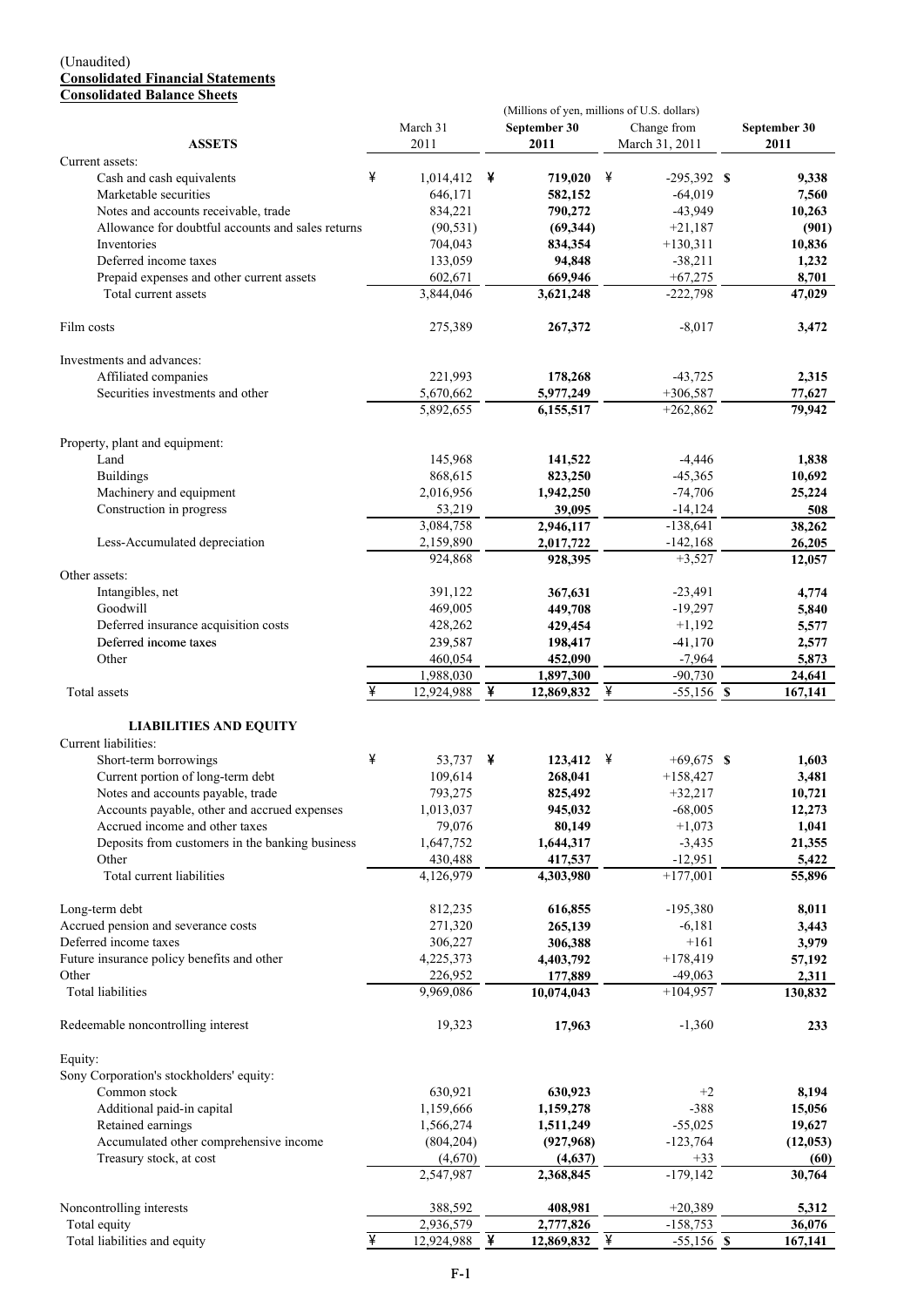## **Consolidated Statements of Income**

|                                                                                                              |   |                |                         |                    | (Millions of yen, millions of U.S. dollars, except per share amounts) |                  |
|--------------------------------------------------------------------------------------------------------------|---|----------------|-------------------------|--------------------|-----------------------------------------------------------------------|------------------|
|                                                                                                              |   |                |                         |                    | Three months ended September 30                                       |                  |
|                                                                                                              |   | 2010           |                         | 2011               | Change from 2010                                                      | 2011             |
| Sales and operating revenue:                                                                                 |   |                |                         |                    |                                                                       |                  |
| Net sales                                                                                                    | ¥ | 1,494,434      | ¥                       | 1,372,196          | \$                                                                    | 17,821           |
| Financial services revenue                                                                                   |   | 219,476        |                         | 183,359            |                                                                       | 2,381            |
| Other operating revenue                                                                                      |   | 19,242         |                         | 19,434             |                                                                       | 252              |
|                                                                                                              |   | 1,733,152      |                         | 1,574,989          | $-9.1%$                                                               | 20,454           |
| Costs and expenses:                                                                                          |   |                |                         |                    |                                                                       |                  |
| Cost of sales                                                                                                |   | 1,127,627      |                         | 1,041,977          |                                                                       | 13,532           |
| Selling, general and administrative                                                                          |   | 363,395        |                         | 345,393            |                                                                       | 4,486            |
| Financial services expenses                                                                                  |   | 175,751        |                         | 158,485            |                                                                       | 2,058            |
| (Gain) loss on sale, disposal or impairment of assets and other, net                                         |   | 2,797          |                         | 31,891             |                                                                       | 414              |
|                                                                                                              |   | 1,669,570      |                         | 1,577,746          | $-5.5$                                                                | 20,490           |
| Equity in net income of affiliated companies                                                                 |   | 5,069          |                         | 1,122              | $-77.9$                                                               | 15               |
| <b>Operating income (loss)</b>                                                                               |   | 68,651         |                         | (1,635)            |                                                                       | (21)             |
| Other income:                                                                                                |   |                |                         |                    |                                                                       |                  |
| Interest and dividends                                                                                       |   | 2,467          |                         | 2,341              |                                                                       | 30               |
| Foreign exchange gain, net                                                                                   |   | 3,800          |                         | 5,585              |                                                                       | 73               |
| Other                                                                                                        |   | 2,970          |                         | 3,274              |                                                                       | $42\,$           |
|                                                                                                              |   | 9,237          |                         | 11,200             | $+21.3$                                                               | 145              |
| Other expenses:                                                                                              |   |                |                         |                    |                                                                       |                  |
| Interest                                                                                                     |   | 5,860          |                         | 6,449              |                                                                       | 84               |
| Loss on devaluation of securities investments                                                                |   | 6,682          |                         | 536                |                                                                       | $\overline{7}$   |
| Other                                                                                                        |   | 2,637          |                         | 2,485              |                                                                       | 32               |
|                                                                                                              |   | 15,179         |                         | 9,470              | $-37.6$                                                               | $\overline{123}$ |
| Income before income taxes                                                                                   |   | 62,709         |                         | 95                 | $-99.8$                                                               | 1                |
| Income taxes                                                                                                 |   | 20,746         |                         | 18,358             |                                                                       | 238              |
| Net income (loss)                                                                                            |   | 41,963         |                         | (18, 263)          |                                                                       | (237)            |
| Less - Net income attributable to noncontrolling interests                                                   |   | 10,817         |                         | 8,714              |                                                                       | 113              |
| Net income (loss) attributable to Sony Corporation's stockholders                                            | ¥ | 31,146         | $\overline{\mathbf{X}}$ | (26,977)           | $-$ % \$                                                              | (350)            |
| Per share data:<br>Net income (loss) attributable to Sony Corporation's stockholders<br>— Basic<br>— Diluted | ¥ | 31.04<br>31.00 | ¥                       | (26.88)<br>(26.88) | $-$ % \$                                                              | (0.35)<br>(0.35) |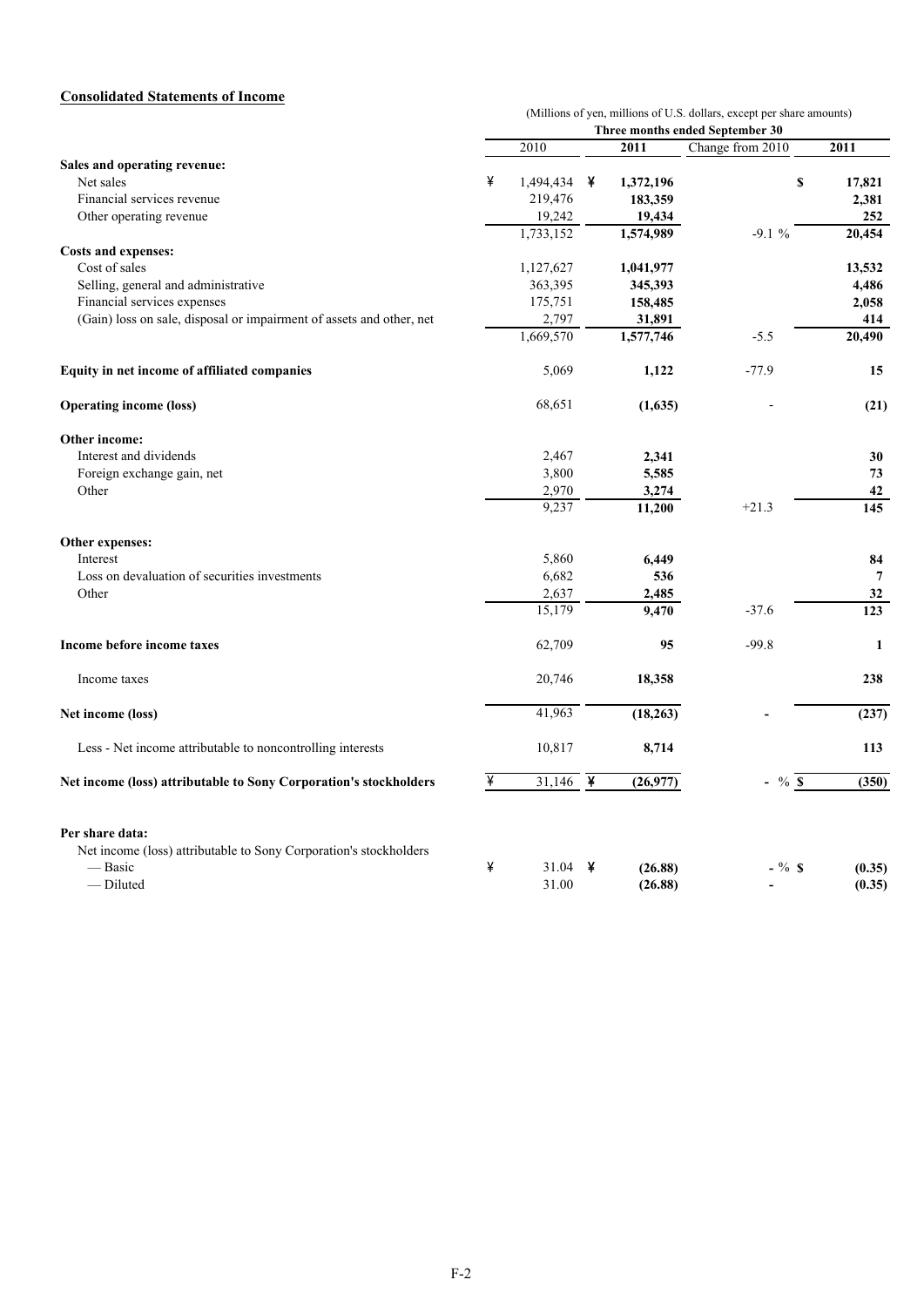### **Consolidated Statements of Income**

|                                                                                                 |                                                                   |               |                         |           | (Millions of yen, millions of U.S. dollars, except per share amounts) |            |
|-------------------------------------------------------------------------------------------------|-------------------------------------------------------------------|---------------|-------------------------|-----------|-----------------------------------------------------------------------|------------|
|                                                                                                 | Six months ended September 30<br>2010<br>Change from 2010<br>2011 |               |                         |           |                                                                       |            |
|                                                                                                 |                                                                   |               |                         |           |                                                                       | 2011       |
| Sales and operating revenue:                                                                    |                                                                   |               |                         |           |                                                                       |            |
| Net sales                                                                                       | ¥                                                                 | $2,967,907$ ¥ |                         | 2,648,136 | $\mathbb S$                                                           | 34,392     |
| Financial services revenue                                                                      |                                                                   | 386,074       |                         | 384,262   |                                                                       | 4,990      |
| Other operating revenue                                                                         |                                                                   | 40,220        |                         | 37,512    |                                                                       | 487        |
|                                                                                                 |                                                                   | 3,394,201     |                         | 3,069,910 | $-9.6%$                                                               | 39,869     |
| Costs and expenses:                                                                             |                                                                   |               |                         |           |                                                                       |            |
| Cost of sales                                                                                   |                                                                   | 2,236,918     |                         | 2,015,546 |                                                                       | 26,177     |
| Selling, general and administrative                                                             |                                                                   | 723,165       |                         | 665,539   |                                                                       | 8,643      |
| Financial services expenses                                                                     |                                                                   | 311,851       |                         | 330,133   |                                                                       | 4,287      |
| (Gain) loss on sale, disposal or impairment of assets and other, net                            |                                                                   | (1,667)       |                         | 29,114    |                                                                       | 378        |
|                                                                                                 |                                                                   | 3,270,267     |                         | 3,040,332 | $-7.0$                                                                | 39,485     |
| Equity in net income (loss) of affiliated companies                                             |                                                                   | 11,733        |                         | (3,713)   |                                                                       | (48)       |
| <b>Operating income</b>                                                                         |                                                                   | 135,667       |                         | 25,865    | $-80.9$                                                               | 336        |
| Other income:                                                                                   |                                                                   |               |                         |           |                                                                       |            |
| Interest and dividends                                                                          |                                                                   | 5,680         |                         | 6,615     |                                                                       | 86         |
| Foreign exchange gain, net                                                                      |                                                                   | 17,731        |                         | 1,950     |                                                                       | 25         |
| Other                                                                                           |                                                                   | 5,884         |                         | 5,592     |                                                                       | ${\bf 72}$ |
|                                                                                                 |                                                                   | 29,295        |                         | 14,157    | $-51.7$                                                               | 183        |
| Other expenses:                                                                                 |                                                                   |               |                         |           |                                                                       |            |
| Interest                                                                                        |                                                                   | 11,962        |                         | 12,561    |                                                                       | 163        |
| Loss on devaluation of securities investments                                                   |                                                                   | 6,683         |                         | 814       |                                                                       | 11         |
| Other                                                                                           |                                                                   | 4,697         |                         | 3,433     |                                                                       | 44         |
|                                                                                                 |                                                                   | 23,342        |                         | 16,808    | $-28.0$                                                               | 218        |
| Income before income taxes                                                                      |                                                                   | 141,620       |                         | 23,214    | $-83.6$                                                               | 301        |
| Income taxes                                                                                    |                                                                   | 64,419        |                         | 45,892    |                                                                       | 596        |
| Net income (loss)                                                                               |                                                                   | 77,201        |                         | (22, 678) |                                                                       | (295)      |
| Less - Net income attributable to noncontrolling interests                                      |                                                                   | 20,318        |                         | 19,801    |                                                                       | 257        |
| Net income (loss) attributable to Sony Corporation's stockholders                               | $\overline{\mathbf{y}}$                                           | 56,883        | $\overline{\mathbf{r}}$ | (42, 479) | - % $\mathbb S$                                                       | (552)      |
| Per share data:<br>Net income (loss) attributable to Sony Corporation's stockholders<br>— Basic | ¥                                                                 | 56.68         | ¥                       | (42.33)   | $-$ % \$                                                              | (0.55)     |
| — Diluted                                                                                       |                                                                   | 56.61         |                         | (42.33)   |                                                                       | (0.55)     |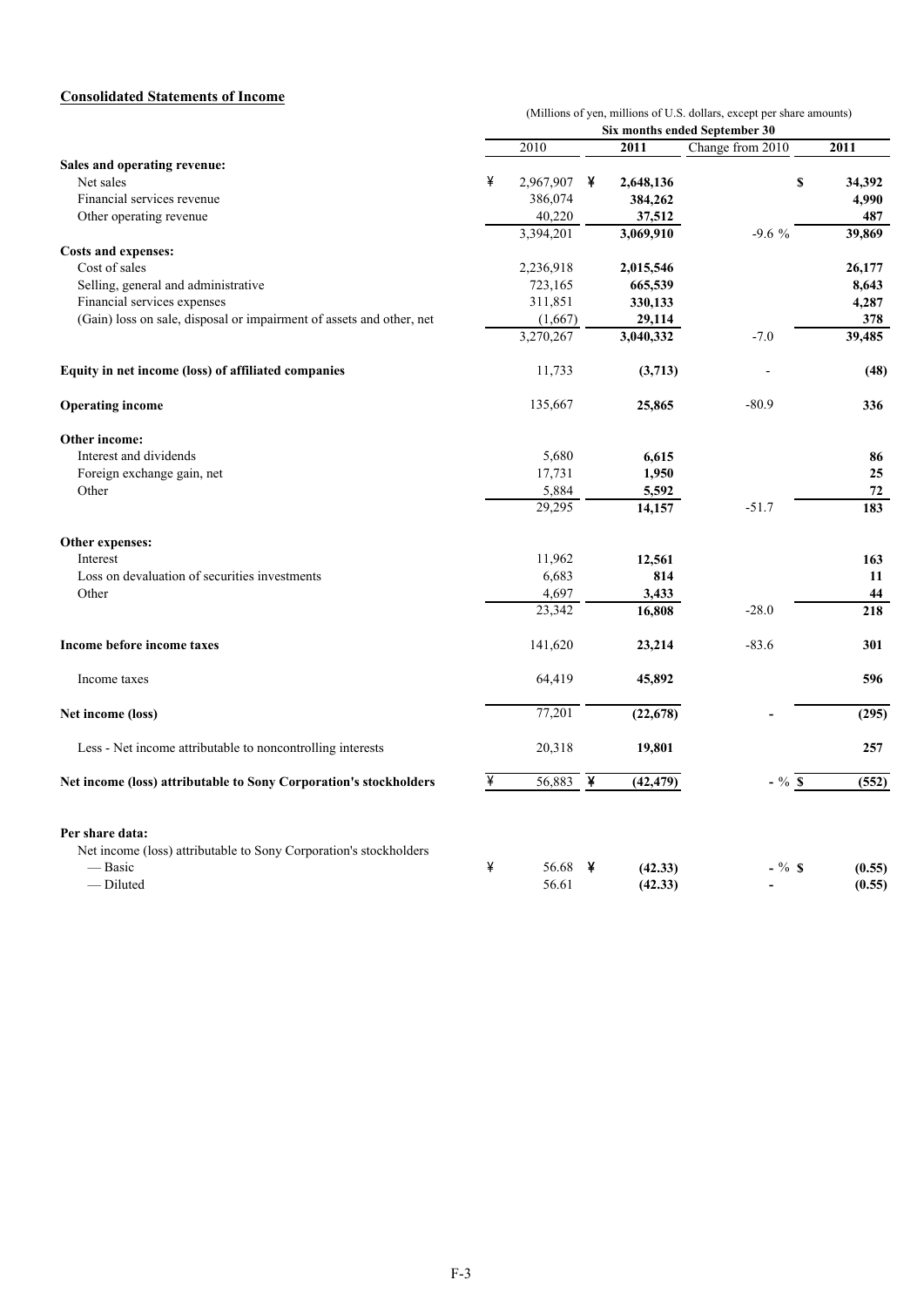## **Supplemental equity and comprehensive income information**

|                                                                   |   | Sony Corporation's   | Noncontrolling |           |   |              |
|-------------------------------------------------------------------|---|----------------------|----------------|-----------|---|--------------|
|                                                                   |   | stockholders' equity |                | interests |   | Total equity |
| Balance at March 31, 2010                                         | ¥ | 2,965,905            | ¥              | 319,650   | ¥ | 3,285,555    |
| Exercise of stock acquisition rights                              |   | 42                   |                | 13        |   | 55           |
| Stock based compensation                                          |   | 912                  |                |           |   | 912          |
| Comprehensive income:                                             |   |                      |                |           |   |              |
| Net income                                                        |   | 56,883               |                | 20,318    |   | 77,201       |
| Other comprehensive income, net of tax                            |   |                      |                |           |   |              |
| Unrealized gains on securities                                    |   | 2,896                |                | 3,301     |   | 6,197        |
| Unrealized losses on derivative instruments                       |   | (1,966)              |                |           |   | (1,966)      |
| Pension liability adjustment                                      |   | 3,505                |                |           |   | 3,505        |
| Foreign currency translation adjustments                          |   | (134, 227)           |                | (677)     |   | (134,904)    |
| Total comprehensive income (loss)                                 |   | (72,909)             |                | 22,942    |   | (49, 967)    |
| Dividends declared                                                |   | (12, 544)            |                | (4,895)   |   | (17, 439)    |
| Transactions with noncontrolling interests shareholders and other |   | (76)                 |                | (146)     |   | (222)        |
| Balance at September 30, 2010                                     | ¥ | 2,881,330            | ¥              | 337,564   | ¥ | 3,218,894    |
| Balance at March 31, 2011                                         | ¥ | 2,547,987            | ¥              | 388,592   | ¥ | 2,936,579    |
| Exercise of stock acquisition rights                              |   | 4                    |                | 62        |   | 66           |
| Stock based compensation                                          |   | 1,110                |                |           |   | 1,110        |
| Comprehensive income:                                             |   |                      |                |           |   |              |
| Net income (loss)                                                 |   | (42, 479)            |                | 19,801    |   | (22, 678)    |
| Other comprehensive income, net of tax                            |   |                      |                |           |   |              |
| Unrealized gains on securities                                    |   | 11,892               |                | 7,203     |   | 19,095       |
| Unrealized gains on derivative instruments                        |   | 1,829                |                |           |   | 1,829        |
| Pension liability adjustment                                      |   | 2,078                |                |           |   | 2,078        |
| Foreign currency translation adjustments                          |   | (139, 563)           |                | (1,162)   |   | (140, 725)   |
| Total comprehensive income (loss)                                 |   | (166, 243)           |                | 25,842    |   | (140, 401)   |
| Dividends declared                                                |   | (12, 545)            |                | (6,101)   |   | (18, 646)    |
| Transactions with noncontrolling interests shareholders and other |   | (1, 468)             |                | 586       |   | (882)        |
| Balance at September 30, 2011                                     | ¥ | 2,368,845            | ¥              | 408,981   | ¥ | 2,777,826    |

|                                                                   |   | Sony Corporation's<br>stockholders' equity |            | Noncontrolling<br>interests | Total equity |         |
|-------------------------------------------------------------------|---|--------------------------------------------|------------|-----------------------------|--------------|---------|
| Balance at March 31, 2011                                         |   | 33,091                                     | 5,047<br>S |                             | \$.          | 38,138  |
| Exercise of stock acquisition rights                              |   |                                            |            |                             |              |         |
| Stock based compensation                                          |   | 14                                         |            |                             |              | 14      |
| Comprehensive income:                                             |   |                                            |            |                             |              |         |
| Net income (loss)                                                 |   | (552)                                      |            | 256                         |              | (296)   |
| Other comprehensive income, net of tax                            |   |                                            |            |                             |              |         |
| Unrealized gains on securities                                    |   | 154                                        |            | 94                          |              | 248     |
| Unrealized gains on derivative instruments                        |   | 24                                         |            |                             |              | 24      |
| Pension liability adjustment                                      |   | 27                                         |            |                             |              | 27      |
| Foreign currency translation adjustments                          |   | (1, 813)                                   |            | (15)                        |              | (1,828) |
| Total comprehensive income (loss)                                 |   | (2,160)                                    |            | 335                         |              | (1,825) |
| Dividends declared                                                |   | (163)                                      |            | (79)                        |              | (242)   |
| Transactions with noncontrolling interests shareholders and other |   | (18)                                       |            |                             |              | (10)    |
| Balance at September 30, 2011                                     | S | 30,764                                     | \$         | 5,312                       | S            | 36,076  |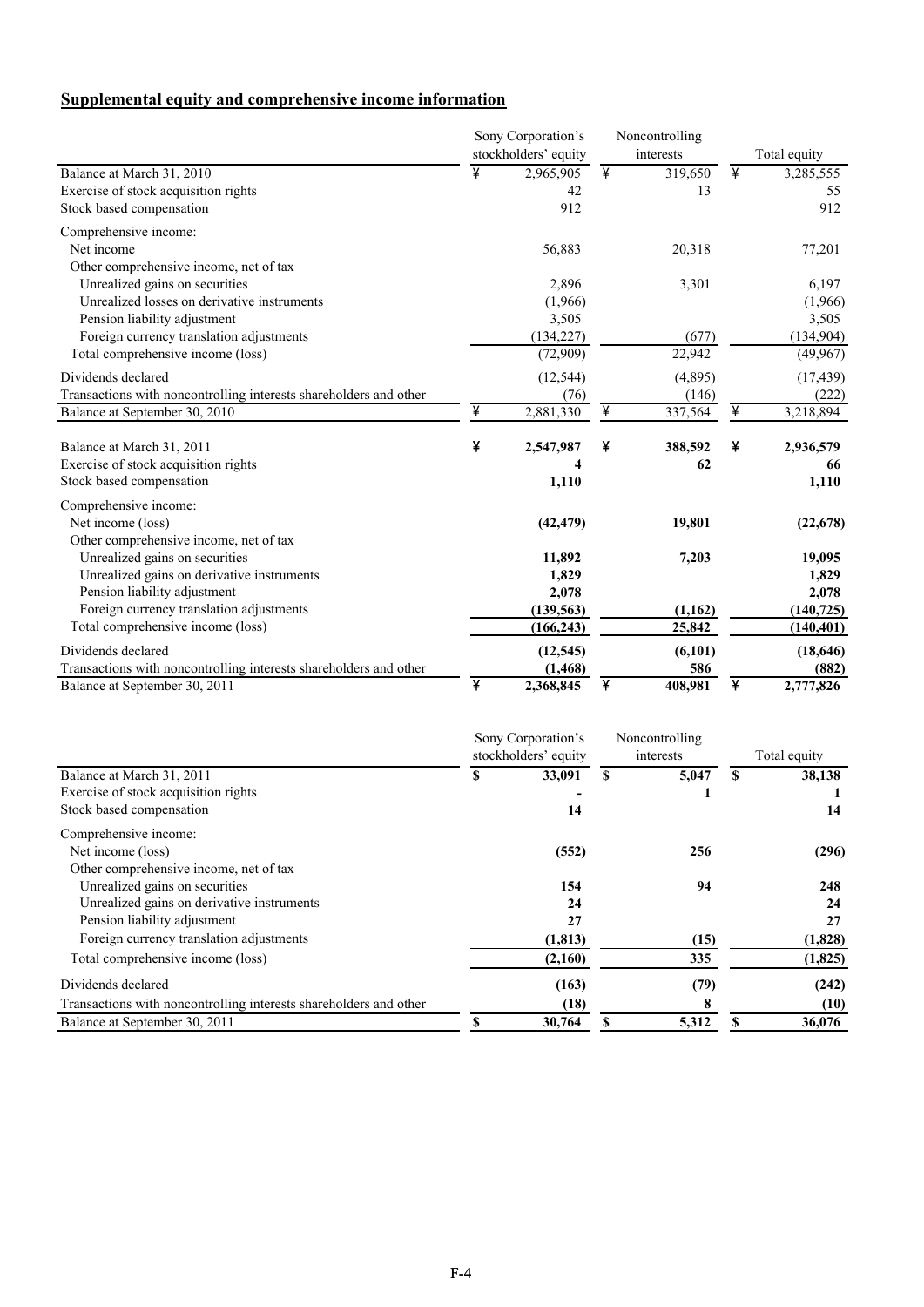### **Consolidated Statements of Cash Flows**

| <u>Consonuated Blatements of Cash Flows</u>                                                                           | (Millions of yen, millions of U.S. dollars)<br>Six months ended September 30 |            |   |              |   |                      |  |
|-----------------------------------------------------------------------------------------------------------------------|------------------------------------------------------------------------------|------------|---|--------------|---|----------------------|--|
|                                                                                                                       |                                                                              |            |   |              |   |                      |  |
|                                                                                                                       |                                                                              | 2010       |   | 2011         |   | $\overline{201}1$    |  |
| Cash flows from operating activities:<br>Net income (loss)                                                            | ¥                                                                            | 77,201     | ¥ | (22, 678)    | S | (295)                |  |
| Adjustments to reconcile net income (loss) to net cash provided by operating activities-                              |                                                                              |            |   |              |   |                      |  |
| Depreciation and amortization, including amortization of deferred insurance acquisition costs                         |                                                                              | 167,675    |   | 161,566      |   | 2,098                |  |
| Amortization of film costs                                                                                            |                                                                              | 106,755    |   | 77,394       |   | 1,005                |  |
|                                                                                                                       |                                                                              | 970        |   |              |   |                      |  |
| Stock-based compensation expense<br>Accrual for pension and severance costs, less payments                            |                                                                              |            |   | 1,165<br>127 |   | 15<br>$\overline{2}$ |  |
|                                                                                                                       |                                                                              | (9,274)    |   |              |   |                      |  |
| (Gain) loss on sale, disposal or impairment of assets and other, net<br>Loss on devaluation of securities investments |                                                                              | (1,667)    |   | 29,114       |   | 378                  |  |
|                                                                                                                       |                                                                              | 6,683      |   | 814          |   | 11                   |  |
| Loss on revaluation of marketable securities held in the financial                                                    |                                                                              | 22,361     |   | 24,513       |   | 318                  |  |
| service business for trading purpose, net                                                                             |                                                                              |            |   |              |   |                      |  |
| Loss on revaluation or impairment of securities investments held                                                      |                                                                              | 2,917      |   | 8,770        |   | 114                  |  |
| in the financial service business, net                                                                                |                                                                              |            |   |              |   |                      |  |
| Deferred income taxes                                                                                                 |                                                                              | (5,794)    |   | (15,759)     |   | (205)                |  |
| Equity in net (income) losses of affiliated companies, net of dividends                                               |                                                                              | (11, 721)  |   | 19,078       |   | 248                  |  |
| Changes in assets and liabilities:                                                                                    |                                                                              |            |   |              |   |                      |  |
| (Increase) decrease in notes and accounts receivable, trade                                                           |                                                                              | 31,848     |   | (26, 568)    |   | (345)                |  |
| Increase in inventories                                                                                               |                                                                              | (333, 527) |   | (197,318)    |   | (2, 563)             |  |
| Increase in film costs                                                                                                |                                                                              | (110, 586) |   | (91,296)     |   | (1, 186)             |  |
| Increase in notes and accounts payable, trade                                                                         |                                                                              | 165,059    |   | 75,387       |   | 979                  |  |
| Increase in accrued income and other taxes                                                                            |                                                                              | 7,793      |   | 10,265       |   | 133                  |  |
| Increase in future insurance policy benefits and other                                                                |                                                                              | 115,758    |   | 140,622      |   | 1,826                |  |
| Increase in deferred insurance acquisition costs                                                                      |                                                                              | (33, 775)  |   | (35, 172)    |   | (457)                |  |
| Increase in marketable securities held in the financial service business for trading purpose                          |                                                                              | (13, 559)  |   | (16,304)     |   | (212)                |  |
| Increase in other current assets                                                                                      |                                                                              | (193, 314) |   | (91,790)     |   | (1,192)              |  |
| Increase in other current liabilities                                                                                 |                                                                              | 35,373     |   | 16,539       |   | 215                  |  |
| Other                                                                                                                 |                                                                              | 85,653     |   | 80,843       |   | 1,052                |  |
| Net cash provided by operating activities                                                                             |                                                                              | 112,829    |   | 149,312      |   | 1,939                |  |
| Cash flows from investing activities:                                                                                 |                                                                              |            |   |              |   |                      |  |
| Payments for purchases of fixed assets                                                                                |                                                                              | (130,919)  |   | (184,209)    |   | (2,392)              |  |
| Proceeds from sales of fixed assets                                                                                   |                                                                              | 6,950      |   | 6,124        |   | 80                   |  |
| Payments for investments and advances by financial service business                                                   |                                                                              | (974, 501) |   | (503, 407)   |   | (6,538)              |  |
| Payments for investments and advances (other than financial service business)                                         |                                                                              | (14, 977)  |   | (11,095)     |   | (144)                |  |
| Proceeds from sales or return of investments and collections of advances                                              |                                                                              |            |   |              |   |                      |  |
| by financial service business                                                                                         |                                                                              | 638,339    |   | 247,931      |   | 3,220                |  |
| Proceeds from sales or return of investments and collections of advances                                              |                                                                              |            |   |              |   |                      |  |
| (other than financial service business)                                                                               |                                                                              | 5,187      |   | 21,344       |   | 277                  |  |
| Proceeds from sales of businesses                                                                                     |                                                                              | 46,067     |   | 2,502        |   | 32                   |  |
| Other                                                                                                                 |                                                                              | 2,521      |   | 3,075        |   | 40                   |  |
| Net cash used in investing activities                                                                                 |                                                                              | (421, 333) |   | (417, 735)   |   | (5, 425)             |  |
|                                                                                                                       |                                                                              |            |   |              |   |                      |  |
| Cash flows from financing activities:                                                                                 |                                                                              | 796        |   |              |   |                      |  |
| Proceeds from issuance of long-term debt                                                                              |                                                                              |            |   | 839          |   | 11                   |  |
| Payments of long-term debt                                                                                            |                                                                              | (113,208)  |   | (77, 737)    |   | (1,010)              |  |
| Increase in short-term borrowings, net                                                                                |                                                                              | 21,119     |   | 77,897       |   | 1,012                |  |
| Increase in deposits from customers in the financial service business, net                                            |                                                                              | 125,987    |   | 42,346       |   | 550                  |  |
| Dividends paid                                                                                                        |                                                                              | (12, 498)  |   | (12,505)     |   | (162)                |  |
| Other                                                                                                                 |                                                                              | (5,066)    |   | (6,890)      |   | (90)                 |  |
| Net cash provided by financing activities                                                                             |                                                                              | 17,130     |   | 23,950       |   | 311                  |  |
| Effect of exchange rate changes on cash and cash equivalents                                                          |                                                                              | (63, 022)  |   | (50, 919)    |   | (661)                |  |
| Net decrease in cash and cash equivalents                                                                             |                                                                              | (354, 396) |   | (295,392)    |   | (3, 836)             |  |
| Cash and cash equivalents at beginning of the fiscal year                                                             |                                                                              | 1,191,608  |   | 1,014,412    |   | 13,174               |  |
| Cash and cash equivalents at end of the period                                                                        | ¥                                                                            | 837,212    | ¥ | 719,020      | S | 9,338                |  |
|                                                                                                                       |                                                                              |            |   |              |   |                      |  |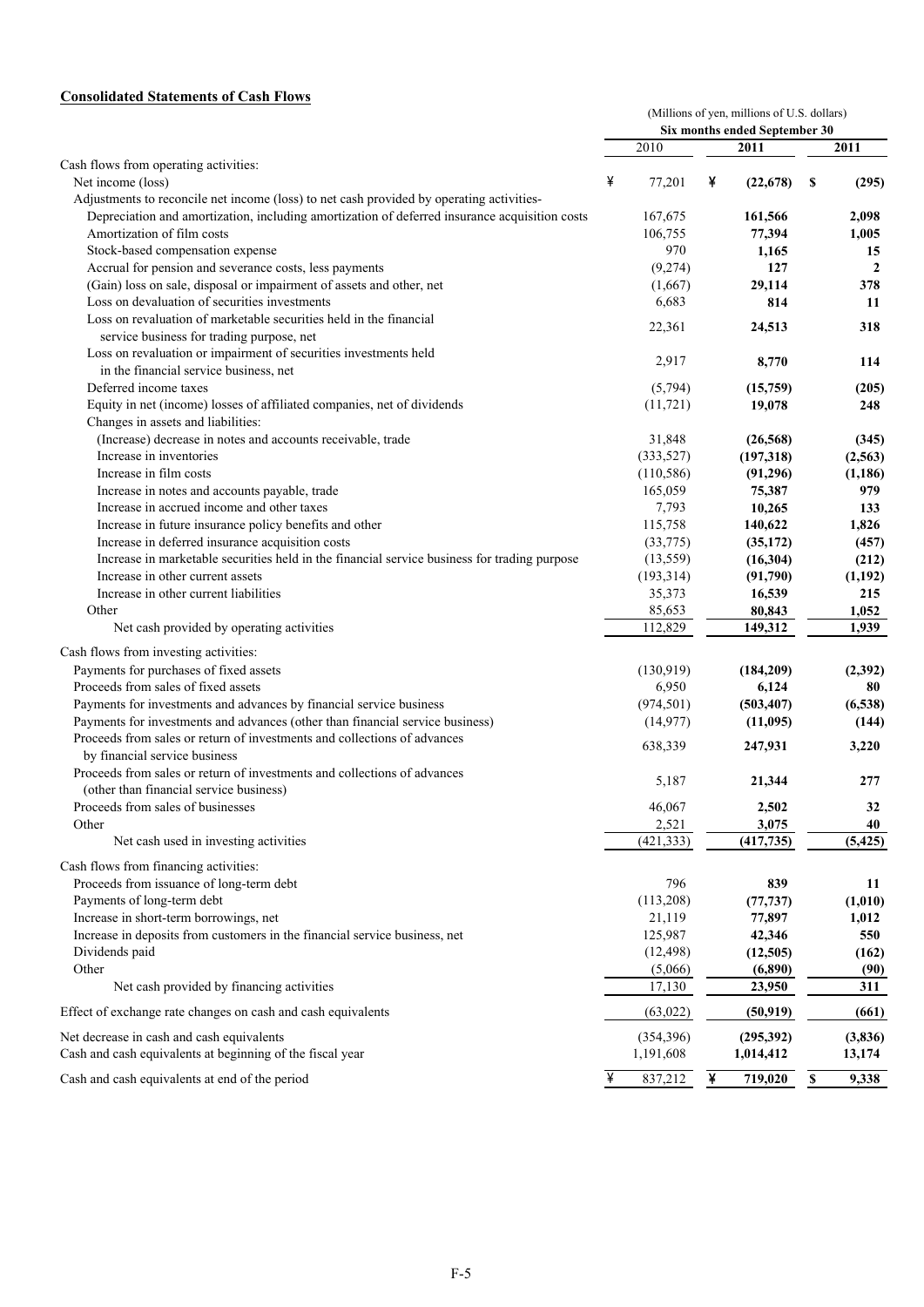#### **Business Segment Information**

|                                  | (Millions of yen, millions of U.S. dollars) |            |   |            |                                 |              |         |  |  |
|----------------------------------|---------------------------------------------|------------|---|------------|---------------------------------|--------------|---------|--|--|
|                                  |                                             |            |   |            | Three months ended September 30 |              |         |  |  |
| Sales and operating revenue      |                                             | 2010       |   | 2011       | Change                          |              | 2011    |  |  |
| Consumer Products & Services     |                                             |            |   |            |                                 |              |         |  |  |
| Customers                        | ¥                                           | 862,971    | ¥ | 756,247    | $-12.4%$                        | $\mathbf{s}$ | 9,821   |  |  |
| Intersegment                     |                                             | 25,982     |   | 23,461     |                                 |              | 305     |  |  |
| Total                            |                                             | 888,953    |   | 779,708    | $-12.3$                         |              | 10,126  |  |  |
| Professional, Device & Solutions |                                             |            |   |            |                                 |              |         |  |  |
| Customers                        |                                             | 273,127    |   | 264,846    | $-3.0$                          |              | 3,440   |  |  |
| Intersegment                     |                                             | 145,965    |   | 108,541    |                                 |              | 1,409   |  |  |
| Total                            |                                             | 419,092    |   | 373,387    | $-10.9$                         |              | 4,849   |  |  |
| Pictures                         |                                             |            |   |            |                                 |              |         |  |  |
| Customers                        |                                             | 144,785    |   | 169,251    | $+16.9$                         |              | 2,198   |  |  |
| Intersegment                     |                                             |            |   | 80         |                                 |              | 1       |  |  |
| Total                            |                                             | 144,785    |   | 169,331    | $+17.0$                         |              | 2,199   |  |  |
| Music                            |                                             |            |   |            |                                 |              |         |  |  |
| Customers                        |                                             | 107,830    |   | 100,396    | $-6.9$                          |              | 1,304   |  |  |
| Intersegment                     |                                             | 3,157      |   | 3,242      |                                 |              | 42      |  |  |
| Total                            |                                             | 110,987    |   | 103,638    | $-6.6$                          |              | 1,346   |  |  |
| <b>Financial Services</b>        |                                             |            |   |            |                                 |              |         |  |  |
| Customers                        |                                             | 219,476    |   | 183,359    | $-16.5$                         |              | 2,381   |  |  |
| Intersegment                     |                                             | 2,396      |   | 740        |                                 |              | 10      |  |  |
| Total                            |                                             | 221,872    |   | 184,099    | $-17.0$                         |              | 2,391   |  |  |
| All Other                        |                                             |            |   |            |                                 |              |         |  |  |
| Customers                        |                                             | 97,076     |   | 84,639     | $-12.8$                         |              | 1,099   |  |  |
| Intersegment                     |                                             | 14,798     |   | 14,578     |                                 |              | 190     |  |  |
| Total                            |                                             | 111,874    |   | 99,217     | $-11.3$                         |              | 1,289   |  |  |
| Corporate and elimination        |                                             | (164, 411) |   | (134, 391) |                                 |              | (1,746) |  |  |
| Consolidated total               | ¥                                           | 1,733,152  | ¥ | 1,574,989  | $-9.1%$                         | $\mathbf S$  | 20,454  |  |  |

Consumer Products & Services ("CPS") intersegment amounts primarily consist of transactions with All Other. Professional, Device & Solutions ("PDS") intersegment amounts primarily consist of transactions with the CPS segment. All Other intersegment amounts primarily consist of transactions with the Pictures segment, the Music segment and the CPS segment. Corporate and elimination includes certain brand and patent royalty income.

| <b>Operating income (loss)</b>               |   | 2010    | 2011      | Change  | 2011                          |
|----------------------------------------------|---|---------|-----------|---------|-------------------------------|
| Consumer Products & Services                 | ¥ | 953     | (34, 557) | $-$ %   | (449)                         |
| Professional, Device & Solutions             |   | 22,835  | (12,345)  |         | (160)                         |
| Pictures                                     |   | (4,824) | 20,604    |         | 268                           |
| Music                                        |   | 8,103   | 6,326     | $-21.9$ | 82                            |
| <b>Financial Services</b>                    |   | 43.009  | 24,478    | $-43.1$ | 318                           |
| Equity in net income (loss) of Sony Ericsson |   | 2,642   | (25)      |         | $\boldsymbol{\left(0\right)}$ |
| All Other                                    |   | 1,109   | (3,527)   |         | (47)                          |
| Total                                        |   | 73,827  | 954       | $-98.7$ | 12                            |
| Corporate and elimination                    |   | (5,176) | (2,589)   |         | (33)                          |
| Consolidated total                           | ¥ | 68,651  | (1,635)   | $-$ %   | (21)                          |

The 2010 segment disclosure above has been restated to reflect the change in business segment classification discussed in Note 5. Operating income (loss) is Sales and operating revenue less Costs and expenses, and includes Equity in net income (loss) of affiliated companies. Corporate and elimination includes certain restructuring costs and other corporate expenses, which are attributable principally to headquarters and are not allocated to segments.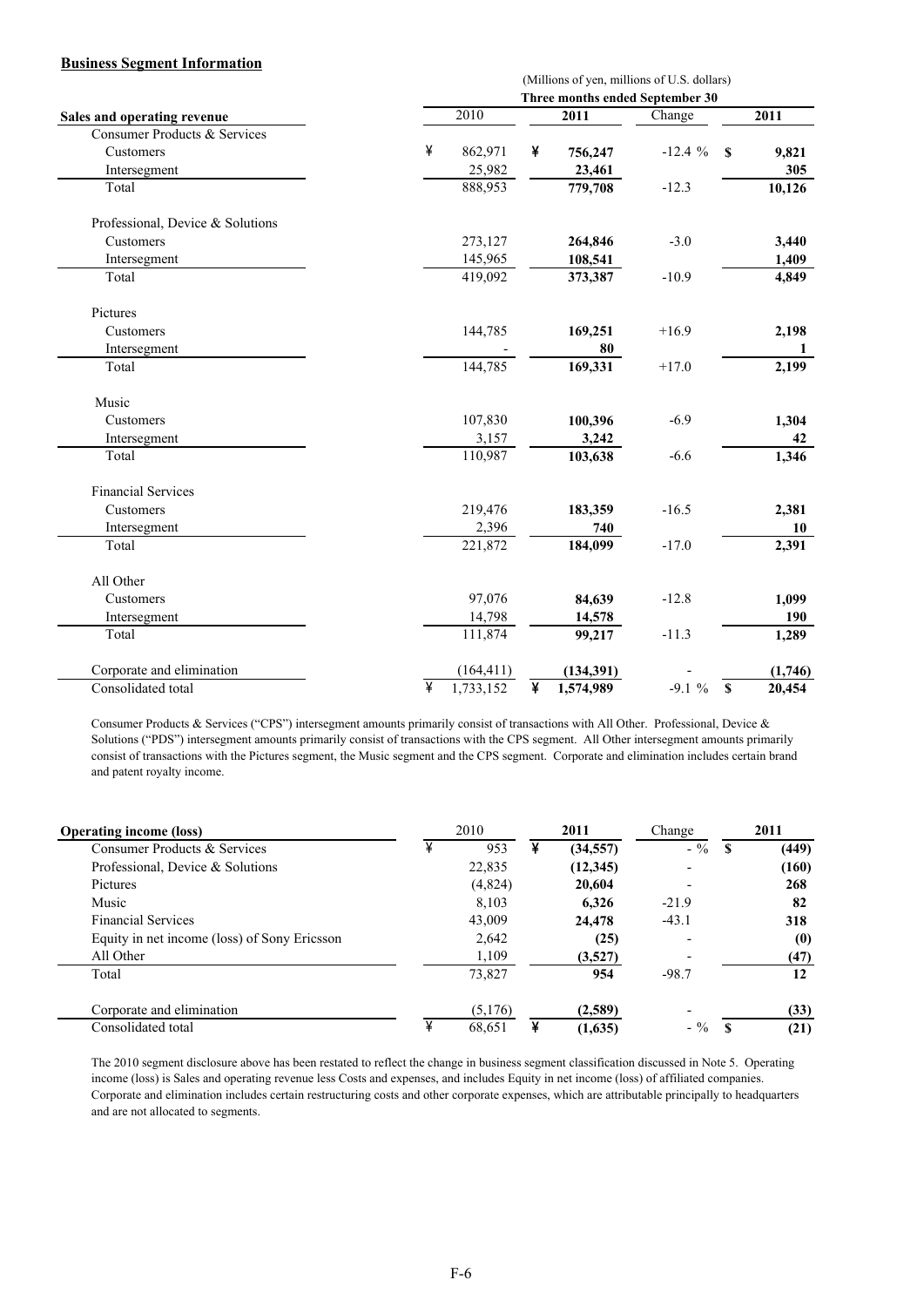#### **Business Segment Information**

|                                  | (Millions of yen, millions of U.S. dollars) |                               |                                        |          |  |  |  |  |  |
|----------------------------------|---------------------------------------------|-------------------------------|----------------------------------------|----------|--|--|--|--|--|
|                                  |                                             | Six months ended September 30 |                                        |          |  |  |  |  |  |
| Sales and operating revenue      | 2010                                        | $20\overline{11}$             | Change                                 | 2011     |  |  |  |  |  |
| Consumer Products & Services     |                                             |                               |                                        |          |  |  |  |  |  |
| Customers                        | ¥<br>1,735,143                              | ¥<br>1,470,864                | $-15.2 \%$<br>$\mathbf{s}$             | 19,102   |  |  |  |  |  |
| Intersegment                     | 45,442                                      | 41,109                        |                                        | 534      |  |  |  |  |  |
| Total                            | 1,780,585                                   | 1,511,973                     | $-15.1$                                | 19,636   |  |  |  |  |  |
| Professional, Device & Solutions |                                             |                               |                                        |          |  |  |  |  |  |
| Customers                        | 540,863                                     | 487,979                       | $-9.8$                                 | 6,337    |  |  |  |  |  |
| Intersegment                     | 248,924                                     | 195,090                       |                                        | 2,534    |  |  |  |  |  |
| Total                            | 789,787                                     | 683,069                       | $-13.5$                                | 8,871    |  |  |  |  |  |
| Pictures                         |                                             |                               |                                        |          |  |  |  |  |  |
| Customers                        | 276,870                                     | 313,627                       | $+13.3$                                | 4,073    |  |  |  |  |  |
| Intersegment                     |                                             | 103                           |                                        | -1       |  |  |  |  |  |
| Total                            | 276,870                                     | 313,730                       | $+13.3$                                | 4,074    |  |  |  |  |  |
| Music                            |                                             |                               |                                        |          |  |  |  |  |  |
| Customers                        | 214,920                                     | 207,726                       | $-3.3$                                 | 2,698    |  |  |  |  |  |
| Intersegment                     | 6,339                                       | 5,530                         |                                        | 72       |  |  |  |  |  |
| Total                            | 221,259                                     | 213,256                       | $-3.6$                                 | 2,770    |  |  |  |  |  |
| <b>Financial Services</b>        |                                             |                               |                                        |          |  |  |  |  |  |
| Customers                        | 386,074                                     | 384,262                       | $-0.5$                                 | 4,990    |  |  |  |  |  |
| Intersegment                     | 4,793                                       | 1,475                         |                                        | 20       |  |  |  |  |  |
| Total                            | 390,867                                     | 385,737                       | $-1.3$                                 | 5,010    |  |  |  |  |  |
| All Other                        |                                             |                               |                                        |          |  |  |  |  |  |
| Customers                        | 186,814                                     | 173,373                       | $-7.2$                                 | 2,252    |  |  |  |  |  |
| Intersegment                     | 31,885                                      | 29,422                        |                                        | 382      |  |  |  |  |  |
| Total                            | 218,699                                     | 202,795                       | $-7.3$                                 | 2,634    |  |  |  |  |  |
| Corporate and elimination        | (283, 866)                                  | (240, 650)                    |                                        | (3, 126) |  |  |  |  |  |
| Consolidated total               | ¥<br>3,394,201                              | ¥<br>3,069,910                | $-9.6 \%$<br>$\boldsymbol{\mathsf{S}}$ | 39,869   |  |  |  |  |  |

Consumer Products & Services ("CPS") intersegment amounts primarily consist of transactions with All Other. Professional, Device & Solutions ("PDS") intersegment amounts primarily consist of transactions with the CPS segment. All Other intersegment amounts primarily consist of transactions with the Pictures segment, the Music segment and the CPS segment. Corporate and elimination includes certain brand and patent royalty income.

| <b>Operating income (loss)</b>               |   | 2010      | 2011      | Change        | 2011  |
|----------------------------------------------|---|-----------|-----------|---------------|-------|
| Consumer Products & Services                 | ¥ | 29.496    | (32, 867) | $-$ %<br>-S   | (427) |
| Professional, Device & Solutions             |   | 40,590    | (10,007)  | -             | (130) |
| Pictures                                     |   | (1,964)   | 24,906    |               | 323   |
| Music                                        |   | 15,596    | 18,420    | $+18.1$       | 239   |
| <b>Financial Services</b>                    |   | 72,985    | 53,174    | $-27.1$       | 691   |
| Equity in net income (loss) of Sony Ericsson |   | 3,224     | (3,081)   |               | (40)  |
| All Other                                    |   | (2,822)   | (6,506)   |               | (84)  |
| Total                                        |   | 157,105   | 44,039    | $-72.0$       | 572   |
| Corporate and elimination                    |   | (21, 438) | (18, 174) |               | (236) |
| Consolidated total                           | ¥ | 135,667   | 25,865    | $-80.9%$<br>S | 336   |

The 2010 segment disclosure above has been restated to reflect the change in business segment classification discussed in Note 5. Operating income (loss) is Sales and operating revenue less Costs and expenses, and includes Equity in net income (loss) of affiliated companies. Corporate and elimination includes certain restructuring costs and other corporate expenses, which are attributable principally to headquarters and are not allocated to segments.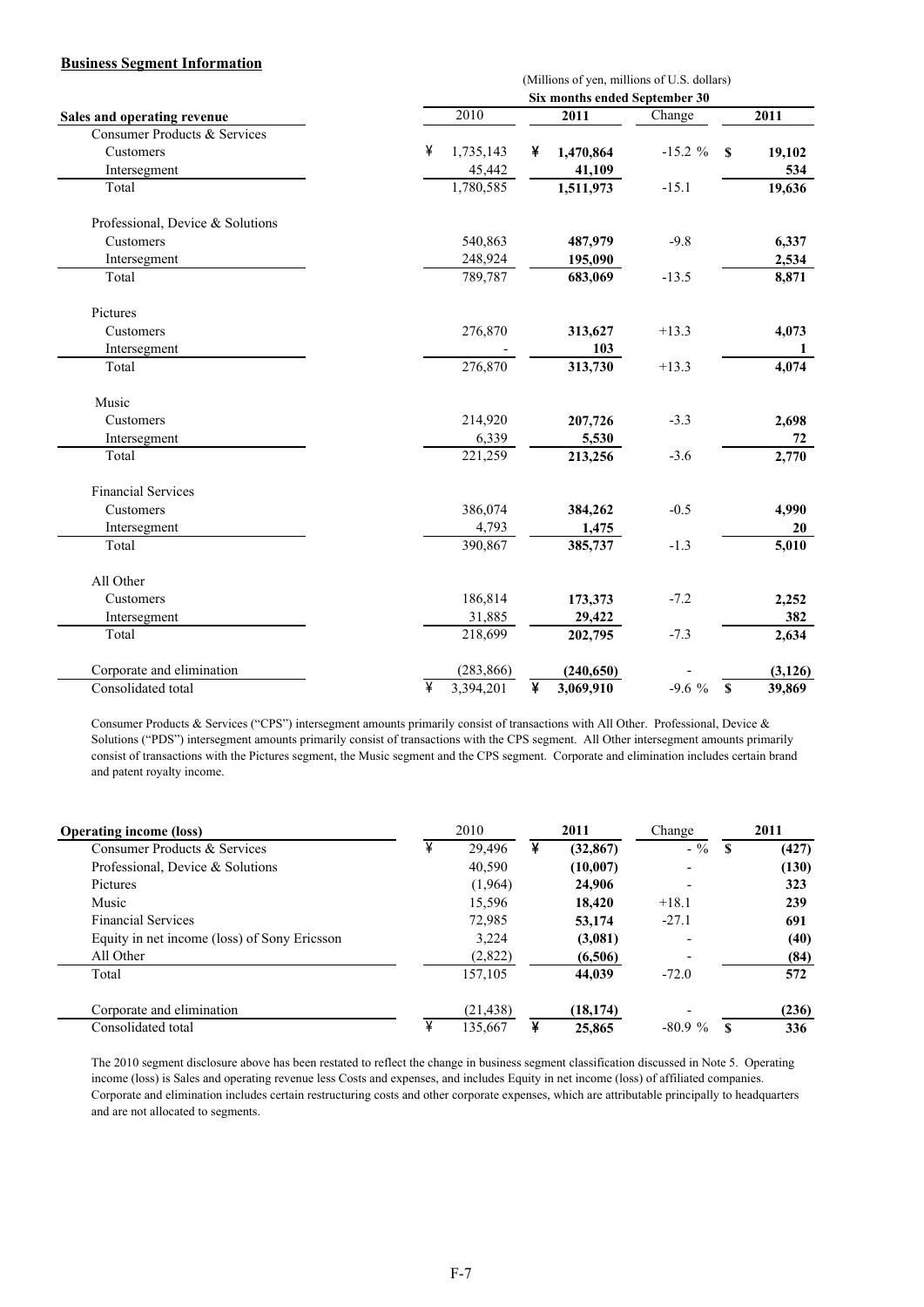#### **Sales to Customers by Product Category**

|                                                     | (Millions of yen, millions of U.S. dollars) |           |   |           |                                 |          |        |  |  |  |
|-----------------------------------------------------|---------------------------------------------|-----------|---|-----------|---------------------------------|----------|--------|--|--|--|
|                                                     |                                             |           |   |           | Three months ended September 30 |          |        |  |  |  |
| Sales and operating revenue (to external customers) |                                             | 2010      |   | 2011      | Change                          |          | 2011   |  |  |  |
| Consumer Products & Services                        |                                             |           |   |           |                                 |          |        |  |  |  |
| Televisions                                         | ¥                                           | 260,820   | ¥ | 214,038   | $-17.9%$                        | <b>S</b> | 2,780  |  |  |  |
| Home Audio and Video                                |                                             | 58,741    |   | 54,516    | $-7.2$                          |          | 708    |  |  |  |
| Digital Imaging                                     |                                             | 162,492   |   | 142,829   | $-12.1$                         |          | 1,855  |  |  |  |
| Personal and Mobile Products                        |                                             | 203,890   |   | 182,521   | $-10.5$                         |          | 2,370  |  |  |  |
| Game                                                |                                             | 171,332   |   | 158,154   | $-7.7$                          |          | 2,054  |  |  |  |
| Other                                               |                                             | 5,696     |   | 4,189     | $-26.5$                         |          | 54     |  |  |  |
| Total                                               |                                             | 862,971   |   | 756,247   | $-12.4$                         |          | 9,821  |  |  |  |
| Professional, Device & Solutions                    |                                             |           |   |           |                                 |          |        |  |  |  |
| <b>Professional Solutions</b>                       |                                             | 73,601    |   | 81,217    | $+10.3$                         |          | 1,055  |  |  |  |
| Semiconductors                                      |                                             | 93,494    |   | 102,849   | $+10.0$                         |          | 1,336  |  |  |  |
| Components                                          |                                             | 103,647   |   | 77,213    | $-25.5$                         |          | 1,003  |  |  |  |
| Other                                               |                                             | 2,385     |   | 3,567     | $+49.6$                         |          | 46     |  |  |  |
| Total                                               |                                             | 273,127   |   | 264,846   | $-3.0$                          |          | 3,440  |  |  |  |
| Pictures                                            |                                             | 144,785   |   | 169,251   | $+16.9$                         |          | 2,198  |  |  |  |
| Music                                               |                                             | 107,830   |   | 100,396   | $-6.9$                          |          | 1,304  |  |  |  |
| <b>Financial Services</b>                           |                                             | 219,476   |   | 183,359   | $-16.5$                         |          | 2,381  |  |  |  |
| All Other                                           |                                             | 97,076    |   | 84,639    | $-12.8$                         |          | 1,099  |  |  |  |
| Corporate                                           |                                             | 27,887    |   | 16,251    | $-41.7$                         |          | 211    |  |  |  |
| Consolidated total                                  | ¥                                           | 1,733,152 | ¥ | 1,574,989 | $-9.1%$                         | S        | 20,454 |  |  |  |

|                                                     | (Millions of yen, millions of U.S. dollars) |           |   |                               |            |          |        |  |  |  |
|-----------------------------------------------------|---------------------------------------------|-----------|---|-------------------------------|------------|----------|--------|--|--|--|
|                                                     |                                             |           |   | Six months ended September 30 |            |          |        |  |  |  |
| Sales and operating revenue (to external customers) |                                             | 2010      |   | 2011                          | Change     |          | 2011   |  |  |  |
| Consumer Products & Services                        |                                             |           |   |                               |            |          |        |  |  |  |
| Televisions                                         | ¥                                           | 552,755   | ¥ | 455,774                       | $-17.5 \%$ | <b>S</b> | 5,919  |  |  |  |
| Home Audio and Video                                |                                             | 121,115   |   | 107,828                       | $-11.0$    |          | 1,400  |  |  |  |
| Digital Imaging                                     |                                             | 334,723   |   | 273,878                       | $-18.2$    |          | 3,557  |  |  |  |
| Personal and Mobile Products                        |                                             | 402,365   |   | 345,682                       | $-14.1$    |          | 4,489  |  |  |  |
| Game                                                |                                             | 313,434   |   | 283,407                       | $-9.6$     |          | 3,681  |  |  |  |
| Other                                               |                                             | 10,751    |   | 4,295                         | $-60.1$    |          | 56     |  |  |  |
| Total                                               |                                             | 1,735,143 |   | 1,470,864                     | $-15.2$    |          | 19,102 |  |  |  |
| Professional, Device & Solutions                    |                                             |           |   |                               |            |          |        |  |  |  |
| Professional Solutions                              |                                             | 141,360   |   | 133,921                       | $-5.3$     |          | 1,739  |  |  |  |
| Semiconductors                                      |                                             | 183,727   |   | 193,968                       | $+5.6$     |          | 2,519  |  |  |  |
| Components                                          |                                             | 210,851   |   | 153,523                       | $-27.2$    |          | 1,994  |  |  |  |
| Other                                               |                                             | 4,925     |   | 6,567                         | $+33.3$    |          | 85     |  |  |  |
| Total                                               |                                             | 540,863   |   | 487,979                       | $-9.8$     |          | 6,337  |  |  |  |
| Pictures                                            |                                             | 276,870   |   | 313,627                       | $+13.3$    |          | 4,073  |  |  |  |
| Music                                               |                                             | 214,920   |   | 207,726                       | $-3.3$     |          | 2,698  |  |  |  |
| <b>Financial Services</b>                           |                                             | 386,074   |   | 384,262                       | $-0.5$     |          | 4,990  |  |  |  |
| All Other                                           |                                             | 186,814   |   | 173,373                       | $-7.2$     |          | 2,252  |  |  |  |
| Corporate                                           |                                             | 53,517    |   | 32,079                        | $-40.1$    |          | 417    |  |  |  |
| Consolidated total                                  | ¥                                           | 3,394,201 | ¥ | 3,069,910                     | $-9.6 \%$  | S        | 39,869 |  |  |  |

The above tables include a breakdown of CPS segment and PDS segment sales and operating revenue to customers which is shown in the Business Segment Information on pages F-6 and F-7. Sony management views the CPS segment and the PDS segment as single operating segments. However, Sony believes that the breakdown of CPS segment and PDS segment sales and operating revenue to customers in this table is useful to investors in understanding sales by the product category in these business segments. Additionally, Sony has partially realigned its product category configuration from the first quarter of the fiscal year ending March 31, 2012. In connection with the realignment, all prior period sales amounts by product category in the tables above have been restated to conform to the current presentation.

In the CPS segment, Televisions includes LCD televisions; Home Audio and Video includes home audio, Blu-ray disc players and recorders; Digital Imaging includes compact digital cameras, video cameras and interchangeable single lens cameras; Personal and Mobile Products includes personal computers and memory-based portable audio devices; and Game includes game consoles, software and online services.

In the PDS segment, Professional Solutions includes broadcast- and professional-use products; Semiconductors includes image sensors and small- and mediumsized LCD panels; and Components includes batteries, recording media and data recording systems.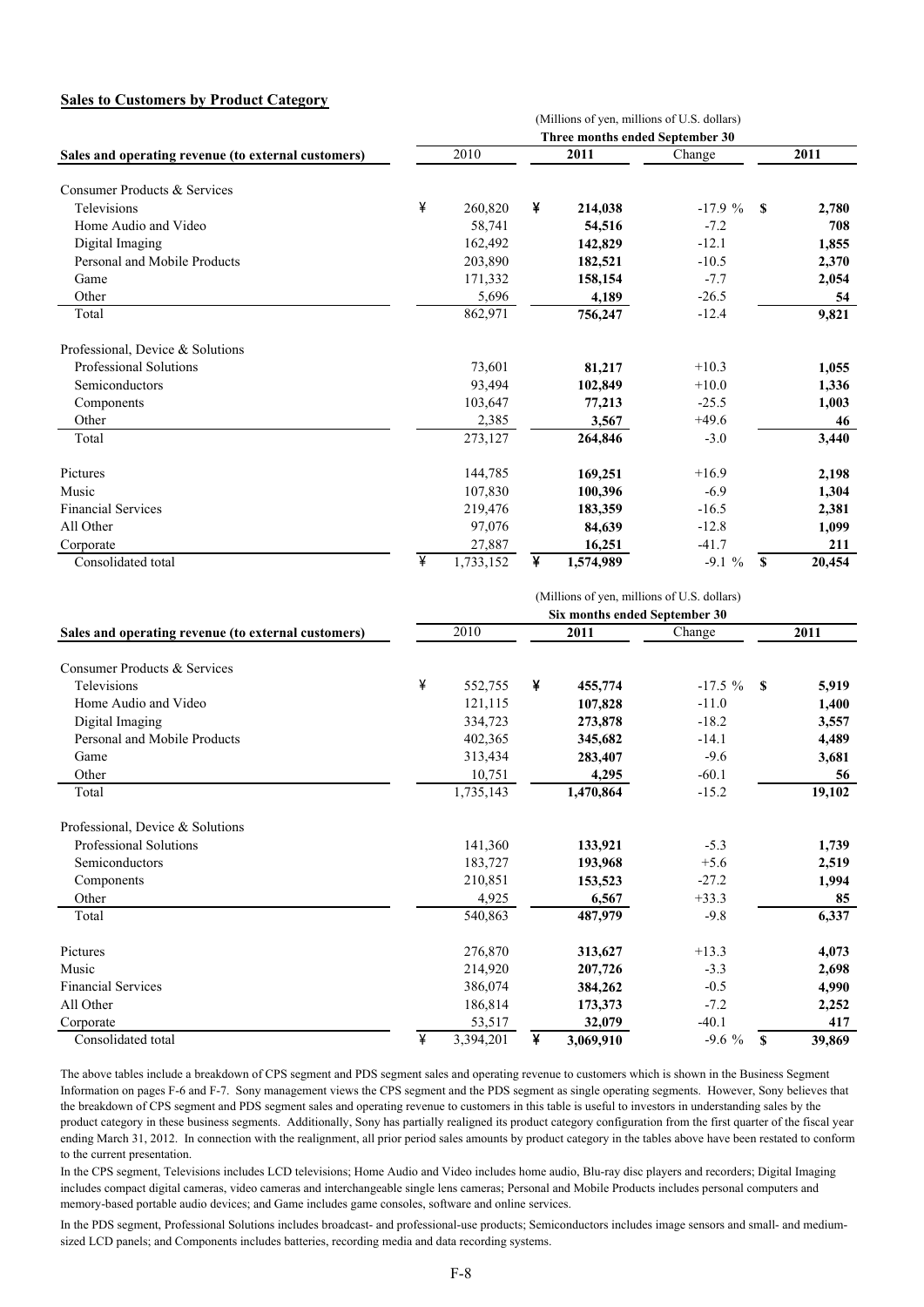### **Geographic Information**

|                                                     | (Millions of yen, millions of U.S. dollars) |           |   |           |          |    |        |  |  |  |  |
|-----------------------------------------------------|---------------------------------------------|-----------|---|-----------|----------|----|--------|--|--|--|--|
|                                                     | Three months ended September 30             |           |   |           |          |    |        |  |  |  |  |
| Sales and operating revenue (to external customers) |                                             | 2010      |   | 2011      | Change   |    | 2011   |  |  |  |  |
| Japan                                               |                                             | 538,176   | ¥ | 482,461   | $-10.4%$ | -S | 6,266  |  |  |  |  |
| <b>United States</b>                                |                                             | 337,425   |   | 296,556   | $-12.1$  |    | 3,851  |  |  |  |  |
| Europe                                              |                                             | 348,018   |   | 293,486   | $-15.7$  |    | 3,811  |  |  |  |  |
| China                                               |                                             | 156,306   |   | 154,041   | $-1.4$   |    | 2.001  |  |  |  |  |
| Asia-Pacific                                        |                                             | 175,062   |   | 155,177   | $-11.4$  |    | 2,015  |  |  |  |  |
| Other Areas                                         |                                             | 178,165   |   | 193,268   | $+8.5$   |    | 2,510  |  |  |  |  |
| Total                                               |                                             | 1,733,152 |   | 1,574,989 | $-9.1\%$ |    | 20.454 |  |  |  |  |

|                                                     |                               | (Millions of yen, millions of U.S. dollars) |  |           |           |    |        |  |  |  |  |
|-----------------------------------------------------|-------------------------------|---------------------------------------------|--|-----------|-----------|----|--------|--|--|--|--|
|                                                     | Six months ended September 30 |                                             |  |           |           |    |        |  |  |  |  |
| Sales and operating revenue (to external customers) |                               | 2010                                        |  | 2011      | Change    |    | 2011   |  |  |  |  |
| Japan                                               | ¥                             | 994.273                                     |  | 968,474   | $-2.6\%$  | -S | 12,578 |  |  |  |  |
| <b>United States</b>                                |                               | 697,464                                     |  | 570,954   | $-18.1$   |    | 7,415  |  |  |  |  |
| Europe                                              |                               | 678,650                                     |  | 560,328   | $-17.4$   |    | 7,277  |  |  |  |  |
| China                                               |                               | 299,759                                     |  | 268,207   | $-10.5$   |    | 3,483  |  |  |  |  |
| Asia-Pacific                                        |                               | 364,060                                     |  | 331,222   | $-9.0$    |    | 4,302  |  |  |  |  |
| Other Areas                                         |                               | 359,995                                     |  | 370,725   | $+3.0$    |    | 4,814  |  |  |  |  |
| Total                                               | ¥                             | 3,394,201                                   |  | 3,069,910 | $-9.6 \%$ |    | 39,869 |  |  |  |  |

The 2010 geographic information in the tables above has been restated to reflect the change in geographic classification.

Classification of Geographic Information shows sales and operating revenue recognized by location of customers.

Major areas in each geographic segment excluding Japan, United States and China are as follows:

(1) Europe: United Kingdom, France, Germany, Russia and Spain

(2) Asia-Pacific: India, South Korea and Oceania

(3) Other Areas: The Middle East/Africa, Brazil, Mexico and Canada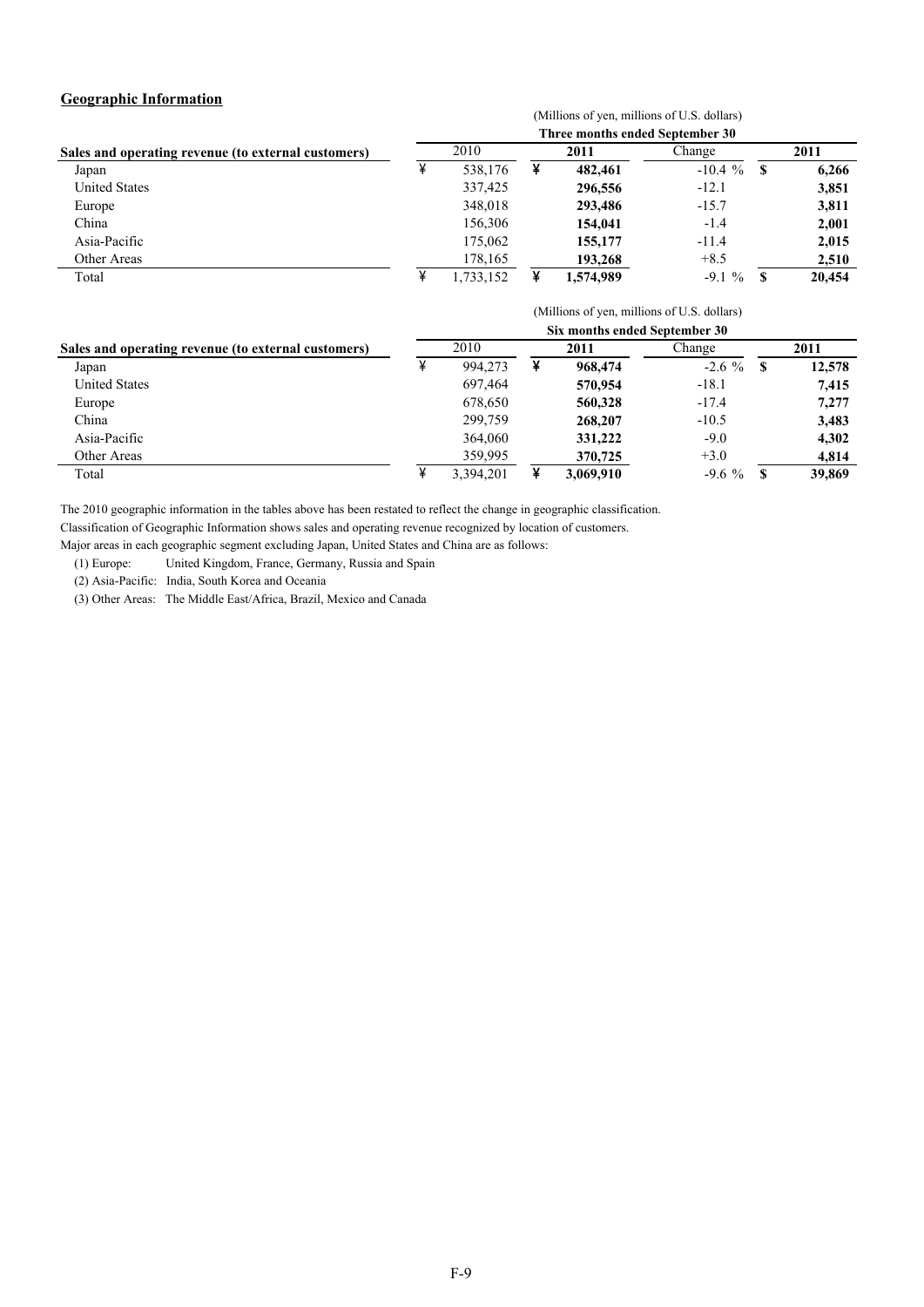### **Condensed Financial Services Financial Statements**

The results of the Financial Services segment are included in Sony's consolidated financial statements. The following schedules show unaudited condensed financial statements for the Financial Services segment and all other segments excluding Financial Services. These presentations are not in accordance with U.S. GAAP, which is used by Sony to prepare its consolidated financial statements. However, because the Financial Services segment is different in nature from Sony's other segments, Sony believes that a comparative presentation may be useful in understanding and analyzing Sony's consolidated financial statements. Transactions between the Financial Services segment and Sony without the Financial Services segment, including noncontrolling interests, are included in those respective presentations, then eliminated in the consolidated figures shown below.

#### **Condensed Balance Sheet**

|                                                       | (Millions of yen, millions of U.S. dollars) |           |   |           |                           |        |  |  |  |
|-------------------------------------------------------|---------------------------------------------|-----------|---|-----------|---------------------------|--------|--|--|--|
| <b>Financial Services</b>                             |                                             | March 31  |   |           | September 30              |        |  |  |  |
| <b>ASSETS</b>                                         |                                             | 2011      |   | 2011      |                           | 2011   |  |  |  |
| Current assets:                                       |                                             |           |   |           |                           |        |  |  |  |
| Cash and cash equivalents                             | ¥                                           | 167,009   | ¥ | 143,830   | $\mathbf S$               | 1,868  |  |  |  |
| Marketable securities                                 |                                             | 643,171   |   | 578,701   |                           | 7,516  |  |  |  |
| Other                                                 |                                             | 146,566   |   | 149,959   |                           | 1,947  |  |  |  |
|                                                       |                                             | 956,746   |   | 872,490   |                           | 11,331 |  |  |  |
| Investments and advances                              |                                             | 5,580,418 |   | 5,880,178 |                           | 76,366 |  |  |  |
| Property, plant and equipment<br>Other assets:        |                                             | 30,034    |   | 13,004    |                           | 169    |  |  |  |
| Deferred insurance acquisition costs                  |                                             | 428,262   |   | 429,454   |                           | 5,577  |  |  |  |
| Other                                                 |                                             | 66,944    |   | 42,406    |                           | 551    |  |  |  |
|                                                       |                                             | 495,206   |   | 471,860   |                           | 6,128  |  |  |  |
|                                                       | ¥                                           | 7,062,404 | ¥ | 7,237,532 | $\mathbb S$               | 93,994 |  |  |  |
| <b>LIABILITIES AND EQUITY</b><br>Current liabilities: |                                             |           |   |           |                           |        |  |  |  |
| Short-term borrowings                                 | ¥                                           | 23,191    | ¥ | 13,343    | S                         | 173    |  |  |  |
| Notes and accounts payable, trade                     |                                             | 1,705     |   | 1,308     |                           | 17     |  |  |  |
| Deposits from customers in the banking business       |                                             | 1,647,752 |   | 1,644,317 |                           | 21,355 |  |  |  |
| Other                                                 |                                             | 209,168   |   | 208,804   |                           | 2,712  |  |  |  |
|                                                       |                                             | 1,881,816 |   | 1,867,772 |                           | 24,257 |  |  |  |
| Long-term debt                                        |                                             | 16,936    |   | 6,727     |                           | 87     |  |  |  |
| Future insurance policy benefits and other            |                                             | 4,225,373 |   | 4,403,792 |                           | 57,192 |  |  |  |
| Other                                                 |                                             | 209,040   |   | 218,657   |                           | 2,840  |  |  |  |
| <b>Total liabilities</b>                              |                                             | 6,333,165 |   | 6,496,948 |                           | 84,376 |  |  |  |
| Equity:                                               |                                             |           |   |           |                           |        |  |  |  |
| Stockholders' equity of Financial Services            |                                             | 727,955   |   | 738,639   |                           | 9,593  |  |  |  |
| Noncontrolling interests                              |                                             | 1,284     |   | 1,945     |                           | 25     |  |  |  |
| Total equity                                          |                                             | 729,239   |   | 740,584   |                           | 9,618  |  |  |  |
|                                                       | ¥                                           | 7,062,404 | ¥ | 7,237,532 | $\boldsymbol{\mathsf{s}}$ | 93,994 |  |  |  |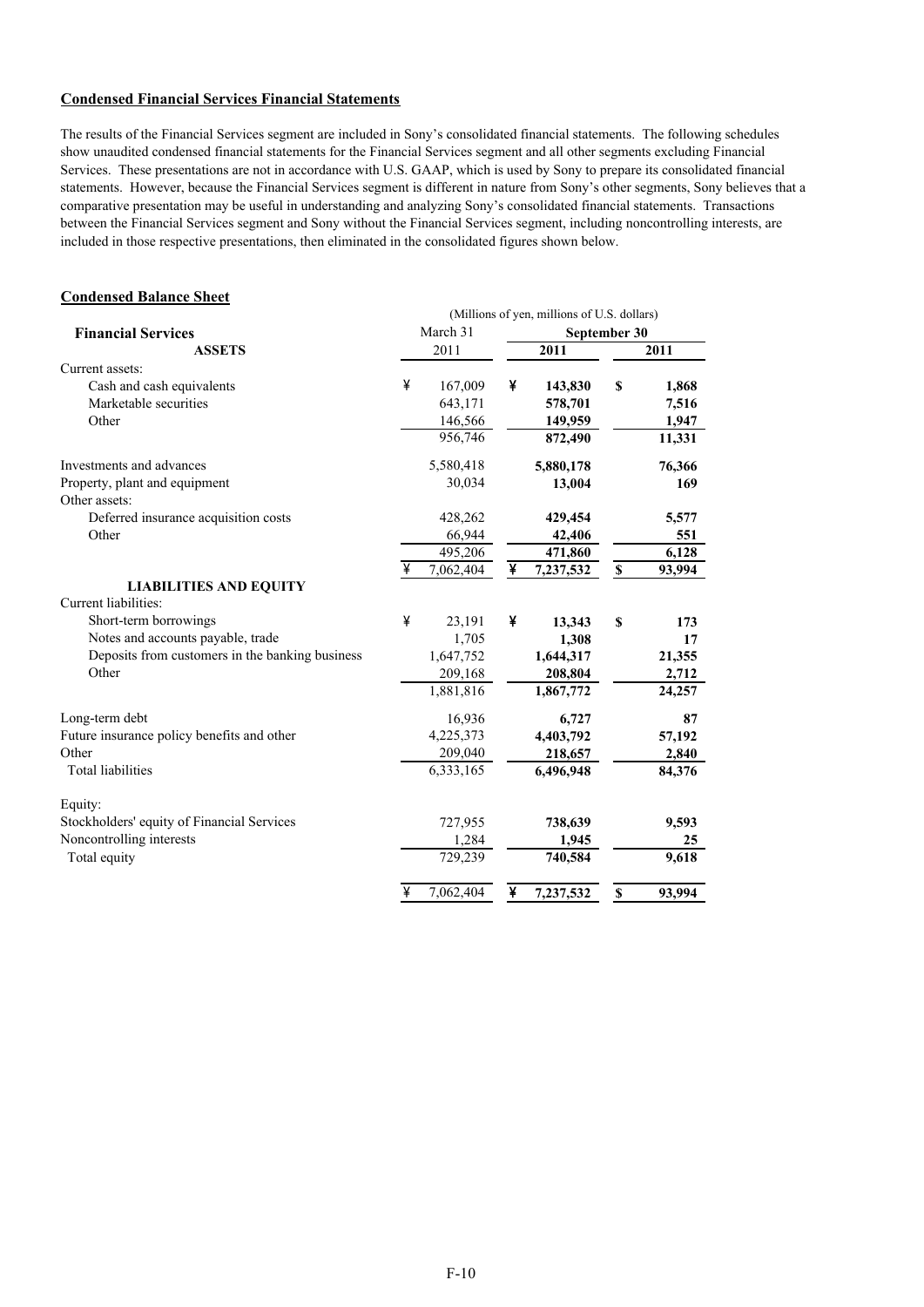|                                                         | (Millions of yen, millions of U.S. dollars) |           |              |           |   |        |  |  |  |
|---------------------------------------------------------|---------------------------------------------|-----------|--------------|-----------|---|--------|--|--|--|
| <b>Sony without Financial Services</b>                  |                                             | March 31  | September 30 |           |   |        |  |  |  |
| <b>ASSETS</b>                                           |                                             | 2011      |              | 2011      |   | 2011   |  |  |  |
| Current assets:                                         |                                             |           |              |           |   |        |  |  |  |
| Cash and cash equivalents                               | ¥                                           | 847,403   | ¥            | 575,190   | S | 7,470  |  |  |  |
| Marketable securities                                   |                                             | 3,000     |              | 3,451     |   | 44     |  |  |  |
| Notes and accounts receivable, trade                    |                                             | 742,297   |              | 720,252   |   | 9,354  |  |  |  |
| Other                                                   |                                             | 1,314,419 |              | 1,465,167 |   | 19,029 |  |  |  |
|                                                         |                                             | 2,907,119 |              | 2,764,060 |   | 35,897 |  |  |  |
| Film costs                                              |                                             | 275,389   |              | 267,372   |   | 3,472  |  |  |  |
| Investments and advances                                |                                             | 345,660   |              | 307,852   |   | 3,998  |  |  |  |
| Investments in Financial Services, at cost              |                                             | 115,806   |              | 115,773   |   | 1,504  |  |  |  |
| Property, plant and equipment                           |                                             | 894,834   |              | 915,391   |   | 11,888 |  |  |  |
| Other assets                                            |                                             | 1,526,389 |              | 1,430,048 |   | 18,572 |  |  |  |
|                                                         | ¥                                           | 6,065,197 | ¥            | 5,800,496 | S | 75,331 |  |  |  |
| <b>LIABILITIES AND EQUITY</b><br>Current liabilities:   |                                             |           |              |           |   |        |  |  |  |
|                                                         | ¥                                           |           |              |           |   |        |  |  |  |
| Short-term borrowings                                   |                                             | 152,664   | ¥            | 387,516   | S | 5,033  |  |  |  |
| Notes and accounts payable, trade                       |                                             | 791,570   |              | 824,184   |   | 10,704 |  |  |  |
| Other                                                   |                                             | 1,320,741 |              | 1,239,805 |   | 16,101 |  |  |  |
|                                                         |                                             | 2,264,975 |              | 2,451,505 |   | 31,838 |  |  |  |
| Long-term debt                                          |                                             | 799,389   |              | 613,736   |   | 7,971  |  |  |  |
| Accrued pension and severance costs                     |                                             | 257,395   |              | 250,419   |   | 3,252  |  |  |  |
| Other                                                   |                                             | 401,938   |              | 314,827   |   | 4,088  |  |  |  |
| <b>Total liabilities</b>                                |                                             | 3,723,697 |              | 3,630,487 |   | 47,149 |  |  |  |
| Redeemable noncontrolling interest                      |                                             | 19,323    |              | 17,963    |   | 233    |  |  |  |
| Equity:                                                 |                                             |           |              |           |   |        |  |  |  |
| Stockholders' equity of Sony without Financial Services |                                             | 2,217,106 |              | 2,043,405 |   | 26,538 |  |  |  |
| Noncontrolling interests                                |                                             | 105,071   |              | 108,641   |   | 1,411  |  |  |  |
| Total equity                                            |                                             | 2,322,177 |              | 2,152,046 |   | 27,949 |  |  |  |
|                                                         | ¥                                           | 6,065,197 | ¥            | 5,800,496 | S | 75,331 |  |  |  |

|                                                 | (Millions of yen, millions of U.S. dollars) |                 |                        |  |  |  |  |  |
|-------------------------------------------------|---------------------------------------------|-----------------|------------------------|--|--|--|--|--|
| Consolidated                                    | March 31                                    |                 | September 30           |  |  |  |  |  |
| <b>ASSETS</b>                                   | 2011                                        | 2011            | 2011                   |  |  |  |  |  |
| Current assets:                                 |                                             |                 |                        |  |  |  |  |  |
| Cash and cash equivalents                       | ¥<br>1,014,412                              | ¥<br>719,020    | S<br>9,338             |  |  |  |  |  |
| Marketable securities                           | 646,171                                     | 582,152         | 7,560                  |  |  |  |  |  |
| Notes and accounts receivable, trade            | 743,690                                     | 720,928         | 9,362                  |  |  |  |  |  |
| Other                                           | 1,439,773                                   | 1,599,148       | 20,769                 |  |  |  |  |  |
|                                                 | 3,844,046                                   | 3,621,248       | 47,029                 |  |  |  |  |  |
| Film costs                                      | 275,389                                     | 267,372         | 3,472                  |  |  |  |  |  |
| Investments and advances                        | 5,892,655                                   | 6,155,517       | 79,942                 |  |  |  |  |  |
| Property, plant and equipment                   | 924,868                                     | 928,395         | 12,057                 |  |  |  |  |  |
| Other assets:                                   |                                             |                 |                        |  |  |  |  |  |
| Deferred insurance acquisition costs            | 428,262                                     | 429,454         | 5,577                  |  |  |  |  |  |
| Other                                           | 1,559,768                                   | 1,467,846       | 19,064                 |  |  |  |  |  |
|                                                 | 1,988,030                                   | 1,897,300       | 24,641                 |  |  |  |  |  |
|                                                 | ¥<br>12,924,988                             | ¥<br>12,869,832 | S<br>167,141           |  |  |  |  |  |
| <b>LIABILITIES AND EQUITY</b>                   |                                             |                 |                        |  |  |  |  |  |
| Current liabilities:                            |                                             |                 |                        |  |  |  |  |  |
| Short-term borrowings                           | ¥<br>163,351                                | ¥<br>391,453    | \$<br>5,084            |  |  |  |  |  |
| Notes and accounts payable, trade               | 793,275                                     | 825,492         | 10,721                 |  |  |  |  |  |
| Deposits from customers in the banking business | 1,647,752                                   | 1,644,317       | 21,355                 |  |  |  |  |  |
| Other                                           | 1,522,601                                   | 1,442,718       | 18,736                 |  |  |  |  |  |
|                                                 | 4,126,979                                   | 4,303,980       | 55,896                 |  |  |  |  |  |
| Long-term debt                                  | 812,235                                     | 616,855         | 8,011                  |  |  |  |  |  |
| Accrued pension and severance costs             | 271,320                                     | 265,139         | 3,443                  |  |  |  |  |  |
| Future insurance policy benefits and other      | 4,225,373                                   | 4,403,792       | 57,192                 |  |  |  |  |  |
| Other                                           | 533,179                                     | 484,277         | 6,290                  |  |  |  |  |  |
| <b>Total liabilities</b>                        | 9,969,086                                   | 10,074,043      | 130,832                |  |  |  |  |  |
| Redeemable noncontrolling interest              | 19,323                                      | 17,963          | 233                    |  |  |  |  |  |
| Equity:                                         |                                             |                 |                        |  |  |  |  |  |
| Sony Corporation's stockholders' equity         | 2,547,987                                   | 2,368,845       | 30,764                 |  |  |  |  |  |
| Noncontrolling interests                        | 388,592                                     | 408,981         | 5,312                  |  |  |  |  |  |
| Total equity                                    | 2,936,579                                   | 2,777,826       | 36,076                 |  |  |  |  |  |
|                                                 | ¥<br>12.924.988                             | ¥<br>12,869,832 | $\mathbf S$<br>167,141 |  |  |  |  |  |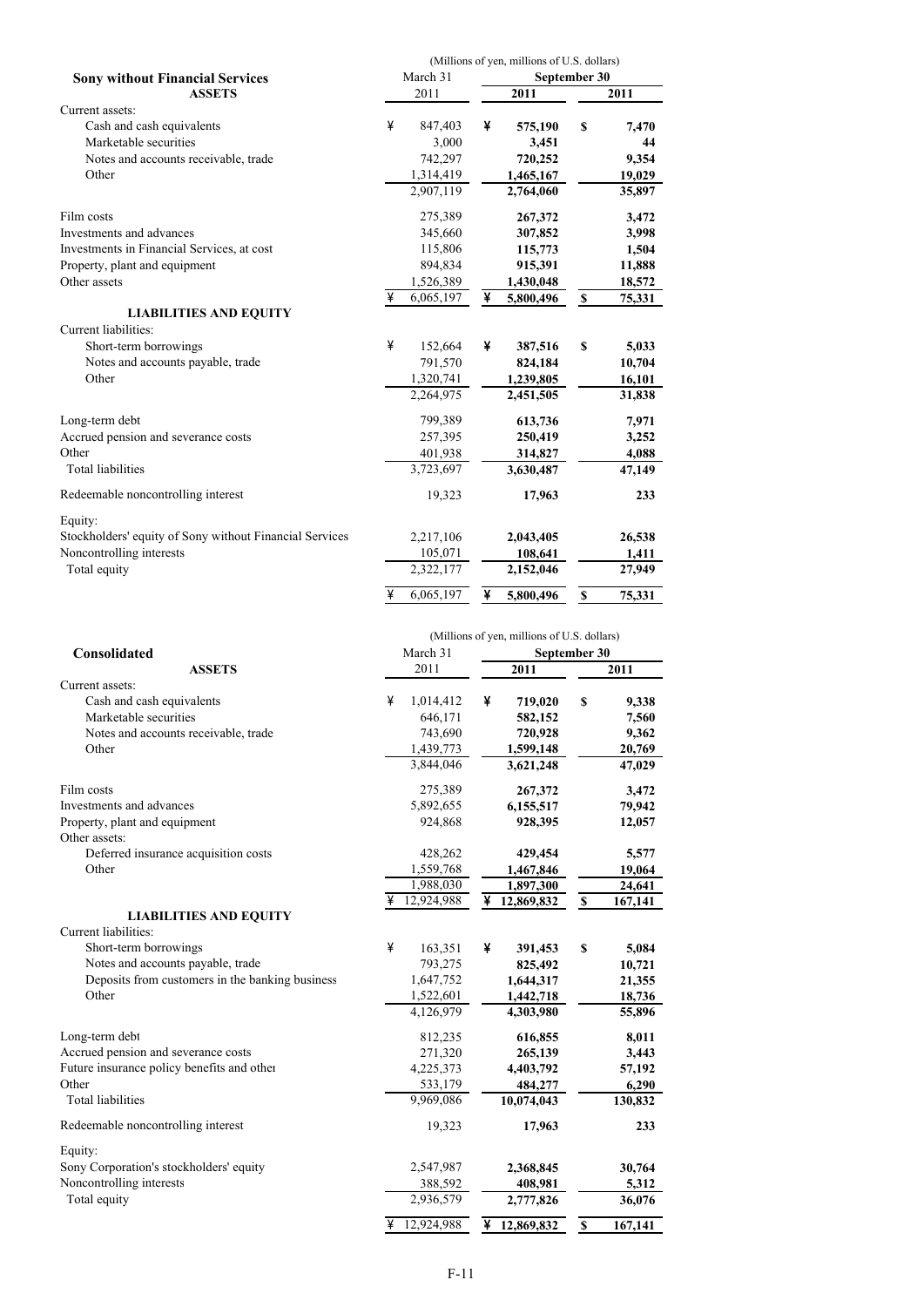### **Condensed Statements of Income**

|                                            |   |                                 |   | (Millions of yen, millions of U.S. dollars) |            |     |       |  |  |  |  |
|--------------------------------------------|---|---------------------------------|---|---------------------------------------------|------------|-----|-------|--|--|--|--|
| <b>Financial Services</b>                  |   | Three months ended September 30 |   |                                             |            |     |       |  |  |  |  |
|                                            |   | 2010                            |   | 2011                                        | Change     |     | 2011  |  |  |  |  |
| Financial services revenue                 | ¥ | 221,872                         | ¥ | 184,099                                     | $-17.0 \%$ | \$. | 2.391 |  |  |  |  |
| Financial services expenses                |   | 178,484                         |   | 159,262                                     | $-10.8$    |     | 2,069 |  |  |  |  |
| Equity in net loss of affiliated companies |   | (379)                           |   | (359)                                       |            |     | (4)   |  |  |  |  |
| <b>Operating income</b>                    |   | 43,009                          |   | 24,478                                      | $-43.1$    |     | 318   |  |  |  |  |
| Other income (expenses), net               |   |                                 |   | 104                                         |            |     |       |  |  |  |  |
| Income before income taxes                 |   | 43,014                          |   | 24,582                                      | $-42.9$    |     | 319   |  |  |  |  |
| Income taxes and other                     |   | 16,339                          |   | 8,083                                       | $-50.5$    |     | 105   |  |  |  |  |
| <b>Net income of Financial Services</b>    |   | 26,675                          |   | 16,499                                      | $-38.1%$   |     | 214   |  |  |  |  |

|                                                             | (Millions of yen, millions of U.S. dollars) |           |   |           |           |    |        |  |  |
|-------------------------------------------------------------|---------------------------------------------|-----------|---|-----------|-----------|----|--------|--|--|
| <b>Sony without Financial Services</b>                      | Three months ended September 30             |           |   |           |           |    |        |  |  |
|                                                             |                                             | 2010      |   | 2011      | Change    |    | 2011   |  |  |
| Net sales and operating revenue.                            | ¥                                           | 1,515,132 | ¥ | 1.392.504 | $-8.1 \%$ | -S | 18,084 |  |  |
| Costs and expenses                                          |                                             | 1,495,538 |   | 1,420,715 | $-5.0$    |    | 18,450 |  |  |
| Equity in net income of affiliated companies                |                                             | 5,448     |   | 1,481     | $-72.8$   |    | 19     |  |  |
| <b>Operating income (loss)</b>                              |                                             | 25,042    |   | (26,730)  |           |    | (347)  |  |  |
| Other income (expenses), net                                |                                             | (5,348)   |   | 2,243     |           |    | 29     |  |  |
| Income (loss) before income taxes                           |                                             | 19,694    |   | (24, 487) |           |    | (318)  |  |  |
| Income taxes and other                                      |                                             | 6,573     |   | 12,841    | $+95.4$   |    | 167    |  |  |
| <b>Net income (loss) of Sony without Financial Services</b> |                                             | 13.121    |   | (37,328)  | $-$ %     |    | (485)  |  |  |

|                                                                   | (Millions of yen, millions of U.S. dollars) |           |   |                                 |            |    |        |  |  |  |
|-------------------------------------------------------------------|---------------------------------------------|-----------|---|---------------------------------|------------|----|--------|--|--|--|
| Consolidated                                                      |                                             |           |   | Three months ended September 30 |            |    |        |  |  |  |
|                                                                   |                                             | 2010      |   | 2011                            | Change     |    | 2011   |  |  |  |
| Financial services revenue                                        | ¥                                           | 219,476   | ¥ | 183,359                         | $-16.5 \%$ | -S | 2.381  |  |  |  |
| Net sales and operating revenue.                                  |                                             | 1,513,676 |   | 1.391.630                       | $-8.1$     |    | 18,073 |  |  |  |
|                                                                   |                                             | 1,733,152 |   | 1,574,989                       | $-9.1$     |    | 20,454 |  |  |  |
| Costs and expenses                                                |                                             | 1,669,570 |   | 1,577,746                       | $-5.5$     |    | 20,490 |  |  |  |
| Equity in net income of affiliated companies                      |                                             | 5,069     |   | 1,122                           | $-77.9$    |    | 15     |  |  |  |
| <b>Operating income (loss)</b>                                    |                                             | 68,651    |   | (1,635)                         |            |    | (21)   |  |  |  |
| Other income (expenses), net                                      |                                             | (5,942)   |   | 1,730                           |            |    | 22     |  |  |  |
| Income before income taxes                                        |                                             | 62,709    |   | 95                              | $-99.8$    |    |        |  |  |  |
| Income taxes and other                                            |                                             | 31,563    |   | 27,072                          | $-14.2$    |    | 351    |  |  |  |
| Net income (loss) attributable to Sony Corporation's stockholders |                                             | 31,146    |   | (26,977)                        | $-$ %      |    | (350)  |  |  |  |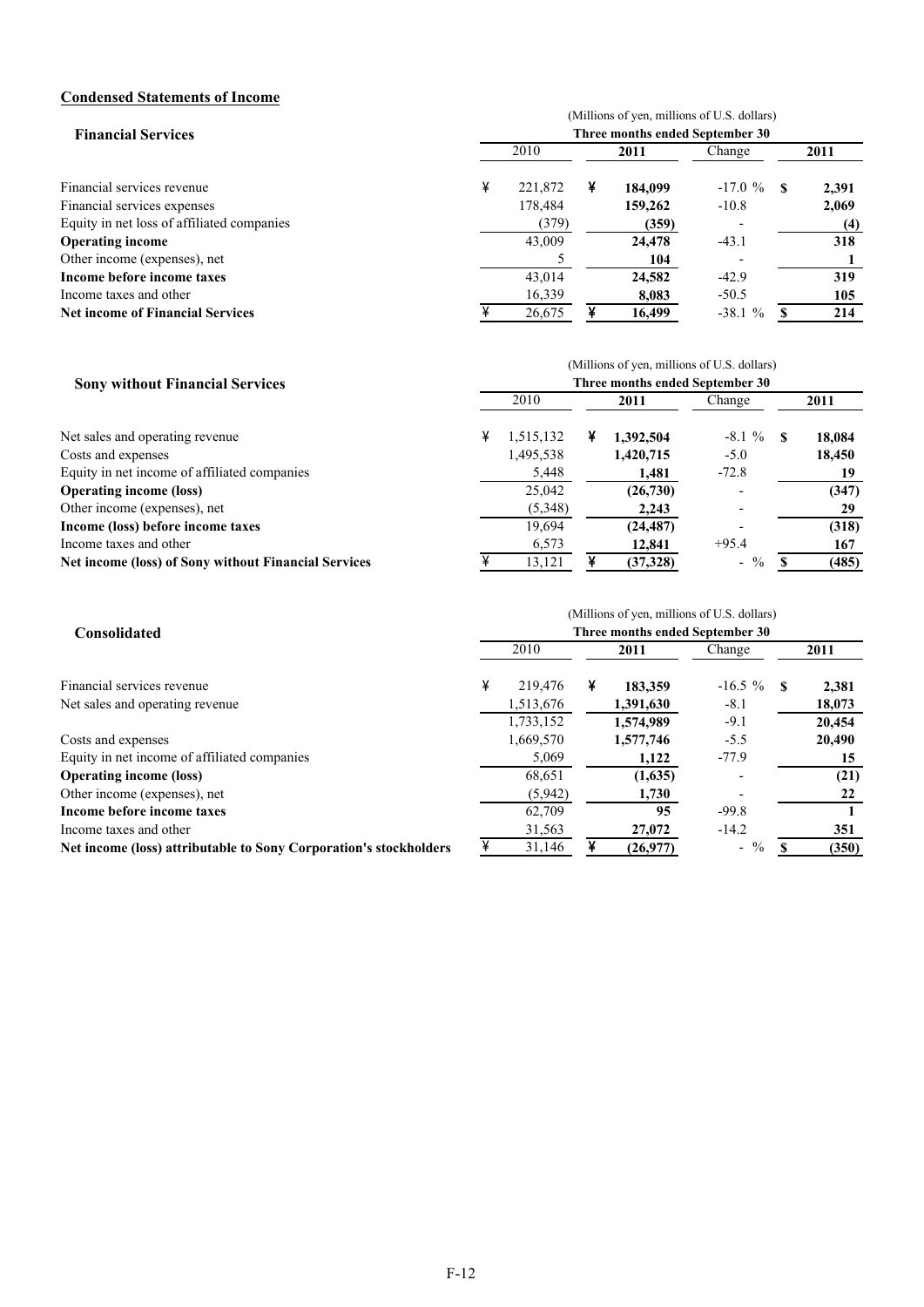### **Condensed Statements of Income**

|                                            |   |                               |  |         |            | (Millions of yen, millions of U.S. dollars) |       |  |  |  |  |  |  |  |
|--------------------------------------------|---|-------------------------------|--|---------|------------|---------------------------------------------|-------|--|--|--|--|--|--|--|
| <b>Financial Services</b>                  |   | Six months ended September 30 |  |         |            |                                             |       |  |  |  |  |  |  |  |
|                                            |   | 2010                          |  | 2011    | Change     |                                             | 2011  |  |  |  |  |  |  |  |
| Financial services revenue                 | ¥ | 390.867                       |  | 385,737 | $-1.3\%$   | -S                                          | 5,010 |  |  |  |  |  |  |  |
| Financial services expenses                |   | 317,059                       |  | 331,828 | $+4.7$     |                                             | 4,310 |  |  |  |  |  |  |  |
| Equity in net loss of affiliated companies |   | (823)                         |  | (735)   |            |                                             | (9)   |  |  |  |  |  |  |  |
| <b>Operating income</b>                    |   | 72,985                        |  | 53,174  | $-27.1$    |                                             | 691   |  |  |  |  |  |  |  |
| Other income (expenses), net               |   | 14                            |  | 151     | $+978.6$   |                                             |       |  |  |  |  |  |  |  |
| Income before income taxes                 |   | 72,999                        |  | 53,325  | $-27.0$    |                                             | 693   |  |  |  |  |  |  |  |
| Income taxes and other                     |   | 27,650                        |  | 18,476  | $-33.2$    |                                             | 240   |  |  |  |  |  |  |  |
| <b>Net income of Financial Services</b>    |   | 45,349                        |  | 34,849  | $-23.2 \%$ |                                             | 453   |  |  |  |  |  |  |  |

|                                                             | (Millions of yen, millions of U.S. dollars) |  |           |            |          |        |  |  |  |
|-------------------------------------------------------------|---------------------------------------------|--|-----------|------------|----------|--------|--|--|--|
| <b>Sony without Financial Services</b>                      | Six months ended September 30               |  |           |            |          |        |  |  |  |
|                                                             | 2010                                        |  | 2011      | Change     |          | 2011   |  |  |  |
| Net sales and operating revenue.                            | ¥<br>3,010,712                              |  | 2,687,374 | $-10.7 \%$ | <b>S</b> | 34,901 |  |  |  |
| Costs and expenses                                          | 2,961,803                                   |  | 2,712,930 | $-8.4$     |          | 35,233 |  |  |  |
| Equity in net income (loss) of affiliated companies         | 12,556                                      |  | (2,978)   |            |          | (39)   |  |  |  |
| <b>Operating income (loss)</b>                              | 61,465                                      |  | (28, 534) |            |          | (371)  |  |  |  |
| Other income (expenses), net                                | 11,118                                      |  | 3,701     | $-66.7$    |          | 48     |  |  |  |
| Income (loss) before income taxes                           | 72,583                                      |  | (24, 833) |            |          | (323)  |  |  |  |
| Income taxes and other                                      | 40,612                                      |  | 33,779    | $-16.8$    |          | 438    |  |  |  |
| <b>Net income (loss) of Sony without Financial Services</b> | 31.971                                      |  | (58, 612) | $-$ %      |          | (761)  |  |  |  |

|                                                                   | (Millions of yen, millions of U.S. dollars) |           |   |                               |                                  |    |        |  |  |  |
|-------------------------------------------------------------------|---------------------------------------------|-----------|---|-------------------------------|----------------------------------|----|--------|--|--|--|
| <b>Consolidated</b>                                               |                                             |           |   | Six months ended September 30 |                                  |    |        |  |  |  |
|                                                                   |                                             | 2010      |   | 2011                          | Change                           |    | 2011   |  |  |  |
| Financial services revenue                                        | ¥                                           | 386,074   | ¥ | 384,262                       | $-0.5 \%$                        | -S | 4,990  |  |  |  |
| Net sales and operating revenue.                                  |                                             | 3,008,127 |   | 2,685,648                     | $-10.7$                          |    | 34,879 |  |  |  |
|                                                                   |                                             | 3,394,201 |   | 3,069,910                     | $-9.6$                           |    | 39,869 |  |  |  |
| Costs and expenses                                                |                                             | 3,270,267 |   | 3,040,332                     | $-7.0$                           |    | 39,485 |  |  |  |
| Equity in net income (loss) of affiliated companies               |                                             | 11,733    |   | (3,713)                       |                                  |    | (48)   |  |  |  |
| <b>Operating income</b>                                           |                                             | 135.667   |   | 25,865                        | $-80.9$                          |    | 336    |  |  |  |
| Other income (expenses), net                                      |                                             | 5,953     |   | (2,651)                       |                                  |    | (35)   |  |  |  |
| Income before income taxes                                        |                                             | 141,620   |   | 23,214                        | $-83.6$                          |    | 301    |  |  |  |
| Income taxes and other                                            |                                             | 84,737    |   | 65,693                        | $-22.5$                          |    | 853    |  |  |  |
| Net income (loss) attributable to Sony Corporation's stockholders |                                             | 56,883    |   | (42, 479)                     | $\%$<br>$\overline{\phantom{0}}$ |    | (552)  |  |  |  |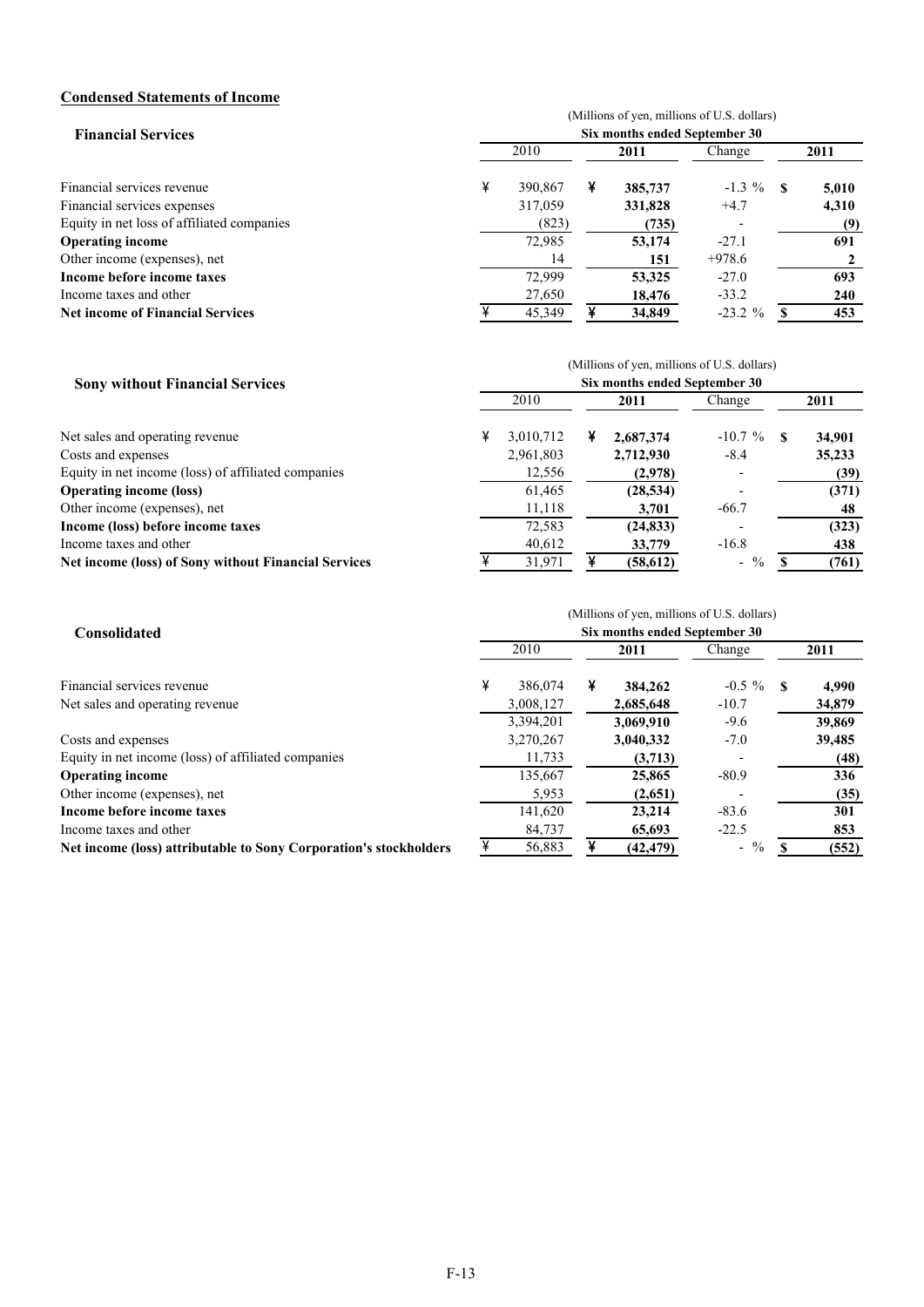## **Condensed Statements of Cash Flows**

| <b>Financial Services</b>                                 | (Millions of yen, millions of U.S. dollars)<br>Six months ended September 30 |            |      |            |      |         |  |  |  |
|-----------------------------------------------------------|------------------------------------------------------------------------------|------------|------|------------|------|---------|--|--|--|
|                                                           | 2010                                                                         |            | 2011 |            | 2011 |         |  |  |  |
| Net cash provided by operating activities                 | ¥                                                                            | 190.773    | ¥    | 207.220    | S    | 2,691   |  |  |  |
| Net cash used in investing activities                     |                                                                              | (346, 450) |      | (258, 014) |      | (3,351) |  |  |  |
| Net cash provided by financing activities                 |                                                                              | 102.299    |      | 27,615     |      | 359     |  |  |  |
| Net decrease in cash and cash equivalents                 |                                                                              | (53,378)   |      | (23, 179)  |      | (301)   |  |  |  |
| Cash and cash equivalents at beginning of the fiscal year |                                                                              | 206,742    |      | 167,009    |      | 2,169   |  |  |  |
| Cash and cash equivalents at end of the period            |                                                                              | 153,364    |      | 143,830    |      | 1,868   |  |  |  |

|                                                              | (Millions of yen, millions of U.S. dollars)<br>Six months ended September 30 |            |      |            |      |         |  |  |  |
|--------------------------------------------------------------|------------------------------------------------------------------------------|------------|------|------------|------|---------|--|--|--|
| <b>Sony without Financial Services</b>                       | 2010                                                                         |            | 2011 |            | 2011 |         |  |  |  |
| Net cash used in operating activities                        | ¥                                                                            | (71,997)   | ¥    | (49,611)   | S    | (644)   |  |  |  |
| Net cash used in investing activities                        |                                                                              | (46, 498)  |      | (155,679)  |      | (2,022) |  |  |  |
| Net cash used in financing activities                        |                                                                              | (119, 501) |      | (16,004)   |      | (208)   |  |  |  |
| Effect of exchange rate changes on cash and cash equivalents |                                                                              | (63,022)   |      | (50, 919)  |      | (661)   |  |  |  |
| Net decrease in cash and cash equivalents                    |                                                                              | (301, 018) |      | (272, 213) |      | (3,535) |  |  |  |
| Cash and cash equivalents at beginning of the fiscal year    |                                                                              | 984,866    |      | 847,403    |      | 11,005  |  |  |  |
| Cash and cash equivalents at end of the period               |                                                                              | 683,848    |      | 575,190    |      | 7,470   |  |  |  |

#### (Millions of yen, millions of U.S. dollars)

| <b>Consolidated</b> |            |      |            |      |                               |  |
|---------------------|------------|------|------------|------|-------------------------------|--|
| 2010                |            | 2011 |            | 2011 |                               |  |
| ¥                   | 112.829    | ¥    | 149,312    | -SS  | 1.939                         |  |
|                     | (421, 333) |      | (417, 735) |      | (5, 425)                      |  |
|                     | 17,130     |      | 23,950     |      | 311                           |  |
|                     | (63, 022)  |      | (50, 919)  |      | (661)                         |  |
|                     | (354, 396) |      | (295,392)  |      | (3,836)                       |  |
|                     | 1,191,608  |      | 1,014,412  |      | 13,174                        |  |
|                     | 837,212    | v    | 719,020    |      | 9,338                         |  |
|                     |            |      |            |      | Six months ended September 30 |  |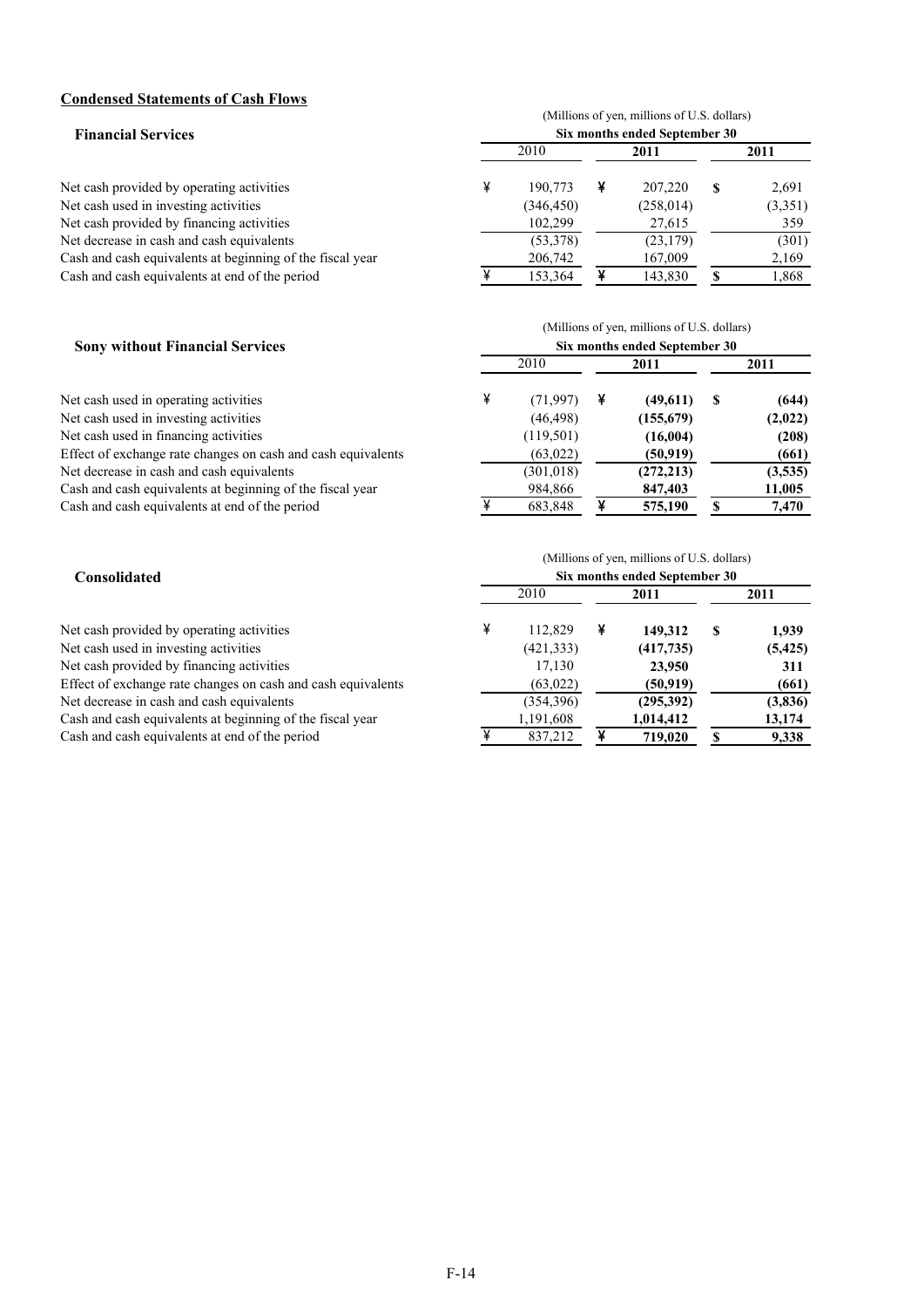(Notes)

- 1. U.S. dollar amounts have been translated from yen, for convenience only, at the rate of  $\frac{477}{7}$  = U.S. \$1, the approximate Tokyo foreign exchange market rate as of September 30, 2011.
- 2. As of September 30, 2011, Sony had 1,276 consolidated subsidiaries (including variable interest entities) and 88 affiliated companies accounted for under the equity method.
- 3. The weighted-average number of outstanding shares used for the computation of earnings per share of common stock are as follows:

| (Thousands of shares)           |           |  |  |  |
|---------------------------------|-----------|--|--|--|
| Three months ended September 30 |           |  |  |  |
| 2010                            | 2011      |  |  |  |
| 1,003,556                       | 1,003,582 |  |  |  |
| 1,004,698                       | 1,003,582 |  |  |  |
| (Thousands of shares)           |           |  |  |  |
| Six months ended September 30   |           |  |  |  |
| 2010                            | 2011      |  |  |  |
| 1,003,547                       | 1,003,577 |  |  |  |
| 1,004,851                       | 1,003,577 |  |  |  |
|                                 |           |  |  |  |

The dilutive effect in the weighted-average number of outstanding shares mainly resulted from convertible bonds. All potential shares were excluded as anti-dilutive for the three and six months ended September 30, 2011 due to Sony incurring a net loss attributable to Sony Corporation's stockholders for those periods.

#### 4. Recently adopted accounting pronouncements:

Goodwill impairment testing for reporting units with zero or negative carrying amounts -

In December 2010, the Financial Accounting Standards Board ("FASB") issued new accounting guidance that modifies the first step of the goodwill impairment test for reporting units with zero or negative carrying amounts. For those reporting units, an entity is required to perform the second step of the goodwill impairment test if it is more likely than not that a goodwill impairment exists. In determining whether it is more likely than not that a goodwill impairment exists, an entity should consider whether there are any adverse qualitative factors indicating that an impairment may exist. The qualitative factors are consistent with existing authoritative guidance, which requires that goodwill of a reporting unit be tested for impairment between annual tests if an event occurs or circumstances change that would more likely than not reduce the fair value of a reporting unit below its carrying amount. This guidance is effective for Sony as of April 1, 2011. The adoption of this guidance did not have a material impact on Sony's results of operations and financial position.

#### Disclosure of supplementary pro forma information for business combinations -

In December 2010, the FASB issued new accounting guidance addressing when a business combination should be assumed to have occurred for the purpose of providing pro forma disclosure. The new guidance requires disclosure of revenue and income of the combined entity as though the business combination occurred as of the beginning of the comparable prior reporting period. The guidance also expands the supplemental pro forma disclosure to include a description of the nature and amount of material, nonrecurring pro forma adjustments directly attributable to the business combination included in the reported pro forma revenue and earnings. The guidance is effective for Sony as of April 1, 2011. Since this guidance impacts disclosures only, its adoption did not have a material impact on Sony's results of operations and financial position.

5. Sony realigned its reportable segments from the first quarter of the fiscal year ending March 31, 2012, to reflect modifications to the organizational structure as of April 1, 2011, primarily repositioning the operations of the previously reported Consumer, Professional & Devices ("CPD") and Networked Products & Services ("NPS") segments. In connection with this realignment, the operations of the former CPD and NPS segments are included in two newly established segments, namely the Consumer Products & Services ("CPS") segment and the Professional, Device & Solution ("PDS") segment. The CPS segment includes televisions, home audio and video, digital imaging, personal and mobile products, and the game business. The equity results of S-LCD Corporation are also included within the CPS segment. The PDS segment includes professional solutions, semiconductors and components. There are no modifications to the Pictures, Music and Financial Services segments and All Other is substantially unchanged. The equity results of Sony Ericsson Mobile Communications AB continue to be presented as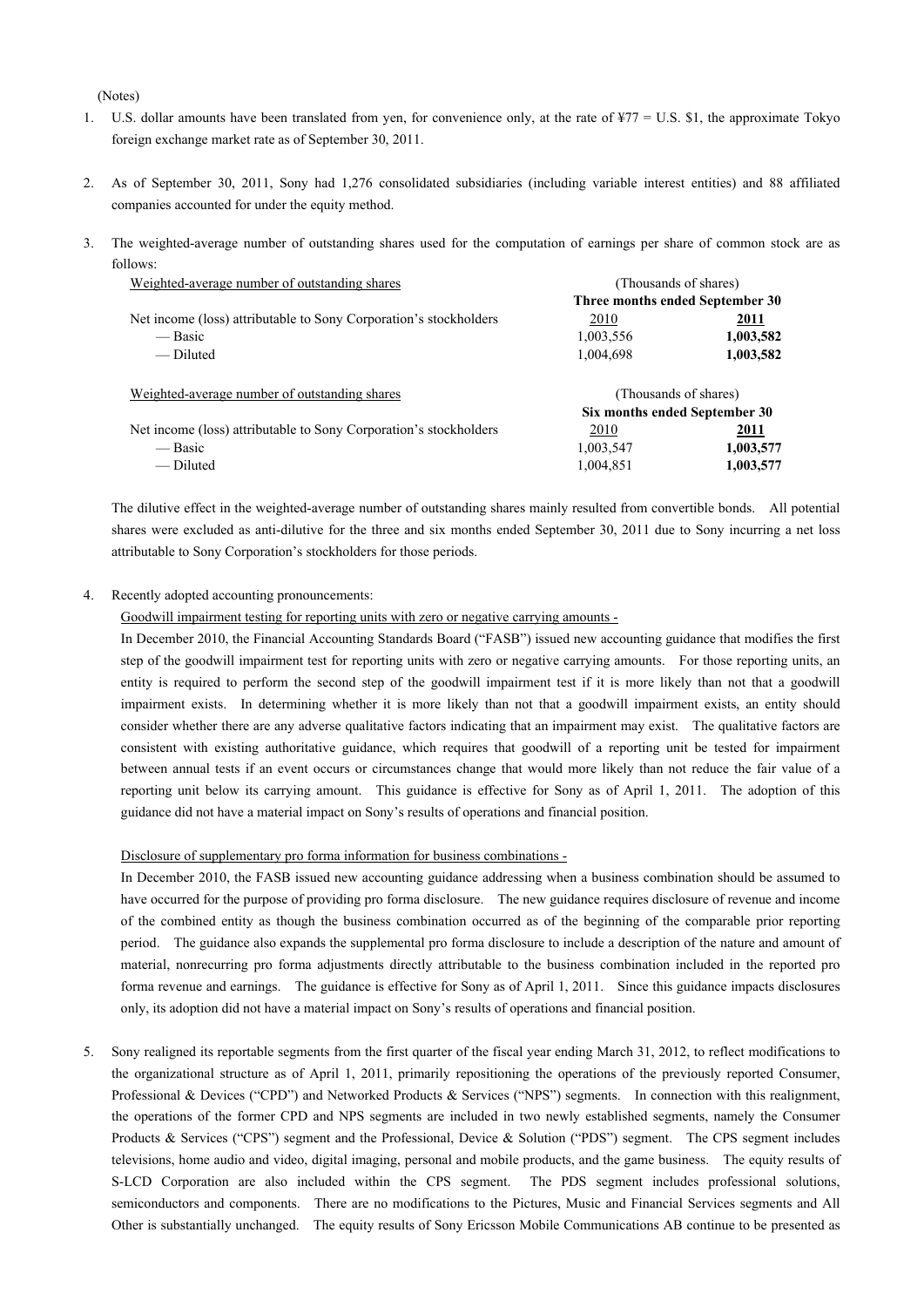a separate segment. In connection with the realignment, all prior period amounts in the segment disclosures have been restated to conform to the current presentation.

- 6. Sony estimates the annual effective tax rate ("ETR") derived from a projected annual net income before taxes and calculates the interim period income tax provision based on the year-to-date income tax provision computed by applying the ETR to the year-to-date net income before taxes at the end of each interim period. The income tax provision based on the ETR reflects anticipated income tax credits and net operating loss carryforwards; however, it excludes the income tax provision related to significant unusual or extraordinary transactions. Such income tax provision is separately reported from the provision based on the ETR in the interim period in which they occur.
- 7. In the first quarter of the fiscal year ending March 31, 2012, Sony recorded an out of period adjustment to correct an error in the calculation of indirect taxes at a subsidiary. The indirect tax calculation error began in 2005 and continued until it was identified by Sony in the first quarter of the fiscal year ending March 31, 2012. The adjustment, substantially all of which related to the Consumer Products & Services segment, impacted net sales, selling, general and administrative expenses and interest expenses and, in the aggregate, decreased income before income taxes in consolidated statements of income by 4,413 million yen for the six months ended September 30, 2011. Sony determined that the adjustment was not material to the consolidated financial statements for the three and six months ended September 30, 2011 or any prior annual or interim periods, and is not expected to be material to the annual results for the year ending March 31, 2012.

#### **Other Consolidated Financial Data**

|                                                                   |              | (Millions of yen, millions of U.S. dollars) |   |          |   |       |
|-------------------------------------------------------------------|--------------|---------------------------------------------|---|----------|---|-------|
|                                                                   |              | Three months ended September 30             |   |          |   |       |
|                                                                   | 2010<br>2011 |                                             |   | 2011     |   |       |
| Capital expenditures (additions to property, plant and equipment) | ¥            | 35.726                                      | ¥ | 67,439   | S | 876   |
| Depreciation and amortization expenses*1                          |              | 80,851                                      |   | 83,372   |   | 1,083 |
| (Depreciation expenses for property, plant and equipment)         |              | (51, 974)                                   |   | (50,609) |   | (657) |
| Research and development expenses                                 |              | 106,943                                     |   | 108,138  |   | 1,404 |

(Millions of yen, millions of U.S. dollars)

|                                                                                    | Six months ended September 30 |      |            |      |         |
|------------------------------------------------------------------------------------|-------------------------------|------|------------|------|---------|
|                                                                                    | 2010                          | 2011 |            | 2011 |         |
| Capital expenditures (additions to property, plant and equipment) *2 $\frac{4}{3}$ | 86,065                        | ¥    | 168,178    | S    | 2,184   |
| Depreciation and amortization expenses*1                                           | 167,675                       |      | 161,566    |      | 2,098   |
| (Depreciation expenses for property, plant and equipment)                          | (105,071)                     |      | (100, 193) |      | (1,301) |
| Research and development expenses                                                  | 206,013                       |      | 204,267    |      | 2,653   |

\*1 Including amortization expenses for intangible assets and for deferred insurance acquisition costs.

\*2 Including acquisition of semiconductor fabrication equipment of 51,083 million yen from Toshiba Corporation on April 1, 2011.